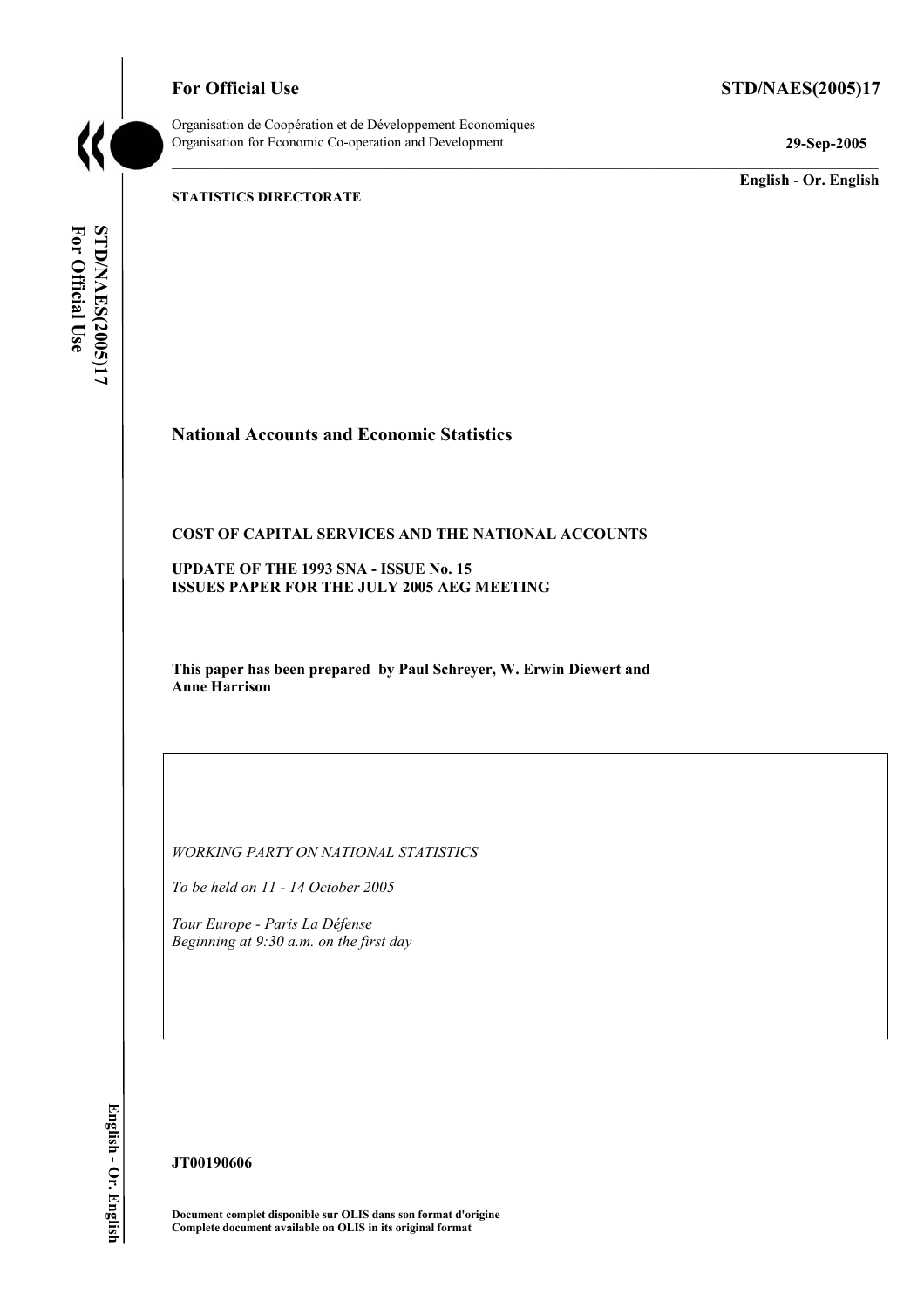#### **COST OF CAPITAL SERVICES AND THE NATIONAL ACCOUNTS**

#### **SNA/M1.05/04 UPDATE OF THE 1993 SNA - ISSUE No. 15 ISSUES PAPER FOR THE JULY 2005 AEG MEETING**

Paul Schreyer W. Erwin Diewert Anne Harrison

#### **EXECUTIVE SUMMARY**

#### *Background*

1. The topic of capital services has been discussed in various Canberra II Group meetings, including those of October 2003, April 2004, September 2004 and April 2005. It has also been discussed in meetings in Eurostat, at the OECD national accounts meeting and at the AEG meeting in December 2004. At its latest meeting in April 2005, the Canberra II Group supported the recommendations in the paper by Schreyer, Diewert and Harrison (2005) with some minor modifications.

2. The main messages to emerge from all of the meetings listed above is clear; few countries at present have a sufficiently detailed capital stock database to present robust capital service figures and even of those which do, not all are yet ready to publish these data as part of the main national accounts. However, the various groups have recognized that this is an area of keen interest to analysts and several more countries are in the process of developing capital service figures, albeit on an experimental basis. Given these circumstances, the Canberra II Group has come to the view that capital services should be included in the national accounts, but not the core accounts, and that a comprehensive description of their role and relationship with other capital measures should be provided. Nonetheless, those countries which feel that their estimates of capital services are sufficiently robust should feel free to include them in the core accounts.

3. This paper sets out to explain what capital services are, how they relate to other capital measures and how they can be estimated. Very importantly, it explains how capital stocks, capital services and depreciation should be compiled in a fully integrated way to ensure full coherence in the accounts. It also addresses criticisms concerning the validity of the capital services approach. Inevitably, it is a long paper, and excluding the Annex it runs to 20 pages. It is proposed that substantial parts of the paper be used in the updated SNA and the revised OECD manual on Measures of Capital.

#### *Issue and recommendations*

3. In a production process, labour, capital and intermediate inputs are combined to produce output. Conceptually, there are many facets of capital input that bear a direct analogy to labour input. Capital goods are seen as carriers of capital services that constitute the actual input in the production process. For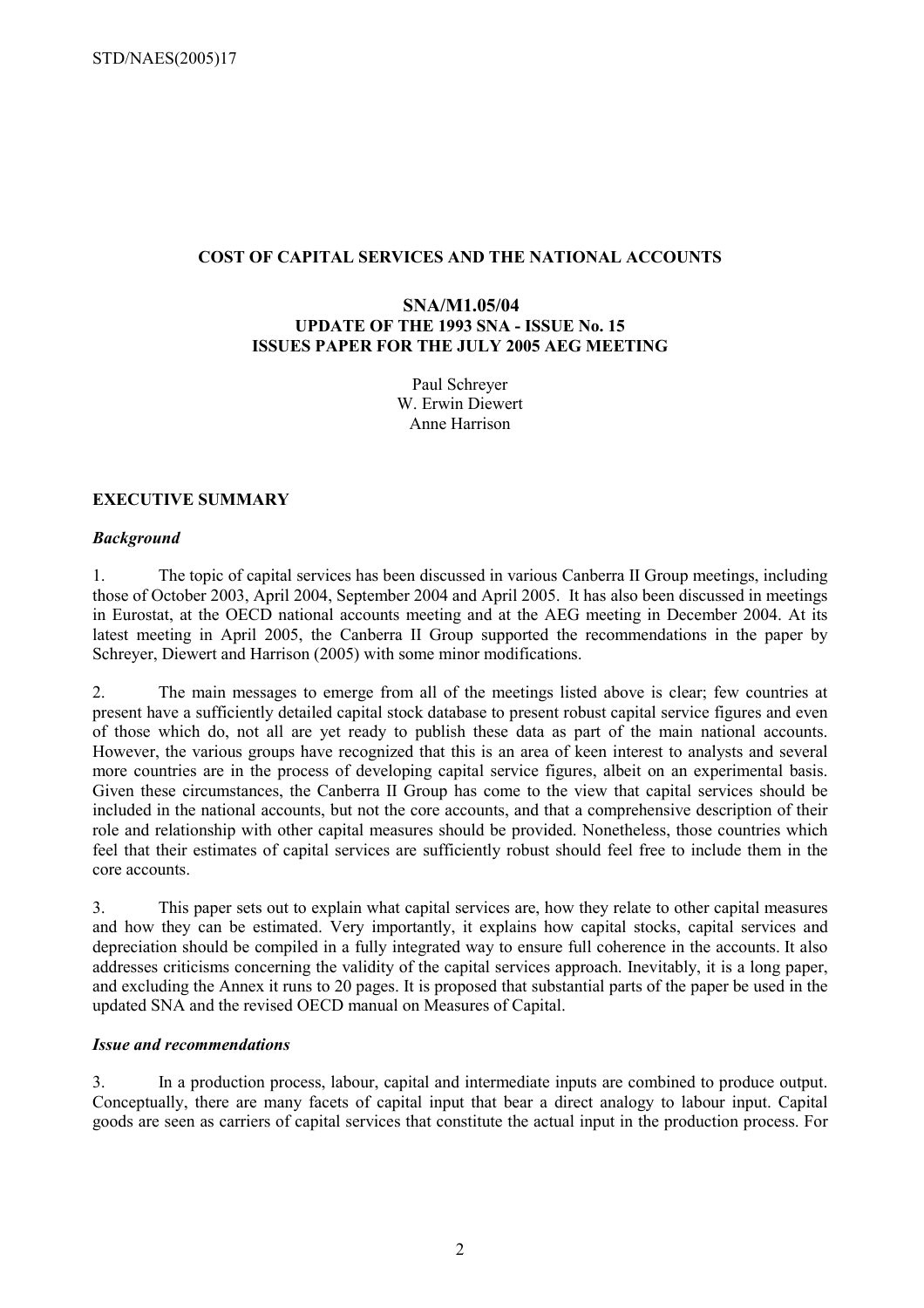purposes of productivity and production analysis, then, capital services constitute the appropriate measure of capital input.

4. Consumption of fixed capital is sometimes thought of as reflecting the full benefits or costs of using fixed assets. That this is a misconception can easily be shown by taking the case where fixed assets are not owned by a firm but rented from another unit who owns the capital good. The price the owner charges for the rental comprises depreciation (consumption of fixed capital), a return reflecting either financing costs or the opportunity cost of holding capital and there may be an item reflecting changes in the market price of the asset (e.g. when an asset is expected to lose value quickly, this has to be factored into the rental).

5. If all fixed assets were leased on the market, rental values would be directly observable and national accountants could turn to these data to estimate the cost of capital services. In practice, many fixed assets are owned by their users and no rental transactions can be observed. To estimate the cost of capital services to owner-users, an imputation has to be made that brings together the various elements of rentals as described above. As often, imputing unobserved values raises conceptual and empirical issues and one objective of the present document is to provide guidance on the choice of these elements.

6. At present, the national accounts provide no measure of the value, price or volume of capital services. There is no explicit link between capital stock and value added except the entry of consumption of fixed capital to explain the difference between gross value added and net value added. Yet it has always been recognised that operating surplus is income deriving from the use of capital in production just as compensation of employees is income deriving from the use of labour. There is increasing interest in exploring exactly how different levels and types of capital stock influence the level of operating surplus. This has led to increased attention being paid to the (previously) academic interest in capital services because of its application to productivity studies.

7. Whereas the introduction of costs of capital services into the accounts is of interest in itself, they should also be internally consistent with measures of the net capital stock so that the volume and price measures of capital services, depreciation and net income aggregates in the national accounts as well as balance sheets form a coherent entity. This will also allow researchers and statistical offices to produce consistent indicators of multi-factor productivity (see OECD (2001a)) which are of significant analytical interest.

8. There is thus a more general objective to develop a set of data that integrates new measures of capital services with more traditional measures of the net and gross capital stock, depreciation and net measures of income and production. These considerations have led the Canberra II Group to adopt the following recommendation

*Recommendation 1: capital services should be introduced into the national accounts, but not the core accounts (unless a country feels that their estimates are good enough to do so) and the SNA should describe the concept of capital services and their role in contributing to production. This description should explain the relationship between capital services and other capital-related data and encourage statistical offices to create a consistent and transparent set of capital-related data that serves both the analysis of income and wealth and the analysis of production and productivity. There is no proposal to change the basic structure of the accounts.* 

9. If all fixed assets were leased on the market, rental values would be directly observable and national accountants could turn to these data to estimate the cost of capital services. In practice, many fixed assets are owned by their users and no rental transactions can be observed. To estimate the costs of capital services to owner-users, an imputation has to be made that brings together the various elements of rentals.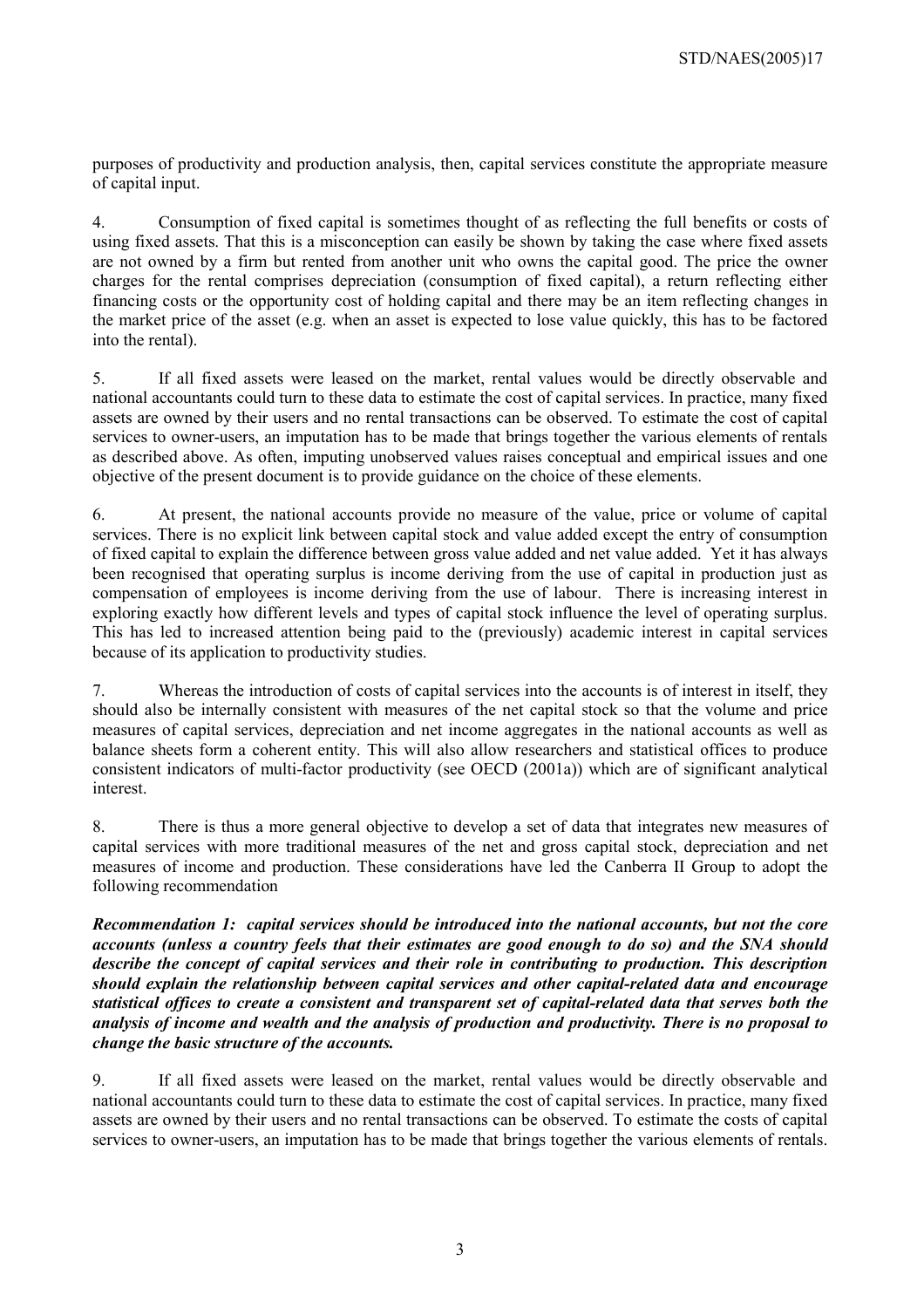One objective of the paper is to provide guidance on the choice of these elements. Hence, much of the main body of the paper is devoted to the computation and interpretation of user costs measures.

10. Methodological choices have to be made in computing user costs, and one of them relates to selecting the rate of return, which constitutes an important element of user costs. The basic choice lies between an exogenous rate (such as a specific interest rate) or an endogenous rate (calculated using the observed remuneration of capital). If the latter is chosen it is necessary to estimate that part of mixed income which is attributable to capital. With an endogenous rate of return, estimates of capital services are exactly equal to gross operating surplus *plus* the capital component of gross mixed income.

11. The Canberra II Group recommends the following:

#### *Recommendation 2:*

- *The final choice between an endogenous and an exogenous rate of return is left to the implementing statistical office. However, an exogenous, ex-ante measure for the rate of return should be associated with an ex-ante measure for depreciation and price changes;*
- *it is preferable that user costs be formulated in terms of real rates of return, i.e., to treat rates of return and price changes jointly as spelled out in expression (10) in paragraph 34 of the main body of the paper; and*
- • *as a matter of practical importance, it is recommended that mixed income be split into capital and labour components in order to allow the formation of aggregate measures of the remuneration of labour and capital.*

12. There is agreement that fixed assets are sources of capital services. Together with the fact that there is statistical coverage of investment flows into fixed assets, they will clearly enter the scope of capital services measures. There are, however, several other assets that may play a role in the provision of capital services but:

- Some entities are at present not recognised as assets, such as research and development;
- Some entities are non-produced such as land;
- Inventories are assets that are not always included in the scope of assets that deliver capital services;
- Empirically, the measurement of some assets is very difficult a good example being historical monuments.

13. Notwithstanding further discussions in the Canberra II Group with regard to inventories, the following recommendation is made:

#### *Recommendation 3: In principle, capital services measures should be comprehensive in the sense that they apply to all non-financial assets, except valuables. This includes identifying capital services for inventories and land. In practice, however, there are some assets for which the usefulness of calculating capital services, for example for historical monuments, is questionable or at least a less immediate priority than for most fixed assets.*

14. The Canberra II Group encourages countries who so wish, who feel their estimates are robust enough and the interest in the results strong enough, to include the estimates of capital services as an "of which" entry in the standard national accounts tables. One place for this might be the production account but given the centrality of this account and the capital services link to operating surplus, a possibly better location, at least for current price estimates, would be in the generation of income account where operating surplus is shown. However, because elements of the generation of income account are not amenable to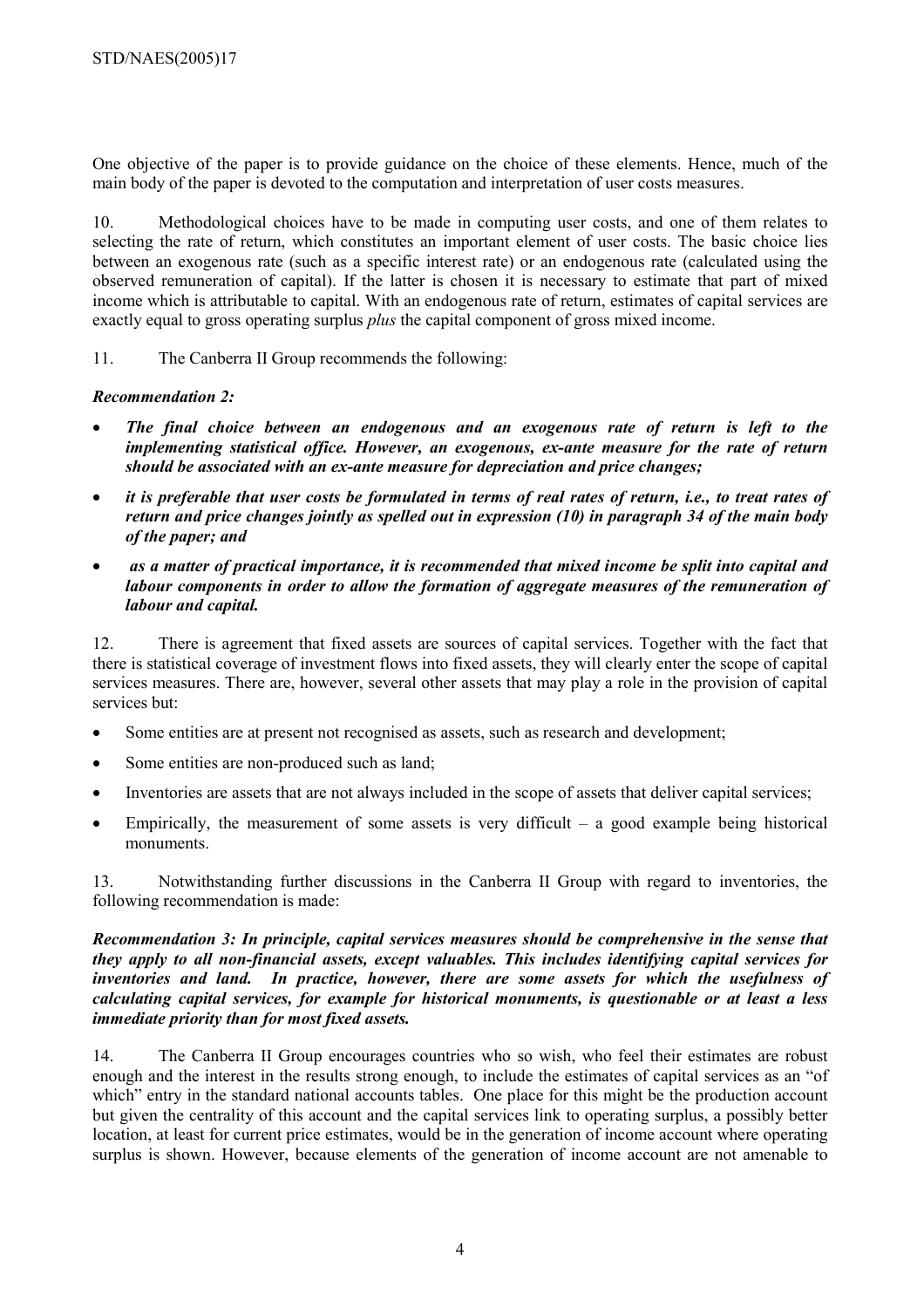constant price estimation it is much simpler to present constant price estimates of capital services in the production account.

15. For other countries interested in developing capital service estimates, the proposal is to present the estimates in a supplementary table, but one which is consistent with measures of consumption of fixed capital and net and gross stock that appear in the core of the 1993 SNA.

16. The presentation of capital services, whether in the main accounts or a supplementary table, requires that operating surplus and mixed income are presented in gross, not in net terms. There is also the question of whether the measurement of non-market output includes a return to capital or simply an estimate of consumption of fixed capital. If the latter, a full presentation of capital services requires that supplementary estimates are also made for the assets used in non-market production. Whatever the specific presentational form, two steps are required:

- First, the total value of non-labour income needs to be computed by adding up gross operating surplus and the part of mixed income that is not considered compensation for labour input of self-employed persons.
- Second, when an exogenous rate of return is used the resulting measure for non-labour income can then be broken down into the value of capital services, differentiated by type of asset and a residual. An exogenous rate should also be used to estimate the return to assets used in non-market production. With an endogenous rate, the value of non-labour income exactly matches the value of capital services. However, if no operating surplus has been estimated for the assets used in non-market production and if the capital stock figure used includes these assets, the resulting endogenous rate will be artificially low.

17. Within the value of capital services, the value of depreciation (consumption of fixed capital) can be identified. Finally, net operating surplus is obtained by deducting depreciation from gross operating surplus.

| 1 гороза1                                                                                                                                                                                                                                          |                        |
|----------------------------------------------------------------------------------------------------------------------------------------------------------------------------------------------------------------------------------------------------|------------------------|
| Uses                                                                                                                                                                                                                                               | Resources              |
| D.1 Compensation of employees                                                                                                                                                                                                                      | <b>B.1</b> Value added |
| D.2 Taxes on production $&$ imports                                                                                                                                                                                                                |                        |
| D.3 Subsidies                                                                                                                                                                                                                                      |                        |
| B.2/B.3 Gross operating surplus/gross<br>mixed income                                                                                                                                                                                              |                        |
| Gross operating surplus plus the capital<br>component of gross mixed income                                                                                                                                                                        |                        |
| Of which:<br>Capital services from fixed assets used<br>in market production<br>-of which cfc for these assets<br>Capital services from fixed assets used<br>in non-market production<br>of which consumption of fixed<br>capital for these assets |                        |
| Capital services from subsoil and other<br>natural assets<br>Capital services from non-produced<br>land                                                                                                                                            |                        |
| Capital services from inventories                                                                                                                                                                                                                  |                        |

**Proposal** 

#### **Account II.1.1: [Supplementary] Generation of income account**

**Current SNA**

Uses Resources D.1 Compensation of employees **B.1** *Value added* 

D.2 Taxes on production & imports

B.2/B.3 *Operating surplus/mixed income* 

D.3 Subsidies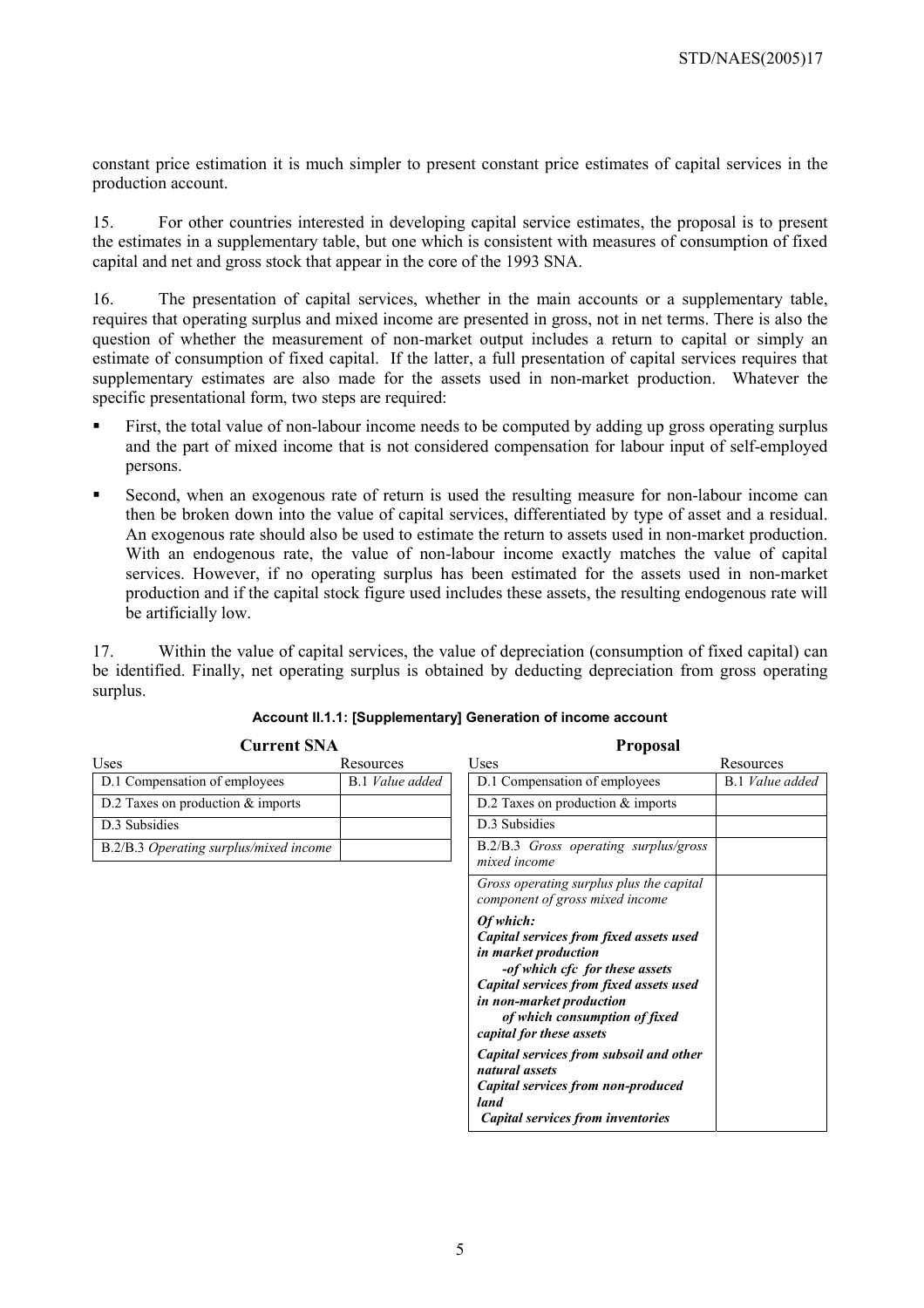Note to the table: If no return to capital has been estimated for assets used in non-market production, this item will be exactly equal to consumption of fixed capital for those assets. In that case it would be useful to include the capital services for these items as a memorandum item. If necessary this could be estimated using the ratio of capital services to consumption of fixed capital for assets used in market production applied to the figure for consumption of fixed capital for assets used in non-market production. Alternatively, a real rate of return specific to non-market producers can be applied.

#### **Issues for discussion**

18. Do you agree that capital services should be introduced in the national accounts? If so, should they be in the core accounts or supplementary accounts?

19. Do you agree that capital services, depreciation and capital stock measures should be compiled in an integrated and consistent manner, and that a comprehensive description should be included the SNA?

20. Do you agree with the proposed formulae for the estimation of capital services and the options given for the rate of return?

21. Do you agree that all non-financial assets, except valuables, produce capital services and should be included in the scope of capital services where feasible?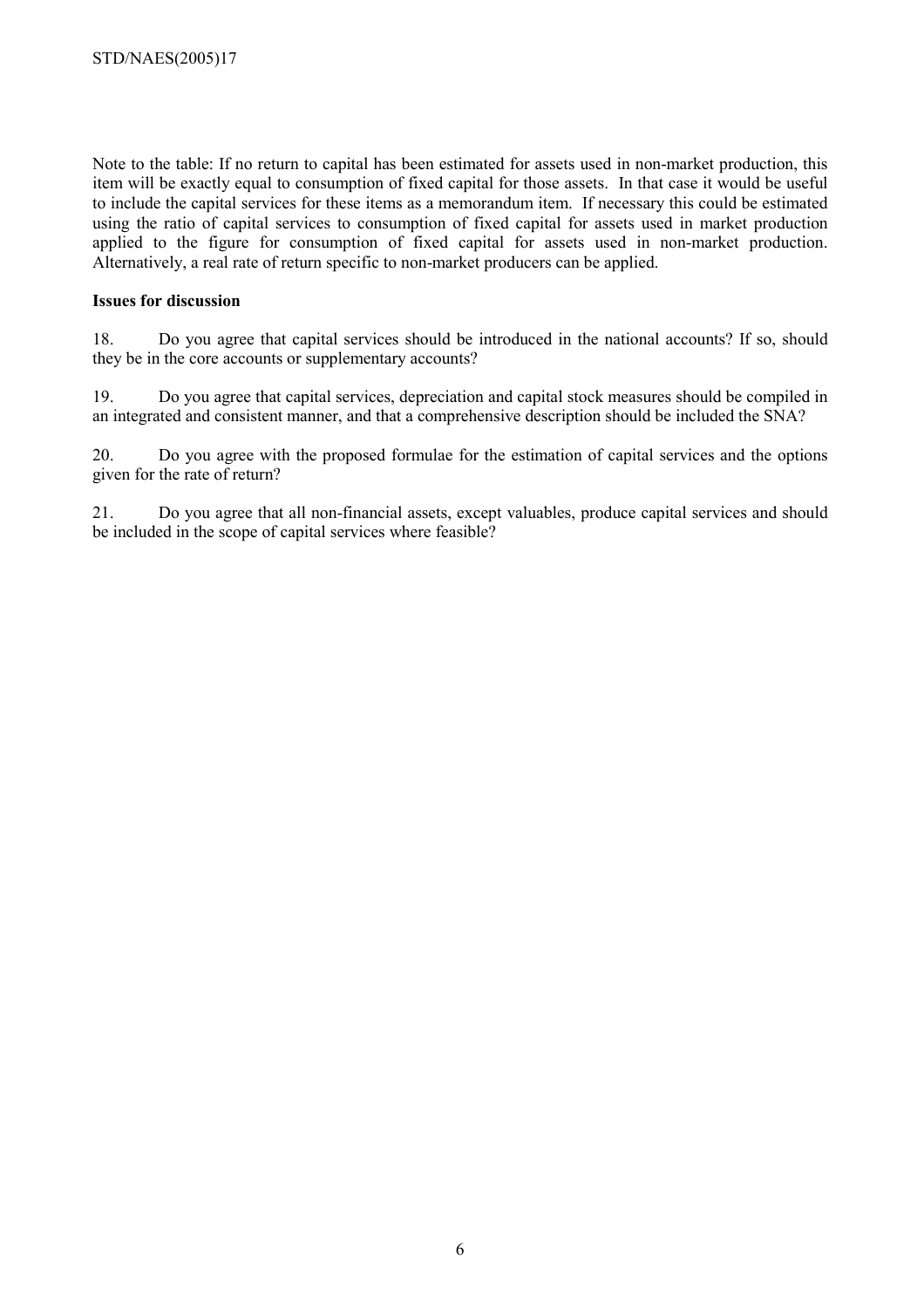# **COST OF CAPITAL SERVICES AND THE NATIONAL ACCOUNTS**

Table of contents

| $\mathbf{1}_{\cdot}$<br>$\overline{2}$ .<br>3.<br>4.<br>5.<br>5.1.<br>5.2.<br>6.<br>7.<br>8.<br>9. |  |
|----------------------------------------------------------------------------------------------------|--|
| ANNEX: COMPUTING A CONSISTENT SET OF MEASURES OF CAPITAL SERVICES, NET                             |  |
| $\mathbf{1}$<br>$\overline{2}$ .<br>3.<br>$\overline{4}$ .                                         |  |
|                                                                                                    |  |
| A.6: DERIVING MEASURES OF NET CAPITAL STOCKS AND CONSUMPTION OF FIXED CAPITAL 34                   |  |
|                                                                                                    |  |
|                                                                                                    |  |
|                                                                                                    |  |
|                                                                                                    |  |
|                                                                                                    |  |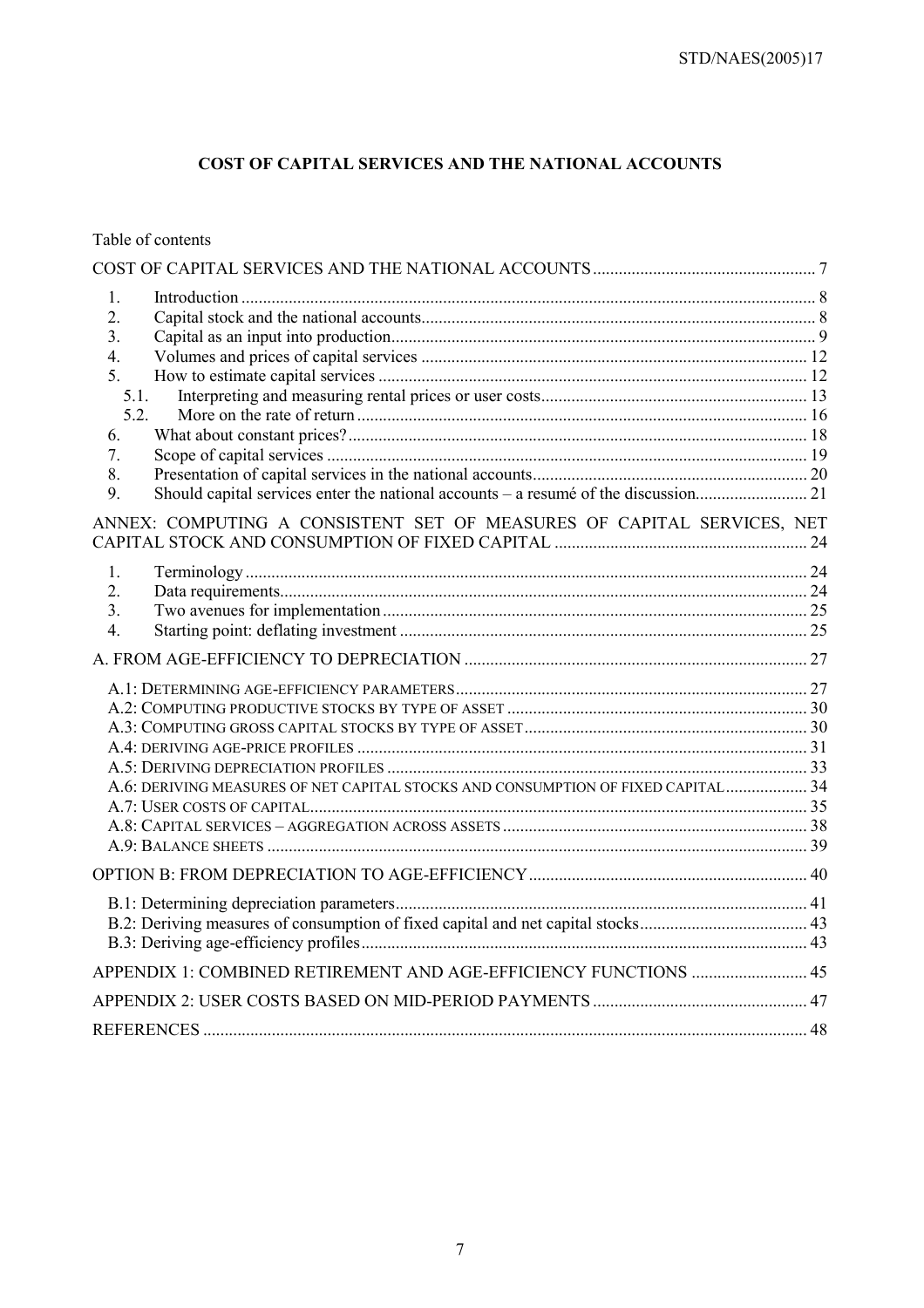# **1. Introduction**

22. At its meetings in October 2003 and April 2004, the 'Canberra II Group' on Non-financial Assets discussed a paper by Ahmad (2004), proposing the introduction of capital services measures into the SNA. While the Group agreed that identifying capital services was useful from a national accounts perspective, the group also requested specific advice as to the calculation of capital services. Furthermore, several other topics have been tackled by the Canberra II Group which cannot be seen in isolation from the treatment of capital services. These are the question of depreciation and obsolescence, the treatment of the valuation of assets used in non-market production and the capitalisation of R&D. At its meeting in September 2004 in London, the Group discussed a first version of the present document whose purpose was to present a method of computing capital services that is consistent with other decisions that have been/might be made by the Group. The first version of this document listed the issues that needed settling and made several methodological recommendations without, however, working out every methodological detail.

23. This second draft takes account of comments made by countries and members of the Group, and some of the recommendations have been modified. In particular, there is no explicit recommendation to give preference to a methodology based on exogenous rates of return. Furthermore, in response to discussions at the OECD National Accounts Experts meeting in October 2004 and at the AEG meeting in December 2004, the recommendation to make the production account the central place where to show measures of capital services has been replaced by a recommendation to produce measures of capital services in a supplementary account, but leaving open the option for countries to accompany this by an entry in the production account.

24. The proposals made in this paper imply no radical changes to the presentation of the accounts or to the general meaning given to any of its aggregates, such as net operating surplus. This prudence reflects the fact that the development and understanding of statistics in this area is still relatively new, and the fact that the valuation of concepts, such as capital services, are, to some extent, dependent on assumptions about the way the economy works. Generally, the introduction of capital services into the national accounts does not change the value of the aggregates as capital services are shown in satellite accounts or, if countries so wish, as 'of which' items in the production account. Only to the extent that a consistent framework that links capital services, capital stocks, depreciation and balance sheets leads to modifications in the existing practice of countries' calculation procedures, may there be an effect on major aggregates such as GDP or NDP. One specific item, however, may change GDP and NDP estimates: the introduction of cost of capital services for assets used in non-market production. For further reference, see Harrison (2004).

# **2. Capital stock and the national accounts**

25. Capital stock features in two places in the SNA. It is needed to compile the balance sheets and it is needed to derive an estimate of consumption of fixed capital. Not all countries do compile estimates of capital stock and some use very crude methods to approximate a value of consumption of fixed capital using only flow data. However, there is no question that the SNA suggests that this is not what is recommended and there is increasing interest in having better estimates of both capital stock and consumption of fixed capital. Many of the arguments about whether an economy is sustainable or not depend on measures of income which must exclude consumption of fixed capital.

26. How is capital stock estimated? Basically by cumulating GFCF year by year and deducting retirements. Because it makes no sense to aggregate expenditures undertaken in different years without adjusting for the difference in prices between those years, all capital stock figures are in "constant prices". These prices may be the prices of the current year, in which case past expenditures are adjusted to the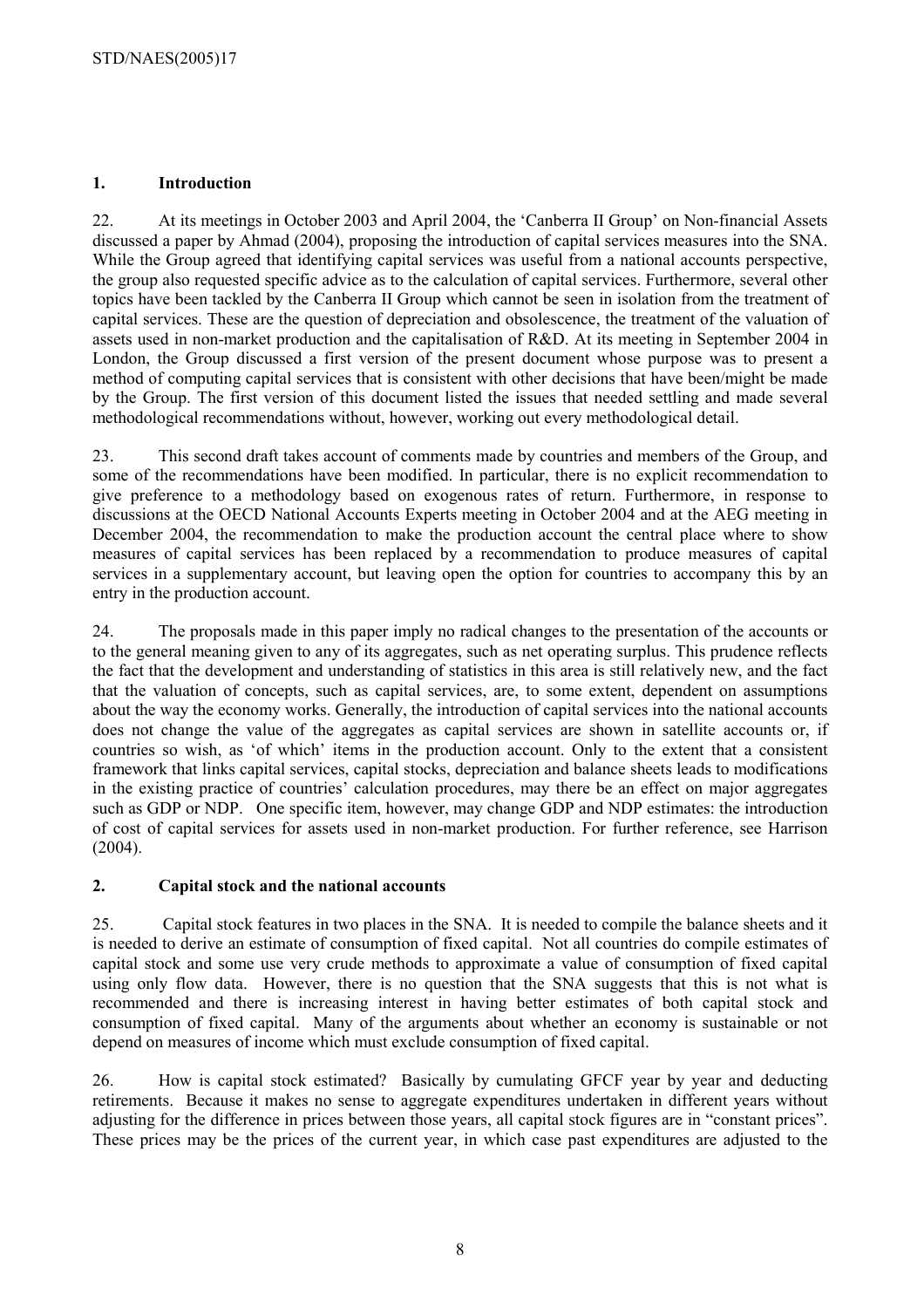current price level or may be expressed at the prices of a given year, usually the one which is the base year for constant price national accounts.

27. Retirements are calculated by postulating a life length and depreciation is calculated by superimposing a pattern of decline in value over this time. This is called an age-price profile (see Figure 1). The relevant factor for each cohort of assets is applied so that the aggregate stock figure reflects both the chosen price level and also the fact that similar assets of different ages have different values. A further complication is that apparently similar assets of different ages often incorporate improvements as compared with earlier models. Thus adjusting for prices has to incorporate adjusting for quality change also.

28. Once net capital stock figures on a consistent basis exist for two successive years, it is possible to

#### calculate the difference between them and a consumption of fixed conital in the SNA Figure 1: Capital stocks and consumption of fixed capital in the SNA



#### **3. Capital as an input into production**

29. At present, there is no explicit link between capital stock and value added except the entry of consumption of fixed capital to explain the difference between gross value added and net value added. Yet it has always been recognised that operating surplus is income deriving from the use of capital in production just as compensation of employees is income deriving from the use of labour. There is increasing interest in exploring exactly how different levels and types of capital stock influence the level of operating surplus. This has led to increased attention being paid to the (previously) academic interest in capital services because of its application to productivity studies. The aim of this paper is to show that the capital service approach can be integrated with the current SNA practice of determining consumption of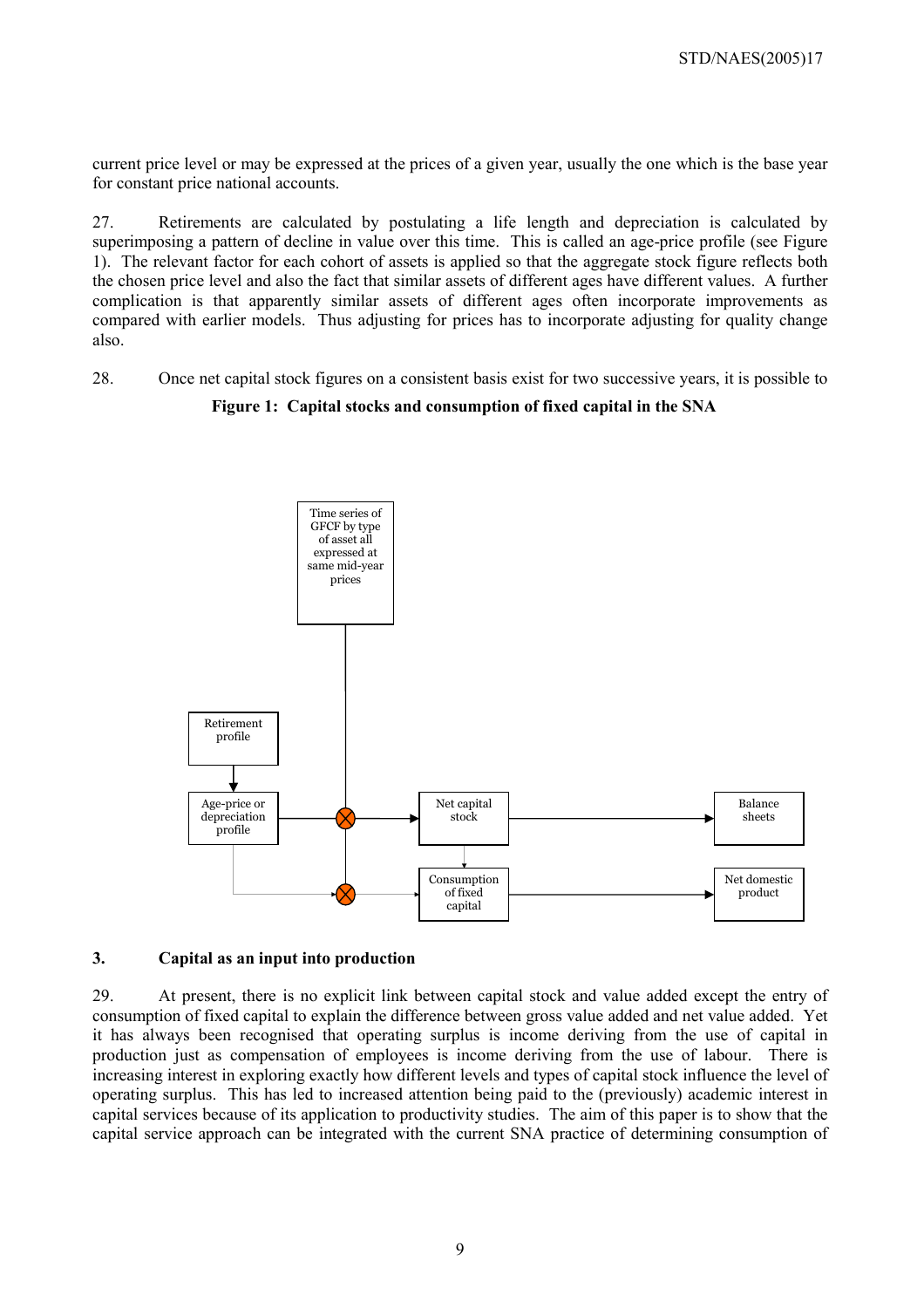fixed capital in a way which does not disrupt the present system but which allows for deeper analysis and possible improvements in the underlying data on capital stock.

30. Whereas the introduction of costs of capital services into the accounts is of interest in itself, they should also be internally consistent with measures of the net capital stock so that the volume and price measures of capital services, depreciation and net income aggregates in the national accounts as well as balance sheets are fully integrated. This will also allow researchers and statistical offices to produce consistent indicators of multi-factor productivity (see OECD (2001A)) which are of significant analytical interest.

31. An important statement of this interest in setting up integrated system of accounts, capital measures and productivity has recently been for formulated for the United States. Jorgenson and Landefeld (2004) outlined a "Blueprint for Expanded and Integrated U.S. Accounts" where they state as their '*first and foremost objective to make the NIPAs consistent with the accounts for productivity compiled by the Bureau of Labor Statistics and the flow of funds accounts constructed by the Federal Reserve Board. The boundaries of production, income and expenditures, accumulation and wealth accounts must be identical throughout the system in order to achieve consistency'*. Similar statements may well be true for other countries and have been made in the literature for many years<sup>1</sup>.

32. The value of capital stock recorded in the SNA balance sheets reflects two factors which cause the value of the asset to decline over time. One of these is that the efficiency of most assets declines over time. The second is that quite apart from a fall in price because of an efficiency decline, there is a fall in price because the useful life of the asset becomes shorter as time passes. For example a light bulb works at the same efficiency until it ceases to work at all but one would not pay the same price for an old, but still functioning light bulb as for a new one because it would not be expected to go on working for as long as the new one. This value of the capital stock is usually referred to as "wealth capital stock", sometimes "net capital stock". The value is built up by aggregating the value of all assets still in use valued at a common point in time. The sequence of parameters which is applied to each asset to derive its value at any point in time is called an "age-price profile".

33. If we wish to examine the contribution of an asset to production, we are only concerned with the efficiency decline and not with the effect of aging per se. In order to do this we build a figure for what is called "productive capital stock" by applying a parameter to each asset which reflects only the decline in efficiency. These parameters are described as age-efficiency profiles.

34. It is possible to relate age-price profiles and age-efficiency profiles to each other (see annex). Thus the two measures of capital stock we have discussed are different but entirely consistent, one reflecting both the decline in efficiency and the effect of ageing (the wealth capital stock) and the other reflecting the decline in value due only to a decline in efficiency (the productive capital stock).

 $\mathbf{1}$ <sup>1</sup> For example, the fact that assumptions about depreciation rates, the pattern of user costs by age of asset or the pattern of asset prices by age of assets cannot be made independently of each other was first realised by Jorgenson and Griliches (1967; 257) (1972; 81-87). The algebra for switching from one method of representing capital inputs by age to another was first developed by Christensen and Jorgenson (1969; 302-305) (1973) for the geometrically declining depreciation model. The general framework for an internally consistent treatment of capital services and capital stocks in a set of vintage accounts was set out by Jorgenson (1989) and Hulten (1990; 127-129) (1996; 152-160). Diewert and Lawrence (2000) further generalized the work of these authors by relaxing the assumption that assets of different ages were perfectly substitutable; i.e., Diewert and Lawrence worked out user costs for each asset by age and then applied normal superlative index number theory to aggregate assets of the same type over ages. The need for consistency of computation methods for capital stocks, capital services and depreciation has also been clearly stated in OECD (2001a,b).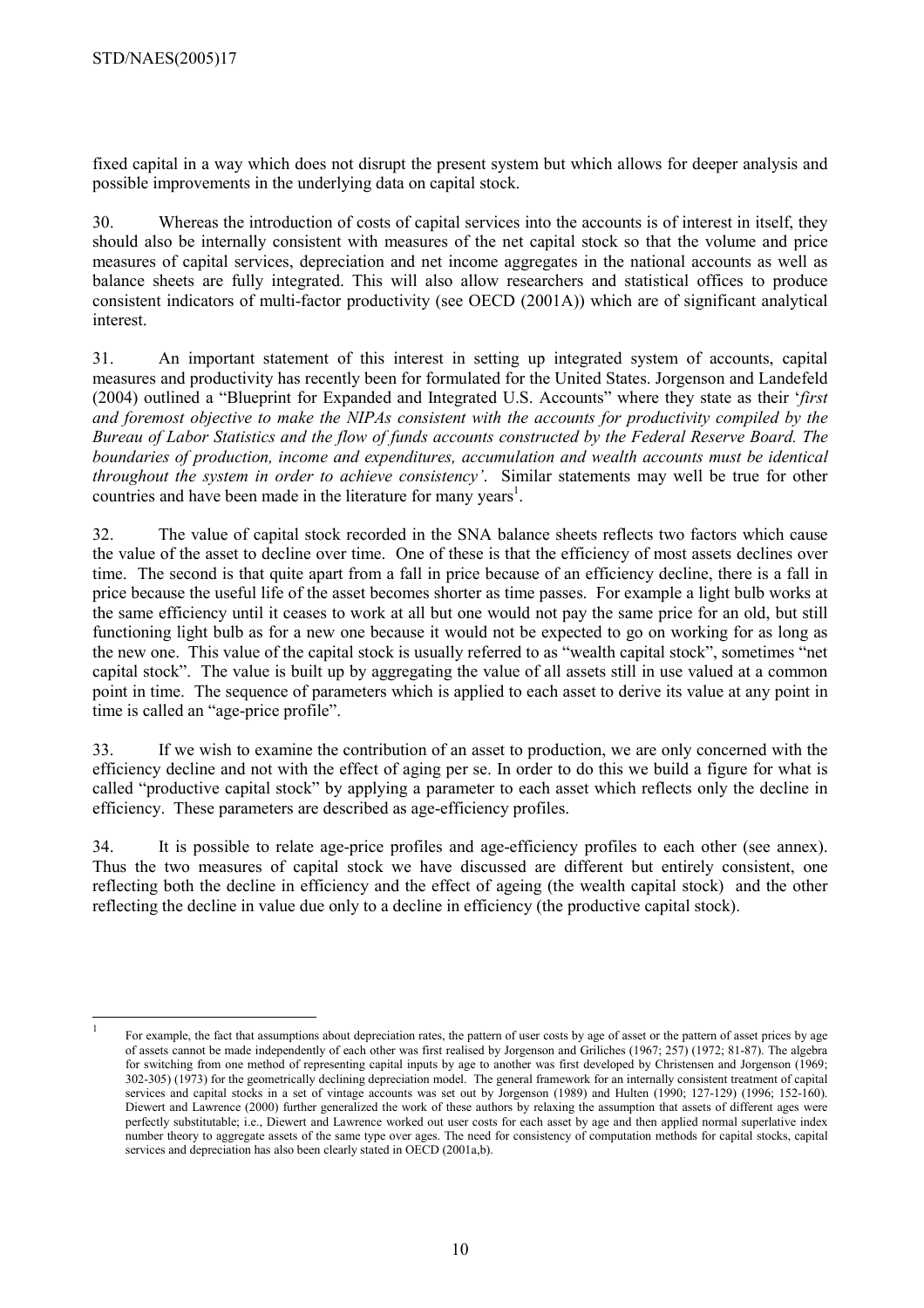

# Figure 2: An integrated system of capital services, capital stocks and consumption of fixed capital

35. Figure 2 provides an overview of such an integrated framework. Starting from a set of investment data and constant-quality price indices, to which various parameters are applied, the integrated framework provides the following measures:

- $\checkmark$  A set of depreciation parameters, applied to a time series of past investments (consistently valued) yields a measure for the consumption of fixed capital;
- $\checkmark$  Consumption of fixed capital deducted from gross measures yields measures of net domestic product, and net value-added;
- $\checkmark$  A set of age-price parameters, applied to a time series of past investments (consistently valued) yields a measure for the net capital stock;
- $\checkmark$  A set of age-efficiency parameters applied to a time series of past investments (consistently valued) yields a measure for the productive stock for each type of asset;
- $\checkmark$  User cost weights applied to rate of change of productive stocks yields a measure for the rate of change of capital services.

36. A step-by-step discussion of the mechanics of implementing the integrated system is provided in the Annex to this document.

37. It is worth noting that all but the last two measures figure in the present 1993 SNA and are routinely computed by many countries. The shaded area shows those computations that are presently included in the national accounts.

38. Nonetheless, a true integration of capital services, stocks and depreciation measures also provides the opportunity to revisit or examine several additional issues. They include: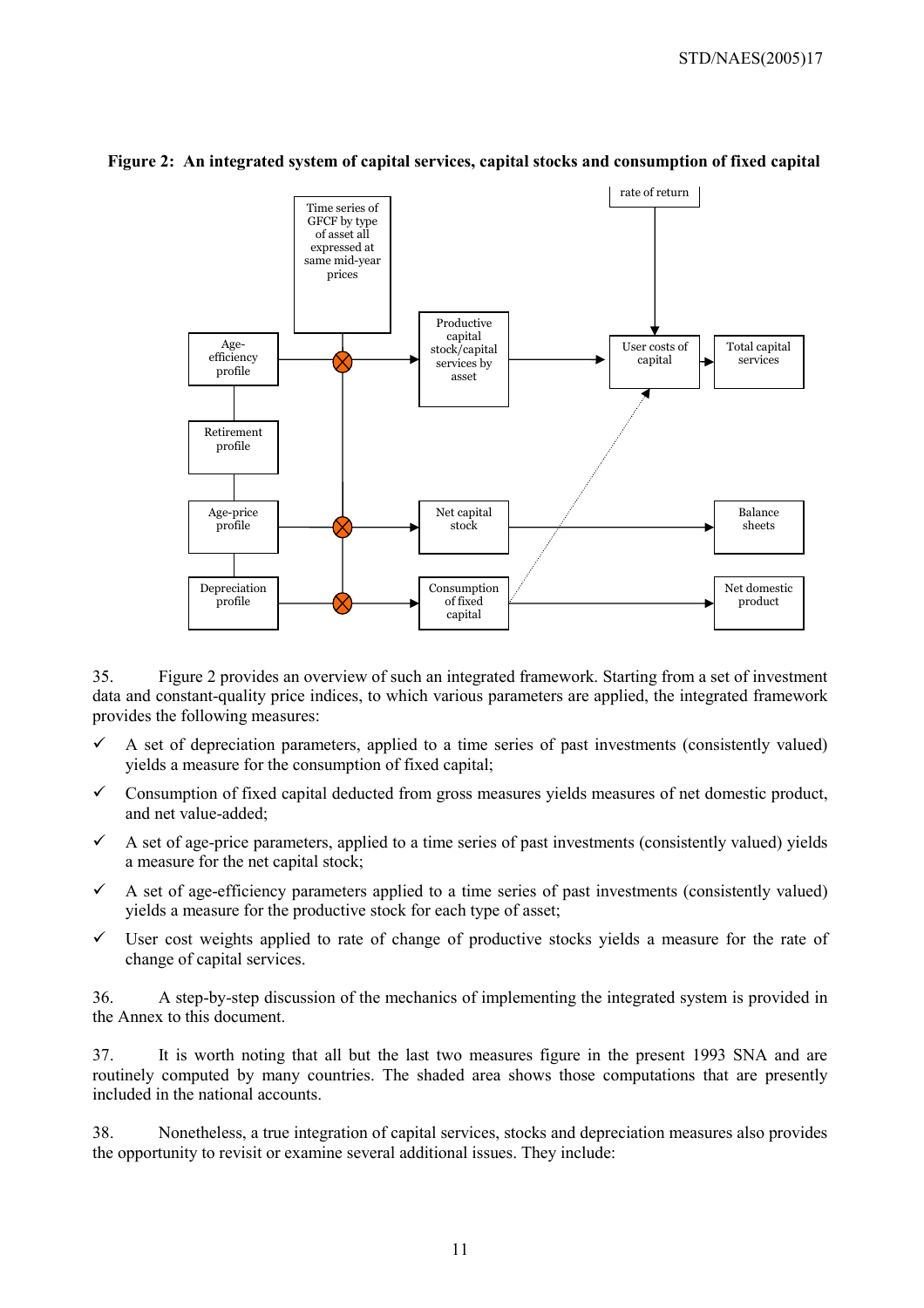- $\checkmark$  the separation of mixed income of unincorporated enterprises into the contributions from labour and capital (see above)
- $\checkmark$  the measurement of the contribution of land to production (see below)
- the treatment of owner-occupied housing  $-$  if an agency decides to implement user cost and capital services measures, the treatment of owner-occupied housing in the national accounts should be consistent with this user cost methodology and this may entail a change in the measurement of the imputed rent of owner-occupied housing
- $\checkmark$  the treatment of assets used in non-market production
- $\checkmark$  the contribution of natural resources to production
- $\checkmark$  the treatment of costs of ownership transfer and costs of disposal of assets.

*Recommendation 1: capital services should be introduced into the national accounts, but not the core accounts (unless a country feels that their estimates are good enough to do so) and the SNA should describe the concept of capital services and their role in contributing to production. This description should explain the relationship between capital services and other capital-related data and encourage statistical offices to create a consistent and transparent set of capital-related data that serves both the analysis of income and wealth and the analysis of production and productivity. There is no proposal to change the basic structure of the accounts.* 

#### **4. Volumes and prices of capital services**

39. Capital services cannot be observed directly, so they must be estimated in much the same way as consumption of fixed capital is estimated rather than being observed. The basic assumption is that capital services are proportional to the level of productive capital stock and so factors are needed to apply to the stock levels in order to derive estimates of capital services.

40. The rental price or user cost  $(u_0^t)$  is the price per unit of capital service. It represents the cost to the owner of of tying up one unit of capital stock for use in production rather than seeking another form of return from it. Because it is common to assume that the flow of capital services is a fixed proportion of the stock of assets, the total value of capital services for a particular type of asset is obtained by multiplying the user cost term for a new asset by the productive stock of an asset of particular type. The productive stock  $(K<sup>t</sup>)$  is built up from past investment flows by applying the age-efficiency profiles which show for each period of time what proportion of the original efficiency of the asset when new remains available. (see also annex). Thus, the value (cost) of capital services of a particular type is:

Cost of capital services =  $u_0^{\dagger} K^{\dagger}$ 

41. Only brief mention is made here of aggregation across capital goods of different age. For a discussion of aggregation issues in this context, see Diewert (2001), Diewert and Lawrence (2000), Hulten (1990).

# **5. How to estimate capital services**

42. In a production process, labour, capital and intermediate inputs are combined to produce output. Conceptually, there are many facets of capital input that bear a direct analogy to labour input. Capital goods are seen as carriers of capital services that constitute the actual input in the production process. For purposes of productivity and production analysis, then, capital services constitute the appropriate measure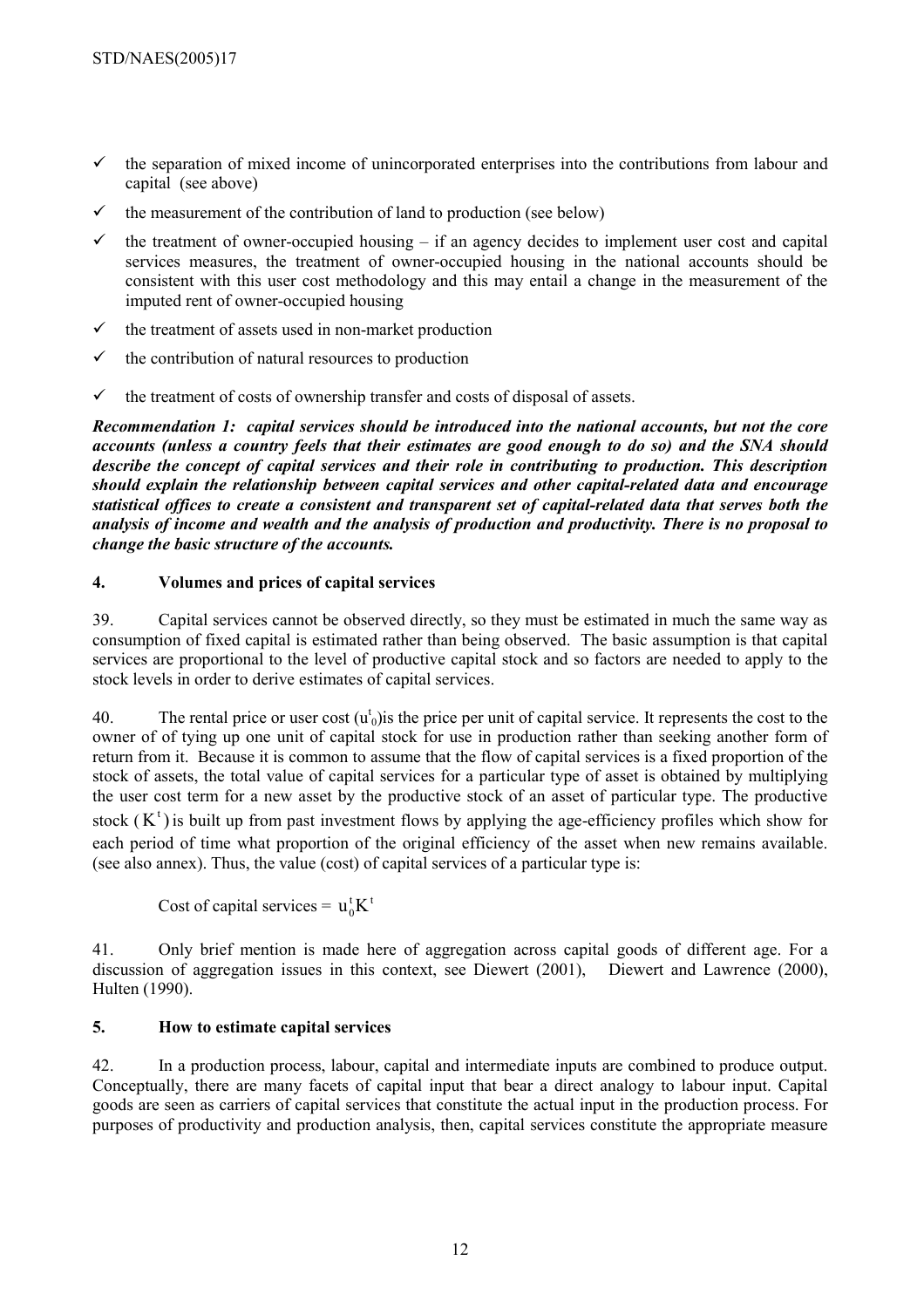of capital input. At present, however, the national accounts provide no measure of the value, price or volume of capital services.

43. Consumption of fixed capital is sometimes assumed to reflect the full benefits or costs of using fixed assets. That this is a misconception<sup>2</sup> can easily be shown by considering the case where fixed assets are not owned by a firm but rented from another unit who owns the capital good. The price the owner charges for the rental comprises depreciation (consumption of fixed capital), a return reflecting either financing costs or the opportunity cost of holding capital and there may be an item reflecting changes in the market price of the asset (e.g., when an asset is expected to loose value quickly, this has to be factored into the rental).

44. If all fixed assets were leased on the market, rental values would be directly observable and national accountants could turn to this data to estimate the cost of capital services. In practice, many fixed assets are owned by their users and no rental transactions can be observed. To estimate the costs of capital services to owner-users, an imputation has to be made that brings together the various elements of rentals as described above. As often, imputing unobserved values raises conceptual and empirical issues and one objective of the present document is to provide guidance on the choice of these elements.

45. The idea that the production account does not explicitly identify the total values of capital services from fixed assets but instead records them within value-added or operating surplus is not, of course, new. The impetus to separately identify these capital services now however, largely reflects the increased interest in growth accounting and productivity analysis (OECD (2001), Fraumeni et al (2003), Jorgenson and Landefeld (2004)).

#### *5.1. Interpreting and measuring rental prices or user costs*

46. When rentals and the cost of capital services cannot be observed directly, the various components have to be added up to approximate the cost of capital services. A simple method for deriving a formula for the cost of using an asset during period t is the following argument. Suppose a producer purchases a new asset at the beginning of period t at a cost of  $P_0^t$ , where the subscript 0 means that the asset is 0 periods old at the time of purchase (the arguments can readily be extended to the actual or implicit purchase of used assets). At the end of period t, with "normal" usage of the asset, the producer anticipates that the asset will be worth  $P_I^{t+1}$ . The subscript 1 indicates that the asset will be 1 period old and the superscript indicates that the asset valuation is made at the end of period t or equivalently, at the beginning of period t+1. We have used italics to denote this used asset price because it is an *anticipated price* that may or may not turn out to be correct. At first glance, it would appear that the cost of buying the asset at the beginning of period t, using it for period t in a "normal" way, and then selling it at the end of period t for its anticipated value is simply  $P_0^t - P_I^{t+1}$ . However, this formulation of the user cost of capital neglects the fact that funds received at an earlier time are more valuable than funds received at a later date. In order to make the currency unit received at the end of the period,  $P_l^{t+1}$ , equivalent to the currency unit paid out at the beginning of the period,  $P_0^t$ , it is necessary to either multiply  $P_0^t$  by  $1 + r^t$  or divide  $P_1^{t+1}$  by  $1 + r^t$ where  $r<sup>t</sup>$  is the nominal cost of financial capital that the producer faces at the beginning of period t. We will divide  $P_I^{t+1}$  by  $1 + r^t$  in order to obtain the following formula for the *beginning of period t user cost of capital*:

(1)  $u_0^t \equiv P_0^t - P_I^{t+1}/(1 + r^t)$ .

47. We have formed the user cost from the perspective of prices that prevail at the beginning of period t because we believe that this is how rental and leasing markets work: owners of assets who lease

 $\overline{a}$ <sup>2</sup> For a fuller discussion see Triplett (1996).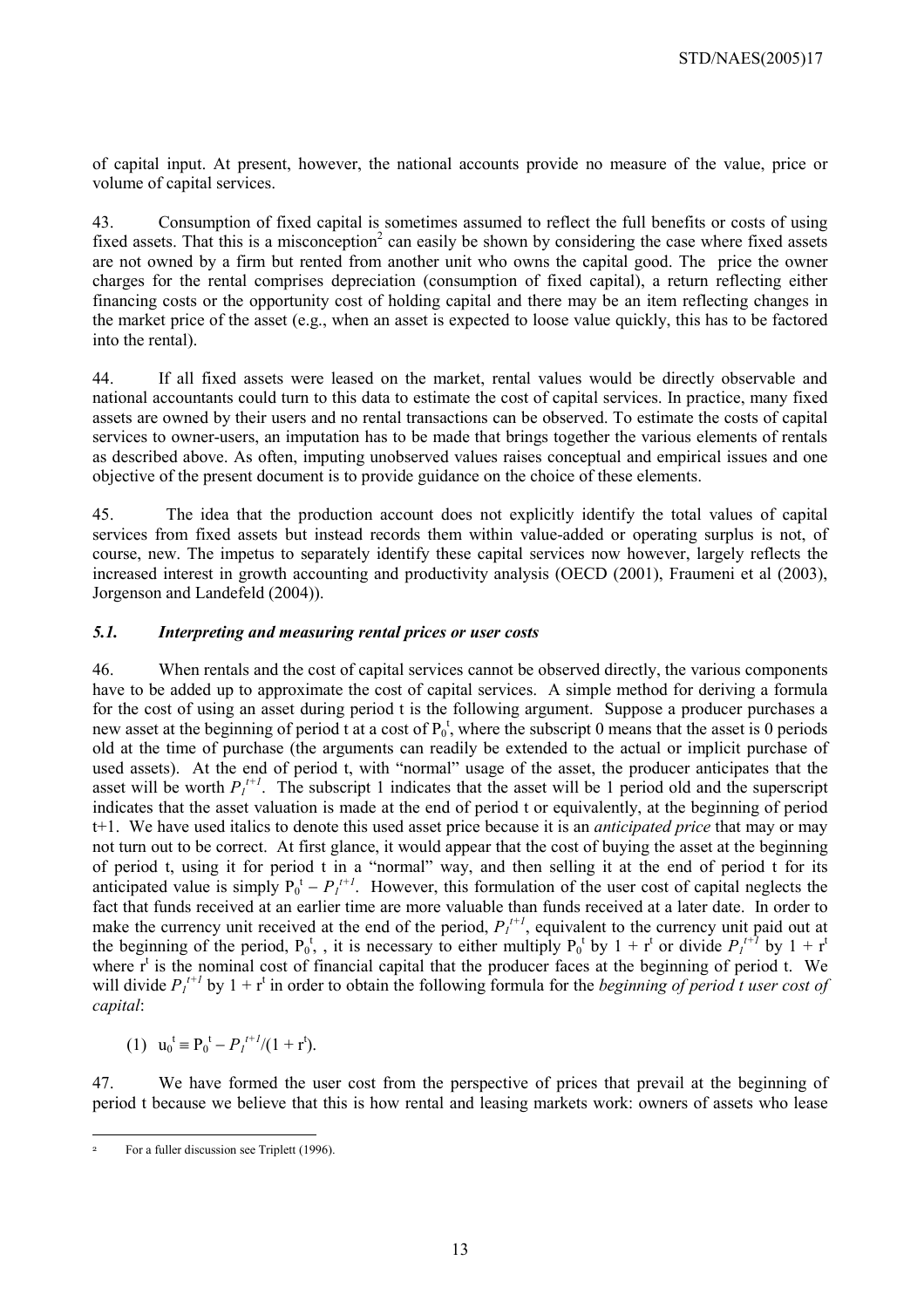them to other users must set their rental prices for the accounting period based on information and expectations that prevail at the beginning of the leasing period. However, the reader should be able to rework our arguments using *end of period user costs*<sup>3</sup> of the form  $P_0^t(1+r^t) - P_1^{t+1}$ .

48. Although formula (1) is very simple, it is not very instructive. In particular, how exactly does the producer form expectations about what the asset will be worth at the end of the period? We will now bring depreciation and anticipated asset price inflation into the model. The *anticipated price of a used asset at the end of period t,*  $P_I^{I+1}$ *, will be related to the anticipated price of a brand new asset at the end of period t* of the same quality as the initially purchased asset,  $\hat{P}_0^{t+1}$ , by the following equation:

(2) 
$$
P_l^{t+1} = (1 - \delta_0) P_0^{t+1}
$$

where  $\delta_0$  is the *anticipated one period depreciation rate for a new asset at the start of period t+1.<sup>4</sup>* The anticipated price of a new asset at the start of period  $t+1$ ,  $P_0^{t+1}$ , is also used in the next definition, which defines the *expected nominal period t asset price inflation rate*, *i*<sup>*t*</sup>:

(3) 
$$
1 + i^t \equiv P_0^{t+1} / P_0^t
$$
.

49. Now substitute (2) and (3) into (1) and we obtain the following expression for the user cost of capital:<sup>5</sup>

(4) 
$$
u_0^t \equiv P_0^t - (1 - \delta_0)(1 + i^t) P_0^t / (1 + r^t)
$$

$$
= (1+r^{t})^{-1} [(1+r^{t}) - (1-\delta_0)(1+i^{t})] P_0^{t}
$$

(5) = 
$$
(1+r^t)^{-1}[r^t - i^t + \delta_0(1+i^t)] P_0^t
$$
.

50. Thus the period t user cost of capital is equal to  $(1+r^{t})^{-1}$  (which will usually be close to one) times the beginning of period t asset price  $P_0^t$  times a number of element comprised in the term in brackets:

- $\bullet$  the nominal beginning of period t rate of return or opportunity cost of capital  $r^t$  less the anticipated (nominal) asset inflation rate  $i^t$  (so that  $r^t - i^t$  can be loosely interpreted as an asset specific anticipated real rate of interest);
- plus the asset inflation rate adjusted anticipated depreciation rate<sup>6</sup>  $\delta_0(1 + i^t)$ .

51. Assuming that a constant quality asset price index is available so that  $P_0^t$  does not present problems in terms of implementation, it can be seen that in order to form the user cost defined by (5), it is necessary to obtain information on the relevant nominal rate of return  $r<sup>t</sup>$ , on the anticipated nominal asset inflation rate  $i^t$  and on the anticipated depreciation rate  $\delta_0$ .

 3 This is done explicitly in Diewert (2001) (2004) and in the annex to the present paper.

<sup>4</sup> To use Hill's (2000) terminology, this is a cross sectional depreciation rate.

<sup>5</sup> This method for deriving the user cost of capital (5) is essentially due to Diewert (1974; 504), except that our present formulation makes the role of expectations clearer.

<sup>6</sup> Christensen and Jorgenson (1969; 302) derive  $[r^t - i^t + \delta_0(1 + i^t)] P_0^t$  as the user cost of capital in a continuous time optimization model with geometric depreciation. Alternative user cost formulae were derived by Christensen and Jorgenson (1973), Jorgenson (1989; 10), Hulten (1990; 128) and Diewert and Lawrence (2000; 276).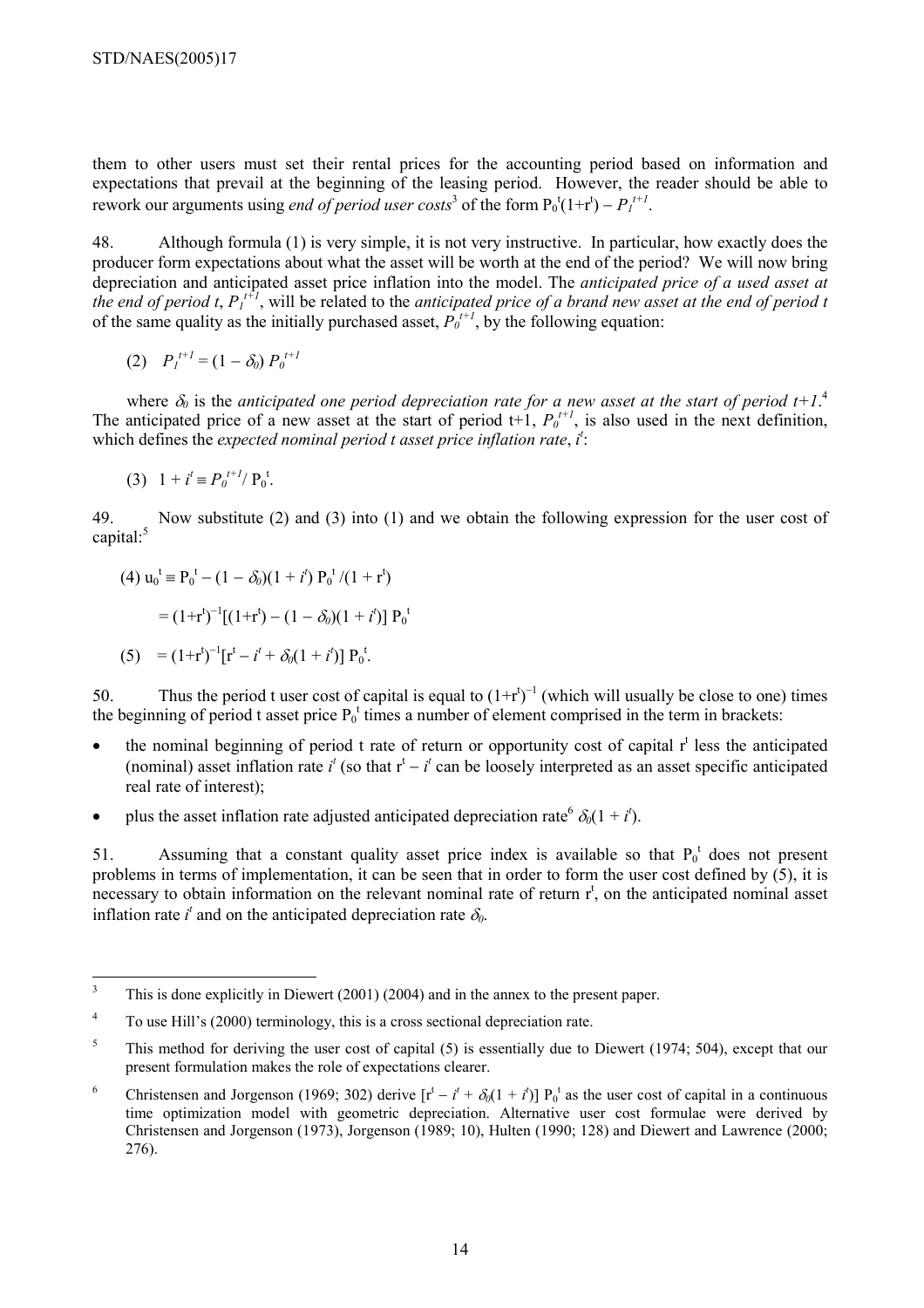52. However, formula (5) is not our "final" recommended user cost formula. Instead of working with nominal interest rates and inflation rates, it is more practical to work with real rates. After making some preliminary definitions, we show how simplified user cost formulae can be obtained.

53. Let the consumer price index for the economy at the beginning of period  $t$  be  $c<sup>t</sup>$  and let the anticipated end of period t consumer price index be  $c^{t+1}$ . Then the anticipated general consumer inflation rate for period t is  $\rho^t$  defined by the following equation:

(6) 
$$
1 + \rho^t \equiv c^{t+1}/c^t
$$
.

54. The anticipated general inflation rate for period  $t$  ( $\rho$ ) along with the beginning of period t nominal interest rate  $(r^t)$  can be used to define the period t (anticipated) *real interest rate*  $r^{\ast t}$  and the *period t anticipated real asset inflation rate i*<sup>\**t*</sup> as follows:<sup>7</sup>

 $(7)$  1 +  $r^* = (1 + r^t)/(1 + \rho^t);$ 

 $(8)$  1 +  $i^{*}$  =  $(1 + i^{t})/(1 + \rho^{t}).$ 

55. Now substitute (7) and (8) into the user cost formula (4). We find that the resulting formula simplifies to the following one:

(9) 
$$
u_0^t \equiv P_0^t - (1 - \delta_0)(1 + i^{*t}) P_0^t / (1 + r^{*t})
$$

$$
(10) = (1+r^{*t})^{-1} [r^{*t} - i^{*t} + \delta_0 (1 + i^{*t})] P_0^t.
$$

56. The formula (10) has the same general form as our earlier formula (5) but *expected real rates* have replaced expected nominal rates<sup>8</sup>.

57. The user cost formula (10) is one of our two preferred formulae. We prefer it over the equivalent formula (5) because real rates are much more stable than nominal rates (particularly in high inflation countries). Thus, it will be easier to approximate the anticipated real rates in (10) than the nominal rates in (5). Also, real anticipated holding gains (or losses) in an asset are likely to be much smaller in magnitude than nominal expected holding gains.

58. A reasonable approximation to (10) in many circumstances can be obtained by setting the anticipated real holding gains term  $i^*$  in (10) equal to zero. That is, the anticipated rise in the price of the asset is assumed to be exactly the same as the anticipated rise in the general price level. If this is done, the resulting user cost formula simplifies to:

$$
(11) u_0^{\mathfrak{t}} = (1 + r^{*t})^{-1} [r^{*t} + \delta_0] P_0^{\mathfrak{t}}.
$$

59. Thus this *simplified no real holding gains user cost* depends only on the period t anticipated real interest rate  $r^*$ , the anticipated cross sectional depreciation rate  $\delta_0$ , and the beginning of period t asset purchase price. The user cost formula (11) is our second preferred user cost formula. Its main advantage over our other preferred formula (10) is that it is not necessary to estimate anticipated real holding gains and thus formula (11) is more *reproducible* than formula (10), since different investigators will have different techniques for forming expected or anticipated holding gains. At the same time, if relative asset

<sup>&</sup>lt;sup>-</sup> These definitions date back to Fisher (1896).

<sup>8</sup> This user cost formula is broadly consistent with the approach advocated in Hill and Hill (2003).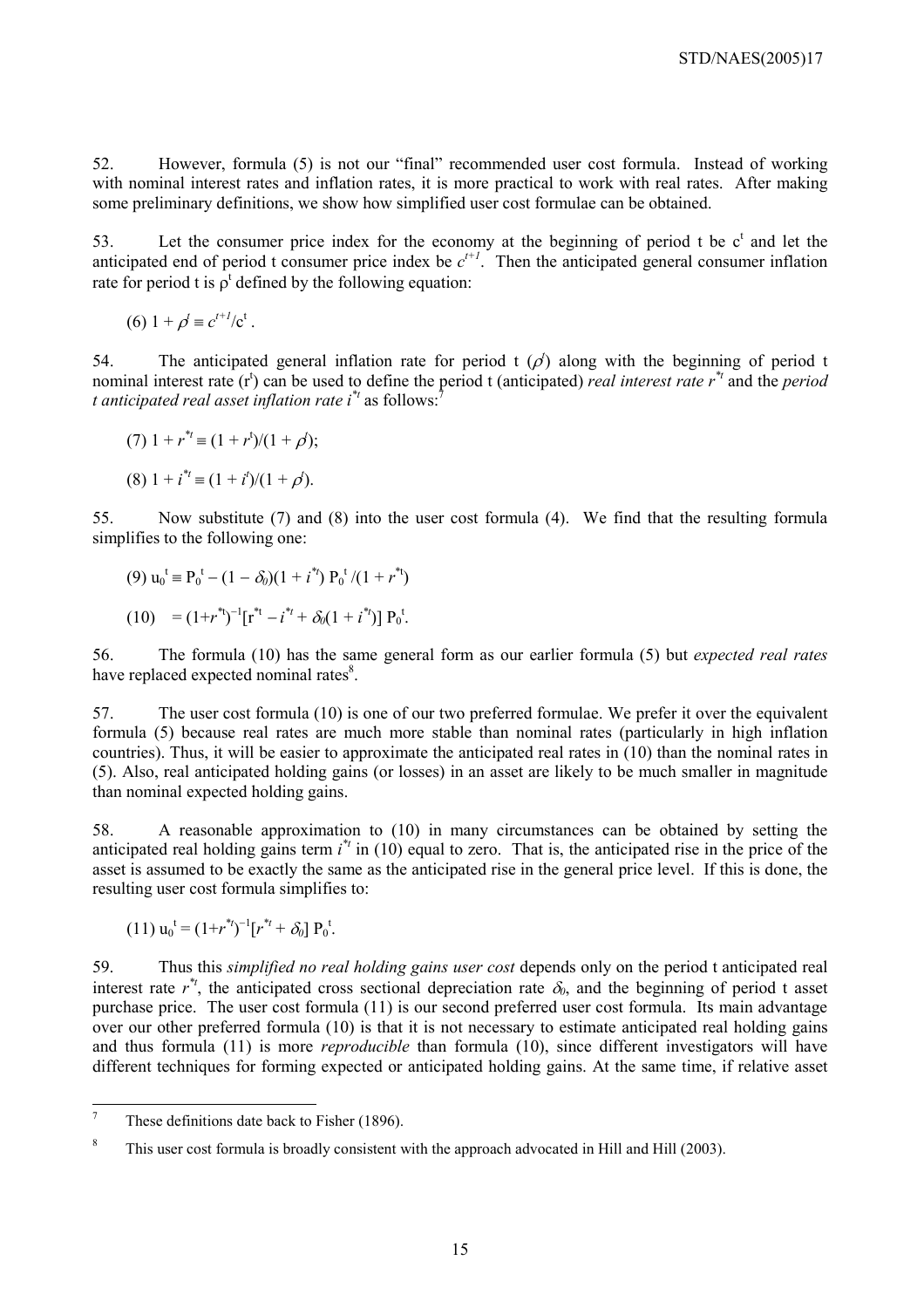prices show marked trends, the use of (11) may introduce a bias into the weighting structure of different assets' capital services flows (see annex).

60. Since the real interest rate  $r^*$  will usually be small in magnitude, a reasonable approximation to  $(11)$  is:

$$
(12) u_0^{\ t} = [r^{*t} + \delta_0] P_0^{\ t}.
$$

61. This user cost formula, due essentially to Walras (1954; pp268-269), says that the user cost of capital is equal to the anticipated real interest rate plus the anticipated depreciation rate times the beginning of the period stock price of the asset.

62. An important fact to notice is that the user cost formulae (11) and (12) involve expected *real*  interest rates and not *nominal* interest rates. The use of nominal rates in (11) and (12) in place of real rates could lead to tremendously inaccurate user costs in high inflation countries or in periods of high inflation.

#### *5.2. More on the rate of return*

63. Does the estimate of capital services explain gross operating surplus and the capital part of gross mixed income exactly? Or is the estimate of capital service independent so that there is another element of value-added not explained by remuneration of labour and capital? Answers to these questions determine the choice of the rate of return. The issue was first raised by Diewert<sup>9</sup> (1980) and then more extensively examined by Harper, Berndt and Wood (1989). There are two broad options:

- Use of an endogenous (internal) rate of return (estimated capital services exactly corresponds to gross operating surplus and the capital element of gross mixed income)
- Use of an exogenous (external) rate of return (estimated capital services is unlikely to be exactly equal to gross operating surplus and the capital element of gross mixed income)

64. The endogenous option is frequently used in empirical research. It assumes that gross operating surplus plus the capital component of mixed income exactly exhausts the costs of capital services. Given the value for costs of capital services, for the capital stock and depreciation, there is only one unknown variable, the rate of return and the equation can be solved to yield an endogenous measure of the rate of return.

65. This procedure brings with it several advantages: from a theoretical perspective, it is consistent with a fully competitive economy and production processes under constant returns to scale. From a practical viewpoint, computation is straightforward, and results can be of analytical interest in themselves. For example, it would be interesting to compare internal rates of return between industries or between countries. Finally, the fact that the costs of capital services exactly exhaust gross operating surplus plus the capital component of mixed income avoids interpreting any difference term between the value of capital services and gross operating surplus that may show up otherwise. At the same time, the choice of an endogenous rate raises at least two other questions.

<sup>&</sup>quot;Which r should be used? If the firm is a net borrower, then r should be the marginal cost of borrowing an additional dollar for one period, while if the firm is a net lender, then r should be the one period interest rate it receives on its last loan. In practice, r is taken to be either (a) an exogenous bond rate that may or may not apply to the firm under consideration, or (b) an internal rate of return. I tend to use the first alternative, while Woodland and Jorgenson and his co-workers use the second. As usual, neither alternative appears to be correct from a theoretical a priori point of view, so, again, reasonable analysts could differ on which r to use in order to construct a capital aggregate." Diewert (1980; 476-477).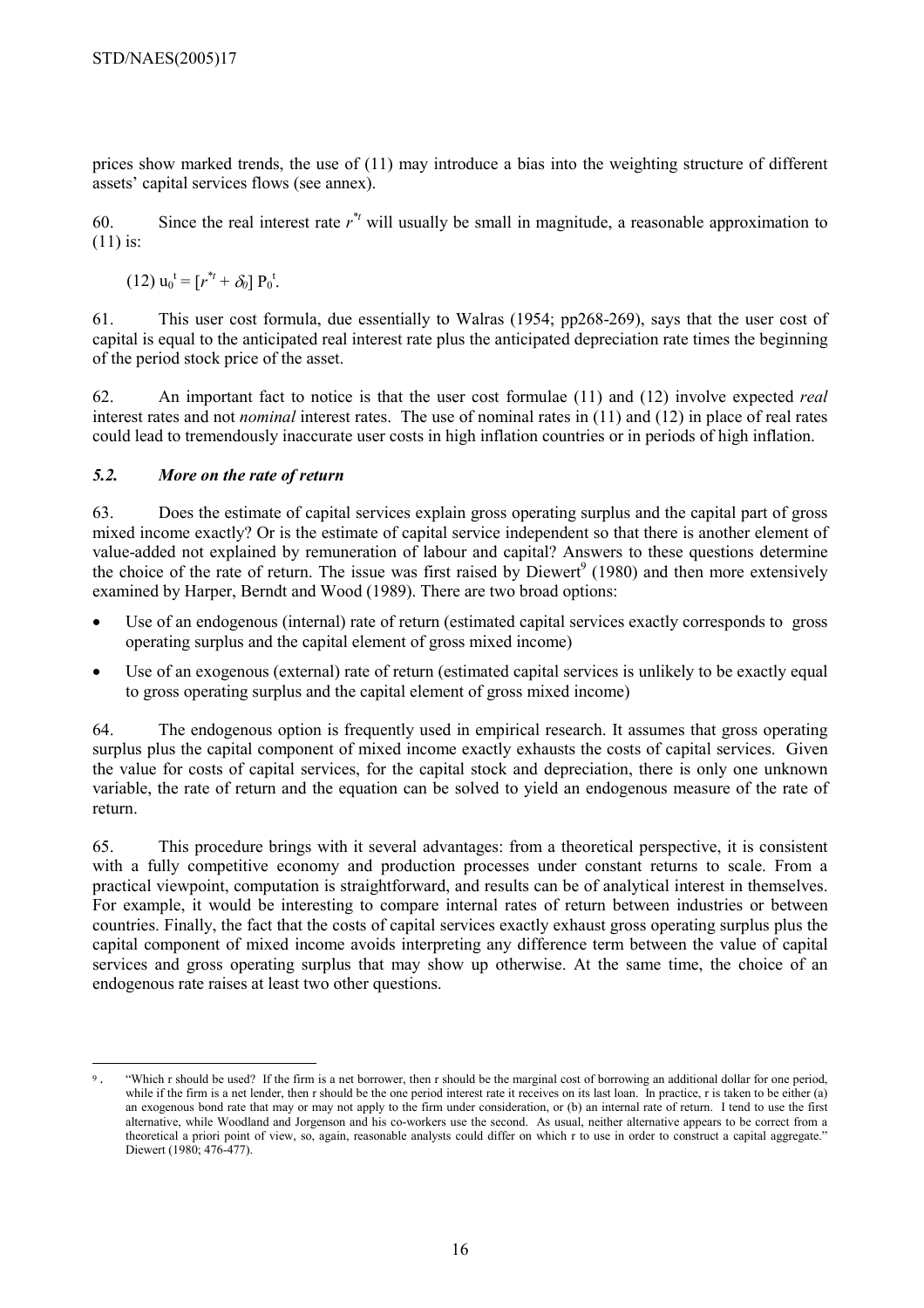66. First, the economic assumptions that are needed to justify the use of an internal rate are stringent<sup>10</sup> and it is not obvious that they hold empirically.

67. Second, the endogenous method cannot be applied for those institutional units for which the national accounts do not generate an independent measure of gross operating surplus, notably non-market producers.

68. We now turn to the option of selecting an exogenous rate of return. Its key advantages are (i) that it does not rely on as restrictive a set of assumption as the endogenous method. Schreyer (2004) has shown that exogenous rates are compatible with occurrences of non-observed assets, imperfect competition and non-constant returns to scale; (ii) that it can deal with government units for which there is no estimation of gross operating surplus; (iii) that it avoids importing errors from output data. But there are some additional advantages.

69. The first additional advantage is that the exogenous method permits modelling the rate as an expected or required rate<sup>11</sup>. If the taxes on profits are altered, for example, this has implications for what rate of return would be required after the change as compared with the rate required before the change. The second additional advantage of an exogenous rate is that it may provide a means of splitting mixed income between income to labour and income to capital. In principle, if there are independent estimates for the cost of capital services of those institutional units whose income is mixed, it is possible to sort out the share of labour and capital remuneration. Such information could be compared against plausible estimates of the labour income of self-employed. Obtaining the empirical information on capital stocks and capital services by institutional unit may be difficult but at least there is a possibility of advancing on the analysis of mixed income.

70. However, there are also several disadvantages to the exogenous model. First, and foremost, a choice has to be made as to exactly which rate should be chosen – options are manifold with potentially important impacts on results. There is also a question whether the rate should be allowed to vary between industries or sectors, and if so, to which statistical source the national accountant should turn for this purpose.

71. Second, there may be occurrences of economically meaningless negative user cost. Equation 10 shows that a negative user cost will result if the expected nominal cost of financial capital is lower than the expected nominal inflation rate. But if these expectations materialised, there would be a question of why the asset owner would continue to hold onto it since there would be no economical rationale for doing so. , As explained by Harper, Berndt and Wood (1989) negative rental prices tend to occur when ex-ante

<sup>&</sup>lt;sup>10</sup> The set of assets has to be complete in the sense that all assets are observed by the statistician who compiles the national accounts. This is far from obvious. The national accounts provide no indication as to exactly which factor of production is remunerated through gross operating surplus. Fixed assets are certainly among them but they are not necessarily the only ones. The business literature offers a wealth of discussions about the importance of intangible assets, and there are good reasons to argue that such assets account at least for part of gross operating surplus. If an endogenous rate is computed on the basis of those fixed assets that are measured in the accounts, but if there are other, unmeasured assets that provide capital services, the resulting rate is liable to bias. Perfect foresight has to prevail so that the ex-post rate of return on each asset (implicitly observed by the national accountant as part of GOS) equals its ex-ante rate return, the economically relevant part in the user costs of capital services. There has to be absence of residual profits (or losses) that may arise in the presence of market power, under non-constant returns to scale or with publicly available capital assets.

<sup>&</sup>lt;sup>11</sup> There is thus no assumption of perfect foresight and this helps to deal with the question of expectations: the level of capital services is what the entrepreneur expects when making decisions about the use of assets in production. If the costs of capital services turn out to be less than gross operating surplus, the entrepreneur has made some pure profit or some of the gross operating surplus pertains to non-measured assets. Further, when the exogenous rate is an expected rate, it reflects the conditions (in particular the implicit rental prices) that producers are facing when deciding about production and investment. Also, from a purely practical perspective, if there are implausibly large differences between the estimated cost of capital services and gross operating surplus or if the latter is persistently lower than the former, this may be an indication of data problems in the accounts and provide useful insights to statisticians. For example, Diewert and Lawrence, in a recent paper, used industry-level data for Australia and found a number of implausible results for industry-level endogenous rates of return. This may reflect data issues rather than economic reality.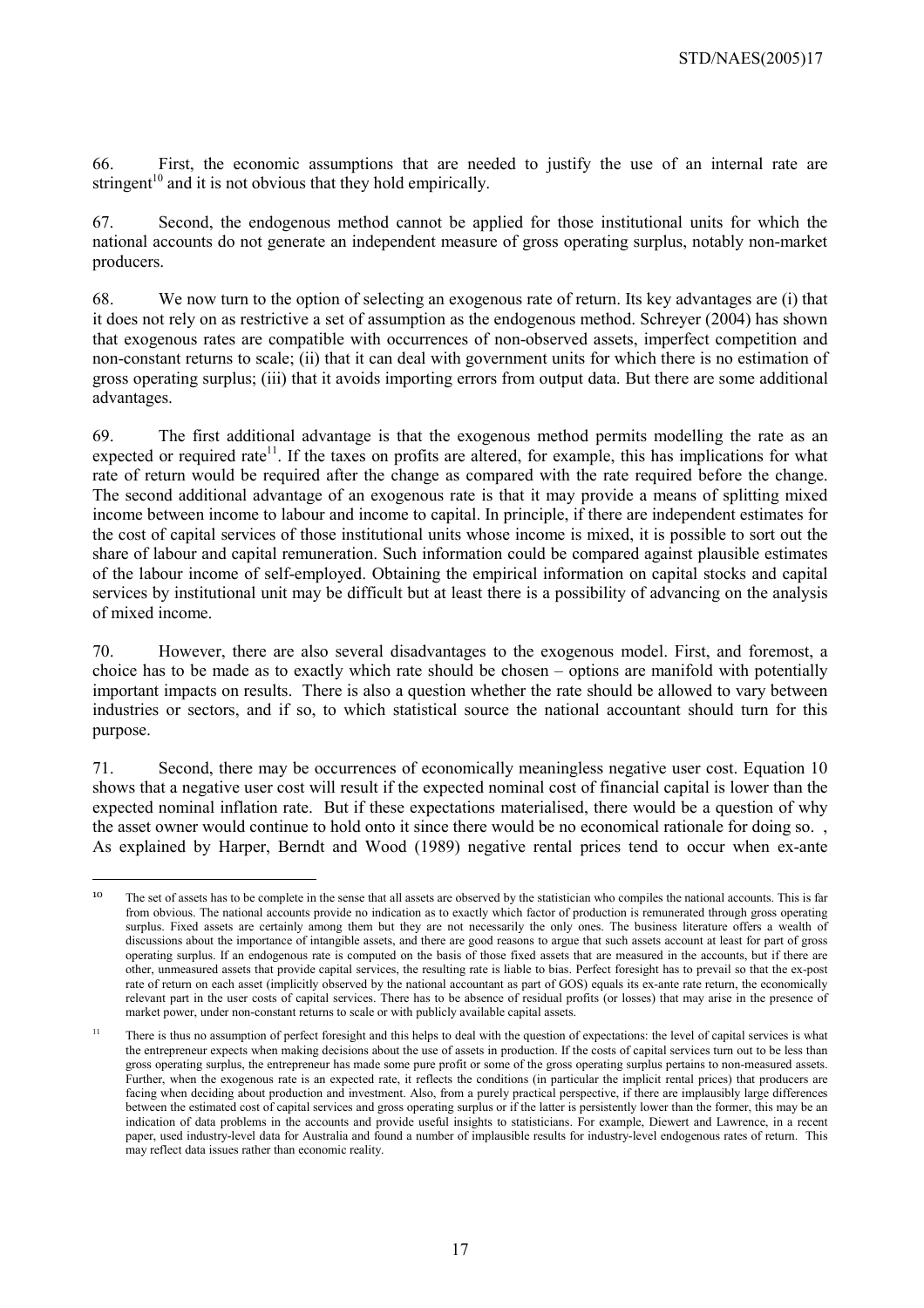exogenous rates of return are combined with ex-post rates of asset price change. It is thus important that the different components of the user cost term be treated consistently either as ex-ante or as ex-post variables.

72. Overall, thus, it would appear that although in the authors' view there are many advantages of using an exogenous, expected rate of return, a good case can also be made for using an endogenous, expost rate of return and this leads to

# *Recommendation 2:*

- *The final choice between an endogenous and an exogenous rate of return is left to the implementing statistical office. However, an exogenous, ex-ante measure for the rate of return should be associated with an ex-ante measure for depreciation and price changes;*
- *it is preferable that user costs be formulated in terms of real rates of return, i.e., to treat rates of return and price changes jointly as spelled out in expression (10) in paragraph 34 of the main body of the paper; and*
- • *as a matter of practical importance, it is recommended that mixed income be split into capital and labour components in order to allow the formation of aggregate measures of the remuneration of labour and capital.*

# **6. What about constant prices?**

73. One advantage of deriving an explicit estimate for part or all of gross operating surplus is the opportunity to derive a matching constant price estimate. Even though some more detailed questions about aggregation across quantities of past investments may arise in the process of computation, the split of the value of capital services into a price and a volume component does not pose specific difficulties. By its very nature, user costs per unit of capital are the price measure of capital services.

74. To illustrate with a simple example, take the case where the stock of a particular type of asset is computed with the perpetual inventory method. As already describes, the relevant capital stock is the 'productive stock' (see OECD (2001A), Hulten (1990)) made up of past investments that are weighted with an 'age-efficiency profile' of assets of different age<sup>12</sup>: If we denote the new investment in any year as I<sup>t</sup> then, as long as each year's investment is expressed at the same constant prices, then the value of the productive capital stock,  $K^t$  can be written as:

$$
(14)\ K^t=I^t+h_1I^{t-1}+h_2I^{t-2}+...+h_TI^{t-T}
$$

75. Implicit in the above linear formulation is that investments of different age are perfectly substitutable<sup>13</sup> once their relative efficiency has been scaled by the factor  $h_s$ . K is then expressed in units of the most recently acquired investment good and the value of capital services at current prices of period t is given by multiplying K by the user cost of a new asset:

(15) Cost of capital services in period t at period t prices  $= u_0^{\dagger} K^{\dagger}$ 

 $\overline{a}$ <sup>12</sup> To keep things simple, we ignore a retirement distribution.

<sup>&</sup>lt;sup>13</sup> For a more general aggregation method across investment goods of different age see Diewert and Lawrence (2000).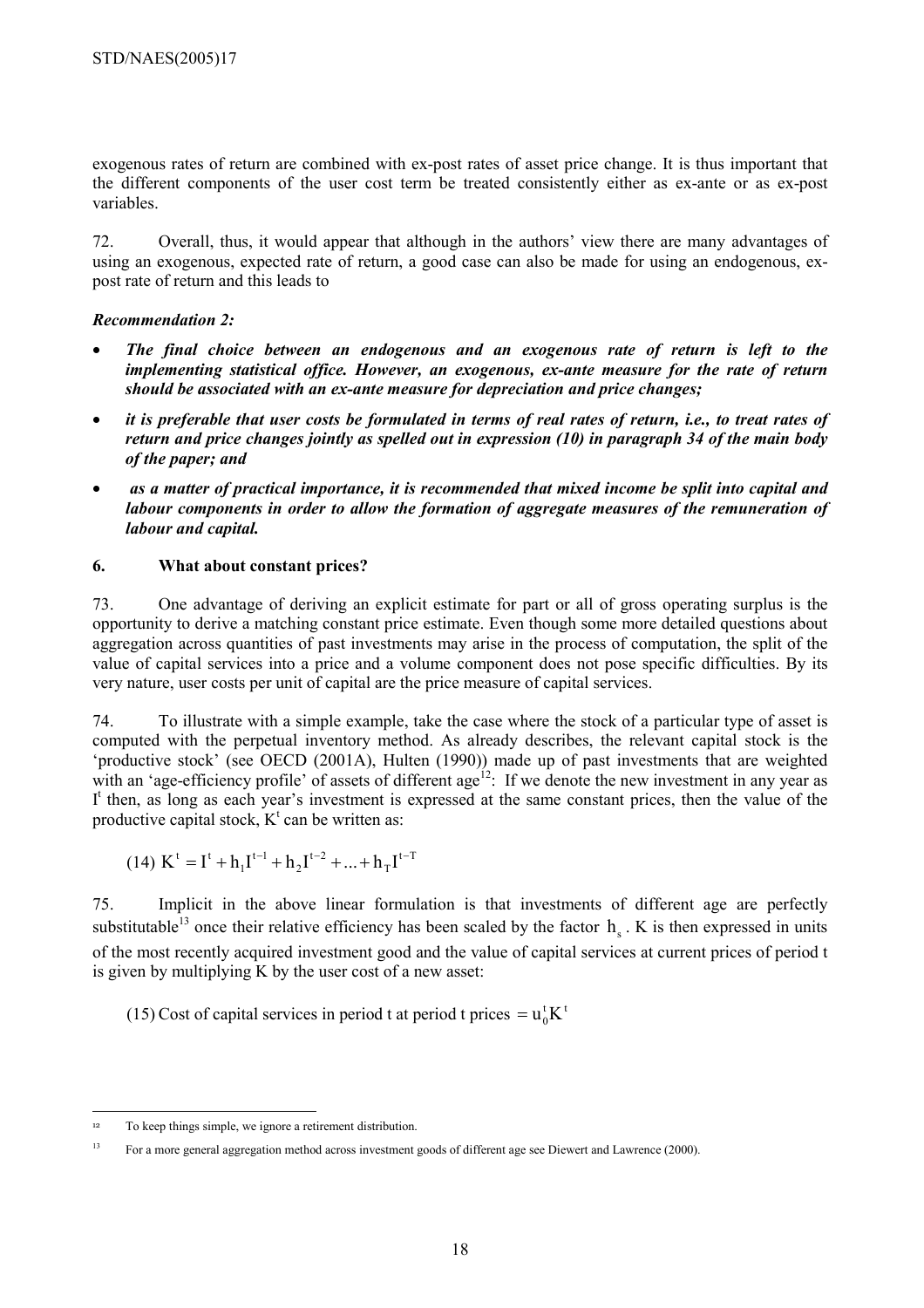76. It is now straight forward to express the cost of capital services at constant prices of a base year, if this is the index number procedure applied in the national accounts. For example, the value of capital services in year t at prices of the base year  $t_0$  can be computed as:

(16) Cost of capital services in period t at period  $t_0$  prices  $= u_0^{t_0} K^t$ .

77. Volume indices of capital services – the relevant measure for capital input in productivity calculations are easily established by aggregating across different types of assets. Again, the specific index number formula applicable in this case depends on the index number formula used elsewhere in the accounts and on the analytical purpose $^{14}$ .

78. For implementation by national statistical offices, several additional issues have to be considered, in particular valuation of flows at average prices of a period – this concerns the value of capital services – and valuation of stocks in the balance sheets at prices at the beginning and at the end of the period. How these valuation methods hang together in applied work, is spelled out in greater detail in the Annex to this document.

#### **7. Scope of capital services**

79. There is no disagreement that fixed assets are sources of capital services. Together with the fact that there is statistical coverage of investment flows into fixed assets, they will clearly enter the scope of capital services measures. There are, however, several other assets that may play a role in the provision of capital services but:

- Some entities are at present not recognised as assets, such as research and development. Although the Canberra Group is in favour of the possibility to consider R&D expenditure as investment, a number of issues need resolving before the stock of R&D can be fully integrated into the accounts (see discussion papers on R&D in the Canberra Group, such as Pitzer (2004)).
- Some entities are non-produced such as land. These give rise to income in the form of operating surplus but in the account of the user of the asset, not of the owner (unless the owner is also the user). This is different from the treatment of produced assets which always provide income to the owner regardless of which unit is the user of the asset. The SNA does not regard placing of non-produced assets at the disposal of a producer as production in itself but an action giving rise to property income. The Canberra II Group recommended and the AEG agreed to split land into two categories, "produced" land (i.e. land improvement) and non-produced land. This has implications for the measurement of capital services because, for land improvement, capital services and consumption of fixed capital will be shown in the accounts. However, when land is rented from another unit, or when other types of natural assets are used in production by units other than their owners, gross operating surplus or gross mixed income of the user has to be sufficient to allow the user to pay a return to this asset to the owner in the form of rent
- Inventories are assets that are not always included in the scope of assets that deliver capital services although statistical agencies such as the Australian Bureau of Statistics and Statistics Canada have incorporated inventories in their set of productive stocks. One issue that has been raised is whether unwanted inventories should be considered as delivering capital services and if not, how they can be separated from other inventories. This separation would appear very difficult empirically, and an

 $\overline{a}$ <sup>14</sup> For example, a chained Laspeyres index of capital services, obtained by aggregation across different asset types i, would read as  $L^{t/t-1} = \sum_{i} u_{0,i}^{t-1} K_i^t / \sum_{i} u_{0,i}^{t-1} K_i^{t-1}$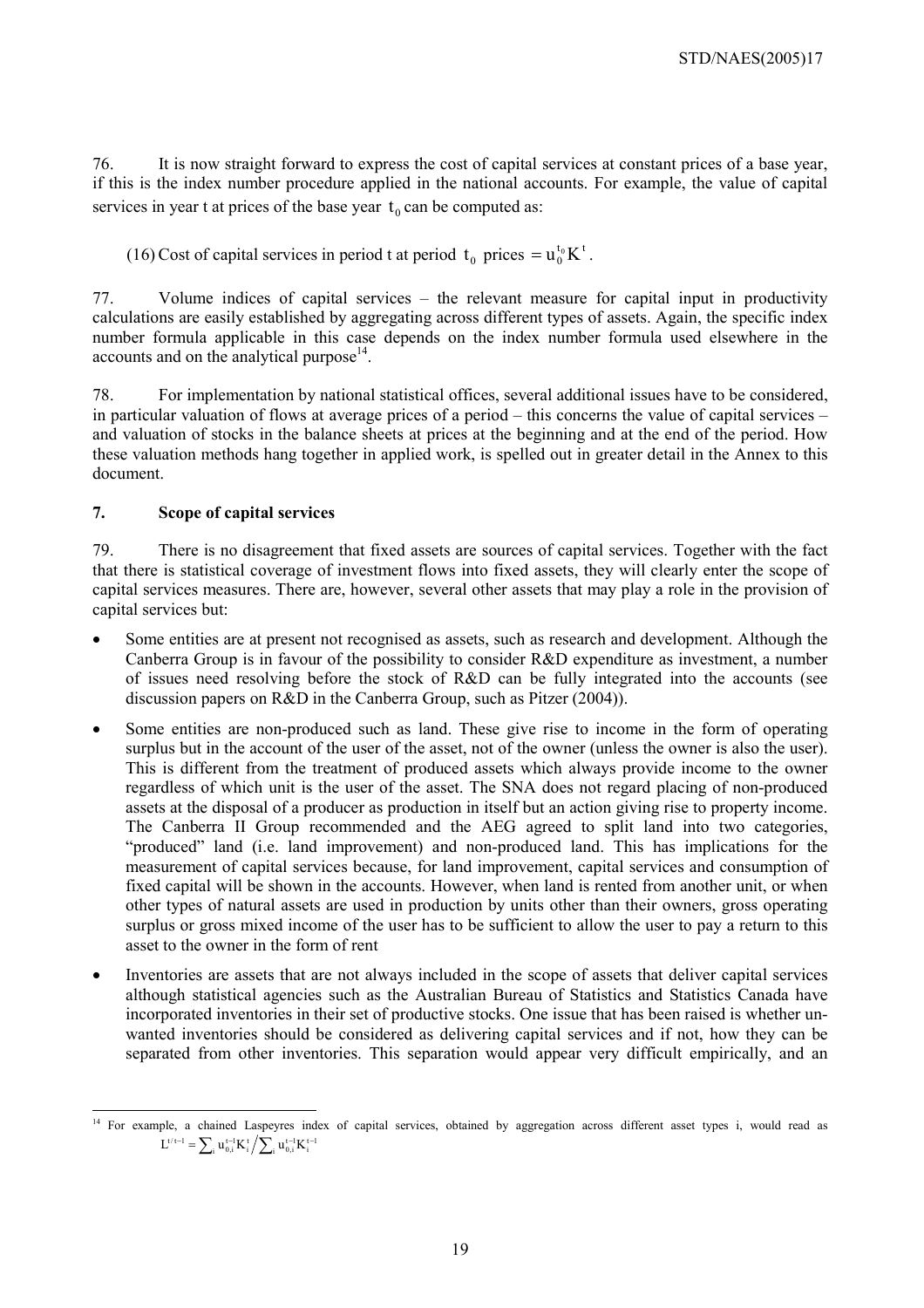obvious pragmatic solution, already provisionally endorsed by the Canberra Group, is to simply consider all inventories as sources of capital services.

Empirically, the measurement of some assets is very difficult  $-$  a good example being historical monuments.

*Recommendation 3: In principle, capital services measures should be comprehensive in the sense that they apply to all non-financial assets, except valuables. This includes identifying capital services for inventories and land. In practice, however, there are some assets for which the usefulness of calculating capital services, for example for historical monuments, is questionable or at least a less immediate priority than for most fixed assets.* 

# **8. Presentation of capital services in the national accounts**

80. The Canberra II Group encouraged countries who so wish, who feel their estimates are robust enough and the interest in the results strong enough, to could include the estimates of capital services as an "of which" entry in the standard national accounts tables. One place for this might be the production account but given the centrality of this account and that capital services link to operating surplus, a possibly better location would be in the generation of income account where operating surplus is shown.. For other countries interested in developing capital service estimates, the proposal is to present the estimates in a supplementary table, but one which is consistent with measures of consumption of fixed capital and net and gross stock that appear in the core of the 1993 SNA.

81. The presentation of capital services, whether in the main accounts or a supplementary table, requires that operating surplus and mixed income are presented in gross, not in net terms. There is also the question of whether the measurement of non-market output includes a return to capital or simply an estimate of consumption of fixed capital. If the latter, a full presentation of capital services requires that supplementary estimates are also made for the assets used in non-market production. Whatever the specific presentational form, two steps are required:

82. First, the total value of non-labour income needs to be computed by adding up gross operating surplus and the part of mixed income that is not considered compensation for labour input of selfemployed persons.

83. Second, when an exogenous rate of return is used the resulting measure for non-labour income can then be broken down into the value of capital services, differentiated by type of asset and a residual,. An exogenous rate should also be used to estimate the return to assets used in non-market production. With an endogenous rate, the value of non-labour income exactly matches the value of capital services. However, if no operating surplus has been estimated for the assets used in non-market production and if the capital stock figure used includes these assets, the resulting endogenous rate will be artificially low.

84. Within the value of capital services, the value of depreciation (consumption of fixed capital) can be identified. Finally, net operating surplus is obtained by deducting depreciation from gross operating surplus.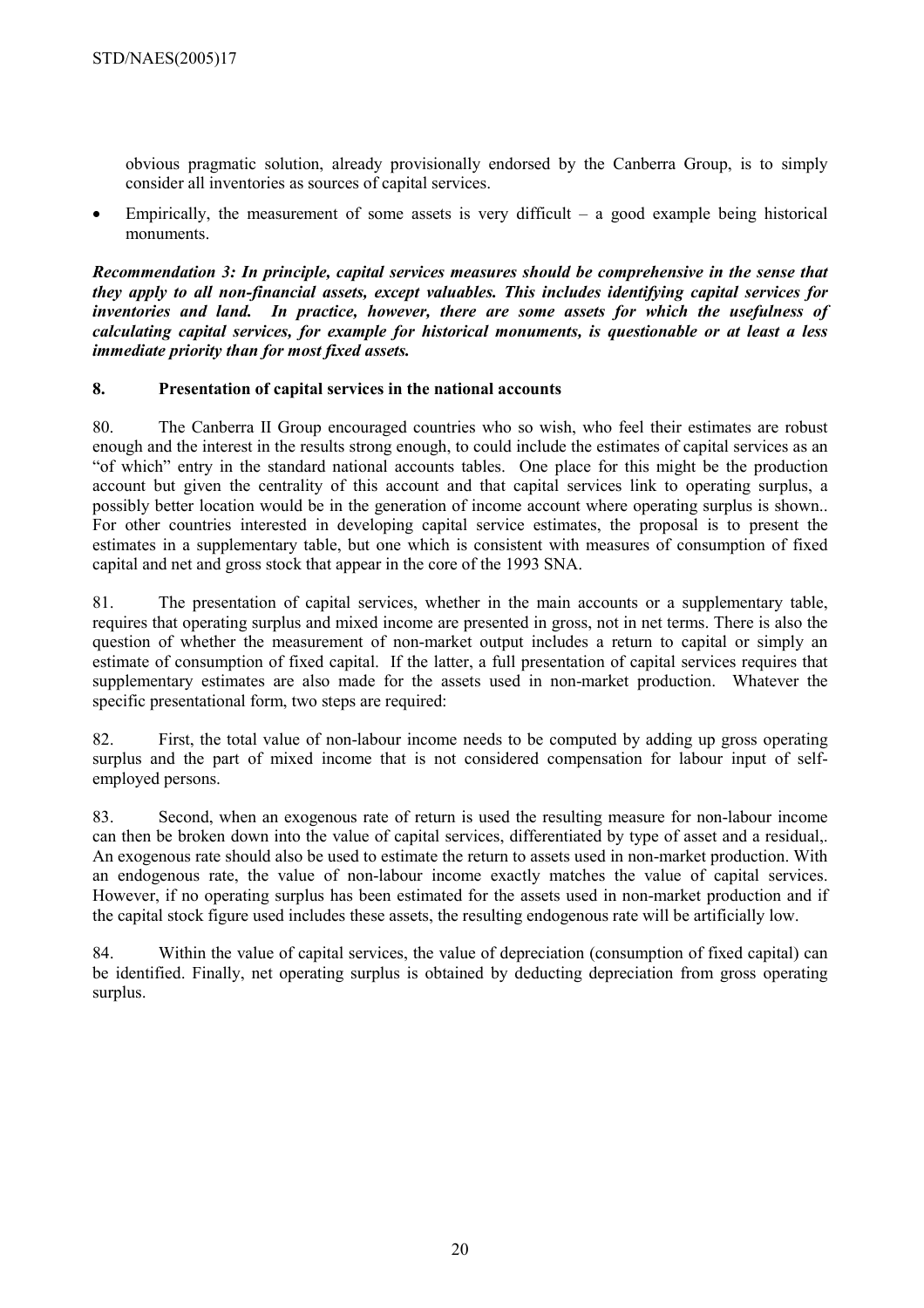| <b>Current SNA</b>                     |                        | <b>Proposal</b>                                                                                                                                                                                                                                    |                        |  |  |
|----------------------------------------|------------------------|----------------------------------------------------------------------------------------------------------------------------------------------------------------------------------------------------------------------------------------------------|------------------------|--|--|
| Uses                                   | Resources              | Uses                                                                                                                                                                                                                                               | Resources              |  |  |
| D.1 Compensation of employees          | <b>B.1</b> Value added | D.1 Compensation of employees                                                                                                                                                                                                                      | <b>B.1</b> Value added |  |  |
| D.2 Taxes on production $&$ imports    |                        | D.2 Taxes on production $&$ imports                                                                                                                                                                                                                |                        |  |  |
| D.3 Subsidies                          |                        | D.3 Subsidies                                                                                                                                                                                                                                      |                        |  |  |
| B.2/B.3 Operating surplus/mixed income |                        | B.2/B.3 Gross operating surplus/gross<br>mixed income                                                                                                                                                                                              |                        |  |  |
|                                        |                        | Gross operating surplus plus the capital<br>component of gross mixed income                                                                                                                                                                        |                        |  |  |
|                                        |                        | Of which:<br>Capital services from fixed assets used<br>in market production<br>-of which cfc for these assets<br>Capital services from fixed assets used<br>in non-market production<br>of which consumption of fixed<br>capital for these assets |                        |  |  |
|                                        |                        | Capital services from subsoil and other<br>natural assets<br>Capital services from non-produced<br>land<br>Capital services from inventories                                                                                                       |                        |  |  |

#### **Account II.1: [Supplementary] Generation of income account**

*Note to the table*: If no return to capital has been estimated for assets used in non-market production, this item will be exactly equal to consumption of fixed capital for those assets. In that case it would be useful to include the capital services for these items as *a memorandum item*. If necessary this could be estimated using the ratio of capital services to consumption of fixed capital for assets used in market production applied to the figure for consumption of fixed capital for assets used in non-market production. Alternatively, a real rate of return specific to non-market producers can be applied.

#### **9. Should capital services enter the national accounts – a resumé of the discussion**

85. The earlier sections in this paper discussed some of the remaining conceptual issues associated with capital services and while they may seem daunting at times, a history of empirical economic research in the area as well as a history of implementation by some statistical offices has shown that these questions can be resolved and realistic capital services measures can be implemented even if there is always room for improvement. But alongside the issues associated with the economics of capital services measures a number of other arguments have been evoked for and against the inclusion of capital services in the main tables of the national accounts. The present section lists these discussion points and provides some comments that reflect the view of the authors of the present paper. We identified five types of objections to the introduction of capital service measures into the national accounts:

86. *First,* "*capital services are too model-based, there are too man;, too restrictive assumptions need to be adopted in the course of the calculation. National accountants should stick to the observable facts, and minimise the number of indirect estimations"*.

It is true that capital services are model based and may be described by some as imputations but this is no more true for capital services that it is for consumption of fixed capital.. In both cases, though, it is the value of the flow which is imputed, not the flow itself. National accountants regularly use indirect estimation methods when direct observation is not available, for example the imputed rent of owner-occupied housing and the output of non-market production. The accounts should have a basis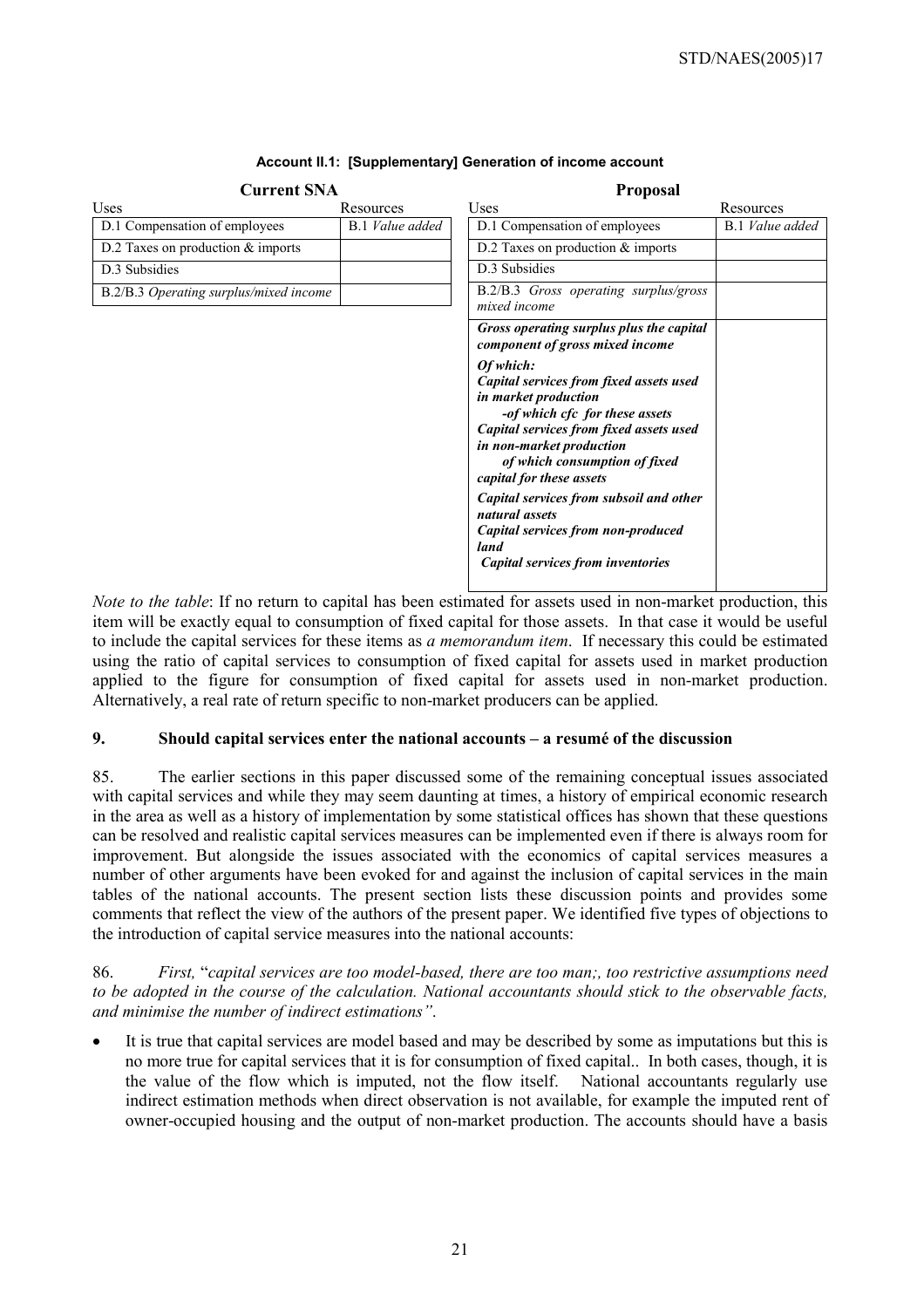in economic theory. Whether or not an imputation is warranted, must be judged against the demand for data which supports the theory. In the case of capital services, demand abounds.

• A well-founded, well-documented and consistent estimate by official statisticians may be preferable over a myriad of lower-quality estimates by private researchers and other government departments.

87. Second, "*there are too many unsettled conceptual issues. For example, there is no agreement on whether rates of return should be chosen as exogenous, endogenous, ex-ante or ex-post variables. These things need settling before they can be taken up in the national accounts".*

• This is true but the same holds for other important variables in the accounts, such as the use of net present values for assets when direct values are not availabel. Empirical research has shown that, although the effects of selecting an exogenous rather than an endogenous rate are not negligible, they tend to be relatively limited. As long as choices are transparent and well-documented, they should not confuse users.

88. Third, "*the Cambridge debate has never been resolved and this is the reason why capital services should not enter the accounts or: by showing the value of capital services, do statisticians pass value judgements about the distribution of factor incomes?"*

89. The Cambridge debate took place in the 1960s and 70s between the Universities of Cambridge UK and Cambridge Massachusetts (for a recent overview see Cohen and Harcourt 2003). One of the central arguments is about the existence of capital aggregates: (i) aggregation across assets of different age or different types requires valuing them at market prices; (ii) market prices for capital goods depend on the rate of return because they are the discounted stream of future rentals; (iii) the rate of return depends itself on the wealth capital stock; (iv) this implies a circular argument and the rate of return and consequently measures of capital remuneration become arbitrary.

90. It is difficult to argue with this and how much importance one attaches to the argument is in itself a 'political' position. However:

- Irving Fisher, as early as 1907, pointed out that the interest rate could be viewed as the outcome of simultaneous equations
- If accepted, the argument would preclude the inclusion of any sort of capital stock in the accounts. The argument is no reason to accept the idea of capital stock but reject that of the associated capital services.

91. Fourth, "*statistical offices already find it difficult to implement traditional measures of capital. Implementing capital services measures would be a further drain on statistical offices' resources"*.

92. It is correct that setting up an integrated system of capital measures is not a trivial task. It requires resources and energy to set up and the results have to be communicated to users. It may also bring out areas (such as the treatment of owner-occupied housing, see section 4) that need reviewing if they are to fit into an integrated system.

- At the same time, there are few statistical information requirements above and beyond what would be needed to put in place good-quality measures of capital stock and depreciation.
- Given the hands-on experience in some statistical offices (ABS, Statistics Canada, BLS), not every country has to start from scratch
- The annex to the present paper spells out, in considerable detail, how such measures can be implemented. While the annex may look complex at first glance, this is more a reflection of the fact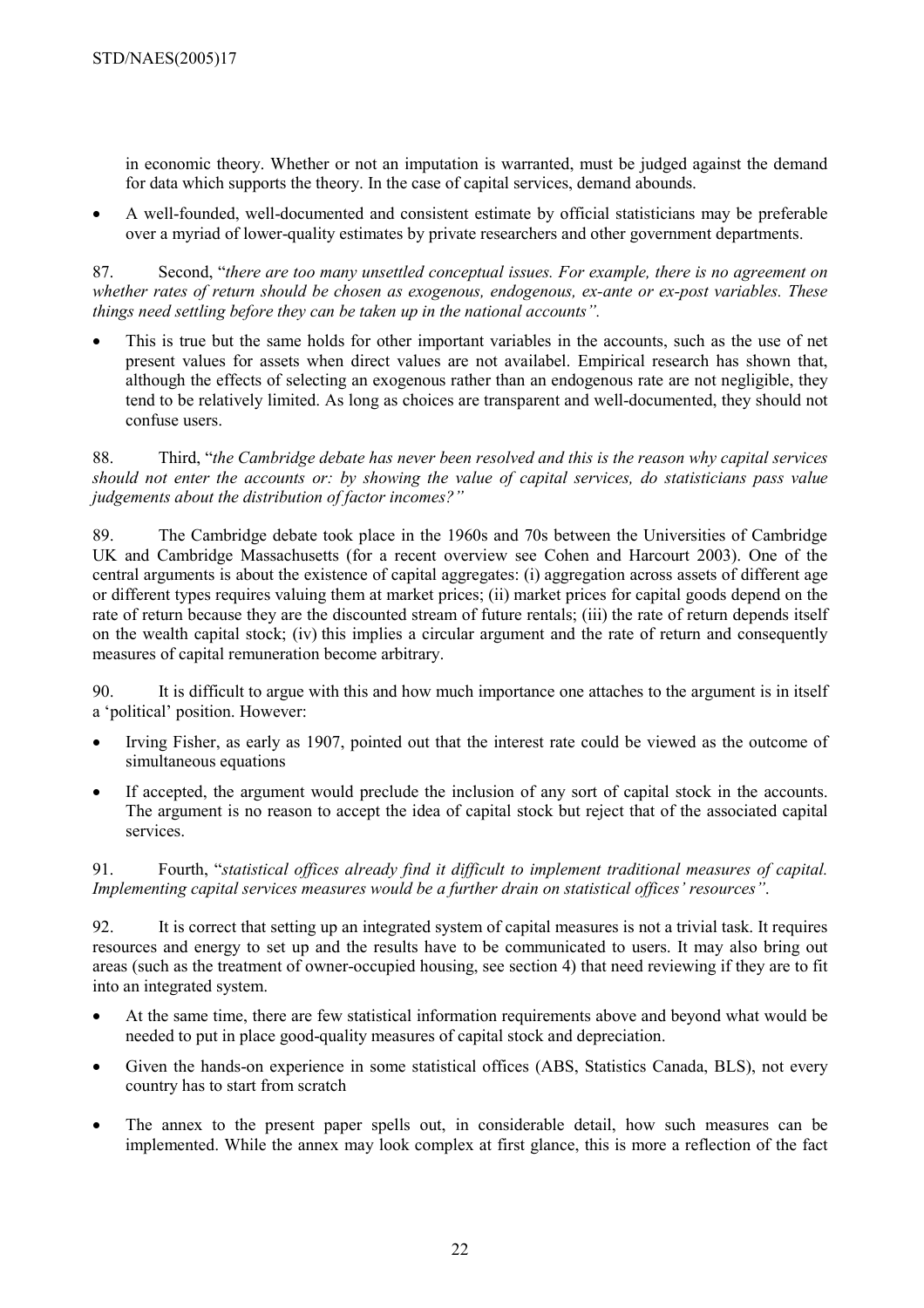that it spells out two options for developing a consistent system and is careful to take account of national accounting conventions such as average-period valuation for flows and end-of period valuation for stocks. This makes notation more complex but not the contents.

#### 93. Fifth, "*capital services are acceptable but they should not be shown in the main accounts"*

94. The reason for this position is that it is felt that capital services would be given undue prominence by showing them there, in particular in light of their analytical nature.

• Recommendation 3 gives no specific indication as to where exactly capital services measures should be placed in the accounts. The choice is left to countries – if they so wish, capital services can be shown as an "of which" item in one of the main accounts, otherwise, capital services can be shown in a separate analytical table.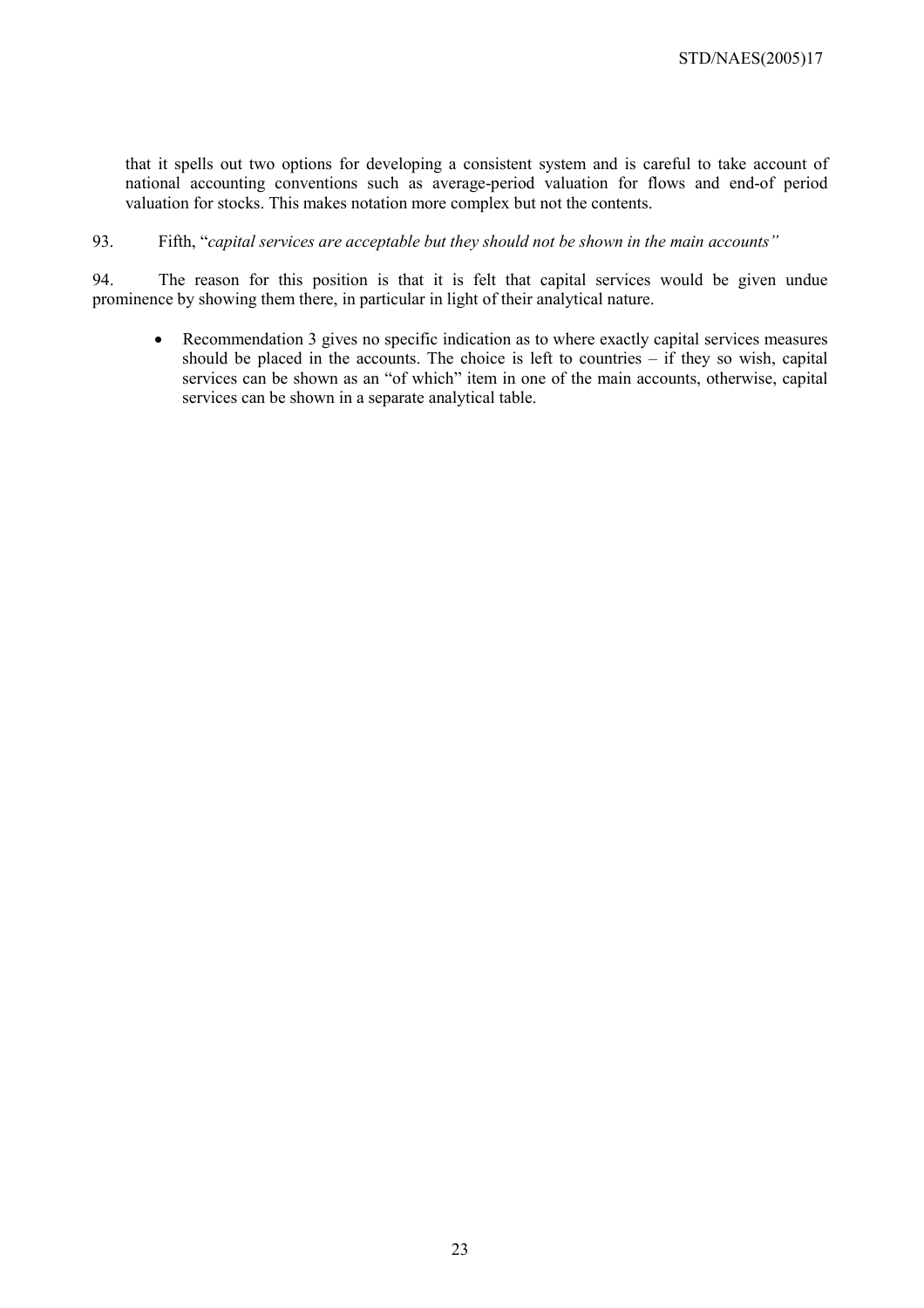# **ANNEX: COMPUTING A CONSISTENT SET OF MEASURES OF CAPITAL SERVICES, NET CAPITAL STOCK AND CONSUMPTION OF FIXED CAPITAL**

1.1 This annex describes how measures of capital services, depreciation, net and gross stocks can be calculated, which assumptions and which data series are needed. This annex first sets out the terminology used and then continues with a systematic description of the computation of an integrated system of capital measures.

#### **1. Terminology**

- 1.2 We use the following terminology:
- the *vintage* of an asset should be understood as a particular model of a class of assets or a bundle of characteristics that first appeared at one particular historical date;
- the *age* of an asset is a measure of its past usage where time is used as the metric for measuring usage. Age is not necessarily the same as vintage: there could be a car of 1999 vintage that is new (of age zero) in 2000;
- *obsolescence* is the process whereby a capital good goes out of use, out of date or experiences a decline in its capacity to generate returns for reasons other than wear and tear and catastrophes;
- *depreciation* is the loss in value of an asset as a result of physical deterioration, normal rates of obsolescence and accidental damage. Note that accidental damage is not further considered in the present document. Consumption of fixed capital is synonymous to depreciation.
- a *constant quality price index* is an index that follows the evolution of the price of a (capital) good where the price comparisons relate to capital goods with the same quality characteristics;
- the *term inflation* is used to depict the change in a general price index such as the GDP deflator or the consumer price index. We avoid the expression 'asset price inflation' which is sometimes used to depict the price change of a single type of asset;
- *the service life* is the time span during which an asset is used productively. When there is a cohort of a particular type of asset, a distinction can be made between the average service life and the maximum service life: the former shows the age of maximum retirement probability for an asset, the latter is the age at which all assets of a particular cohort will have retired.

#### **2. Data requirements**

1.3 At a minimum, the computation of capital services, net capital stocks, consumptions of fixed capital requires the following data:

- Time series of GFCF, disaggregated by type of asset and by industry at current and constant prices
- Average length of service lives of each type of asset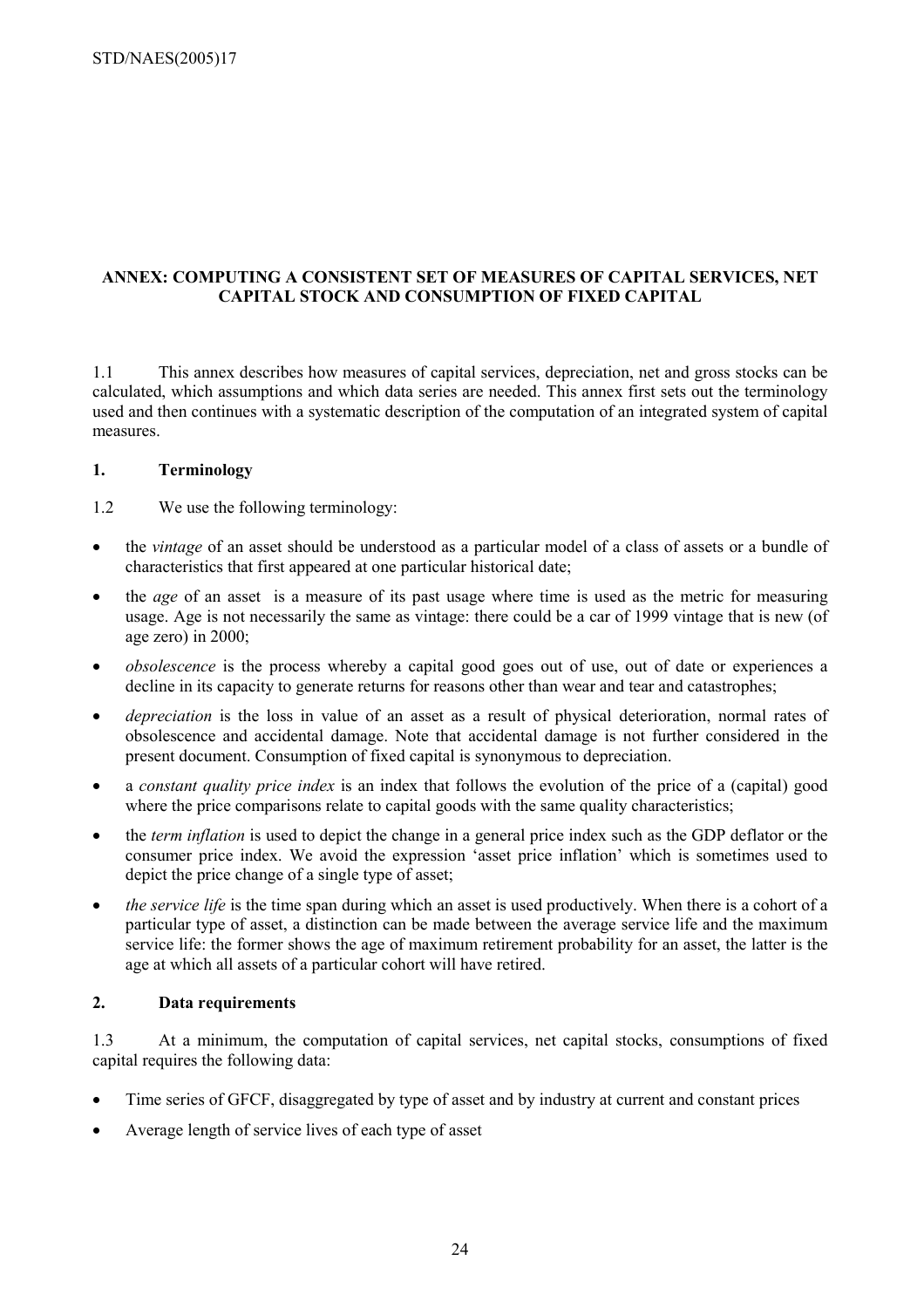- Retirement distributions, i.e. information about the probability of an asset being discarded after a certain number of years of service
- Assumptions or empirical information about depreciation, i.e., about the loss in value of an asset due to wear and tear, and normal obsolescence

# **3. Two avenues for implementation**

1.4 In what follows, two alternative ways of computing net capital stocks, depreciation and capital services are presented. Both are conceptually correct and both have been implemented in practice and there is no theoretical reason to prefer one over the other. The choice between these avenues should be governed by the availability and reliability of empirical information.

1.5 The first avenue (A) is one where the choice of parameters starts with the computation of the quantity of capital services, as expressed by an age-efficiency function. Then, the wealth aspect of capital is derived in the form of a consistent age-price function and depreciation function.

1.6 The second avenue (B) starts out with the wealth aspect of capital by way of a choice of depreciation parameters, and from there on develops consistent quantity measures of capital services by moving from age-price to age-efficiency functions.

# **4. Starting point: deflating investment**

1.7 Whatever the specific way of implementing measures of capital services and capital stocks, the first step is the search for investment data. This is also true for the prescriptions in the SNA 1993 – and even if no attempt is made to estimate measures of capital services. Investment data should be broken down by type of asset and by economic activity. The level of dis-aggregation should be as detailed as the data allows and distinguish in particular those capital goods whose purchase prices follow different trends. Likewise, the industry break-down is important if it is believed that asset compositions vary greatly between industries and/or different industries face different purchase prices for capital goods.

1.8 The time series of current-price GFCF data are deflated by the appropriate investment price index. The investment price index should be a constant-quality price index. By applying it to investment series at historical prices, they are converted to a sequence of comparable volume estimates of investment, approximately expressed in efficiency units of the year to which the investment price index is referenced. Typically, they are the efficiency units of the latest vintage. This is important to retain because it implies that the volumes of past investment (initially expressed as physical units of the respective vintage) have now been converted into units of the latest vintage. Quality change in the class of assets is therefore reflected in the constant-price or volume measures of investment.

1.9 The investment price index between periods t and t-1 will be labelled  $P_s^{i,t}/P_s^{i,t-1}$  where the superscripts denote the asset class i, and the years of purchase t and t-1. The subscript s shows the age of the investment good. The price index  $P_0^{i,t} / P_0^{i,t-1}$  is a constant-quality price index<sup>15</sup> of new assets that

 $15$ <sup>15</sup> Suppose that there are different models or vintages  $(j=1...N^i)$  of asset class i. A Laspeyres price index between period t and t-1 would make a comparison of a representative sample of the prices of the N models: ∑ −  ${}_{\mathbf{j}}\mathbf{P}_{0}^{\text{i,t}}$   ${}_{\mathbf{j}}\mathbf{I}^{\text{i,t-1}}$  ${\rm P}_0^{\rm i, t}$  . I

<sup>∑</sup>  $-1$   $\mathbf{I}^{i,t-}$  $\frac{1}{-1}$  = j  ${}_{i}P_{0}^{i,t-1}{}_{i}I^{i,t-1}$ j  $\begin{array}{c} 0, t-1 \end{array}$ i,t 0  $P_0^{1,t-1}$  i P  $\frac{P_0^{i,t}}{P_0^{i,t}} = \frac{\sum_j P_0^{i,t}}{P_0^{i,t}}$ . This simple matched-model formulation assumes that all of the models available in

base period s are also available in period t which may not be the case. Or they may be available but not representative. In such cases other methods such as hedonic techniques can help (see Triplett 2004).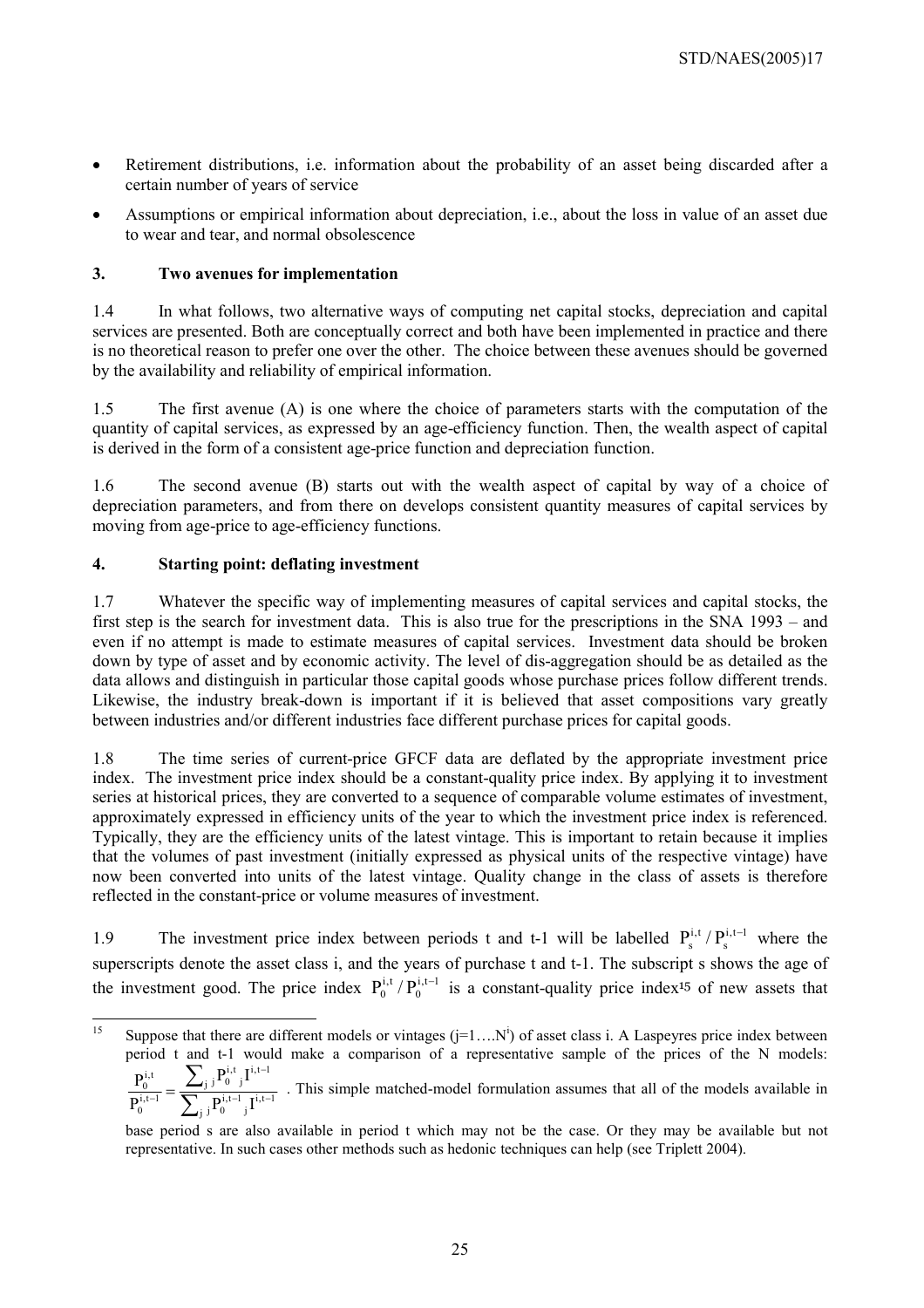captures average price developments of investment goods between periods t and period t-1. Typically, this will be a chained index so that a comparison between period t and period t-s is based on the sequence

$$
\frac{P_0^{i,t}}{P_0^{i,t-s}} = \frac{P_0^{i,t}}{P_0^{i,t-1}} \times \frac{P_0^{i,t-1}}{P_0^{i,t-2}} \times ... \times \frac{P_0^{i,t-s+1}}{P_0^{i,t-s}} \ .
$$

1.10 This price index is applied for deflation of investment series at historical prices to yield  $\left( \mathbf{P_{0}^{i,t-s}}\left/ \mathbf{P_{0}^{i,t}}\right) \right)$  $i,t-s$  $I^{i,t-s} = IN^{i,t-s}/(P_0^{i,t-s}/P_0^{i,t})$ , a measure of investment expressed in (chained) prices of period t. When the resulting volume measures of investment are compared, the comparison takes place, approximately, on the basis of the most recent set of prices and in terms of efficiency units of the most recent vintage.

1.11 Furthermore, in line with practice in statistical offices, flows of investment are considered to be spread evenly throughout accounting periods. At the starting point of capital stock calculations one has, therefore, for every class of asset, and for every industry, a vector of present and past investment, all expressed at constant prices of a base year or expressed at chained mid-year prices of a reference year.

This vector of constant price investment will be denoted as  $I^i = (I^{i,t}, I^{i,t-1}, \ldots, I^{i,t-T^{i,max}})$ . In what follows, it

will be assumed that the reference year is t, i.e., each element of the investment vector is expressed in average prices of period t.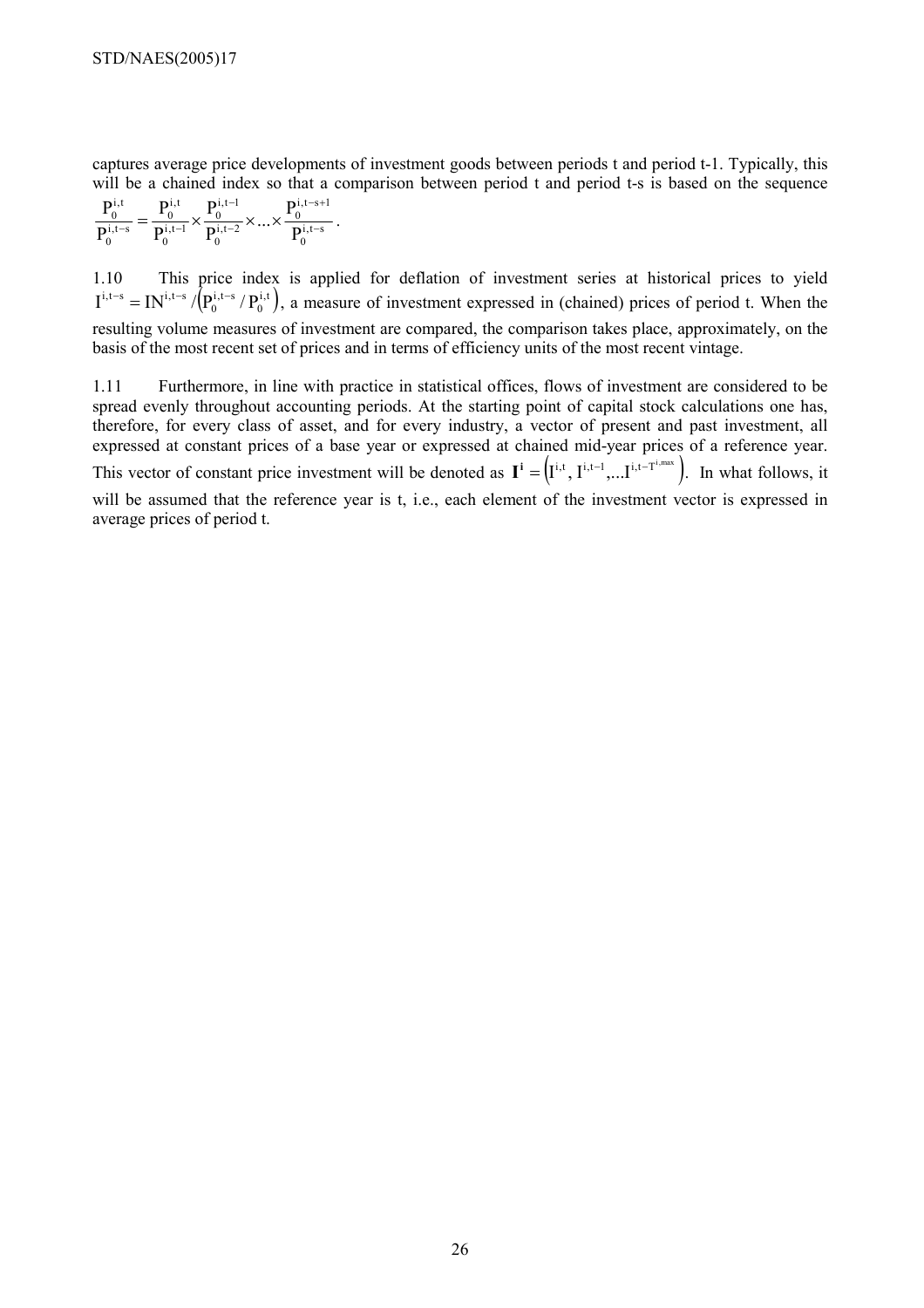#### **A. FROM AGE-EFFICIENCY TO DEPRECIATION**

1.12 This section describes avenue (A), the derivation of stock and flow measures with the quantity side of capital input (age-efficiency function) as the point of departure. Figure 3 provides an overview and reference to the sections with relevant descriptions.





#### **A.1: DETERMINING AGE-EFFICIENCY PARAMETERS**

1.13 The age-efficiency profile of a single asset describes the time pattern of productive efficiency of the asset as it ages. The specific form of the age-efficiency profile is an empirical issue. The age-efficiency function should reflect losses in efficiency due to wear and tear, technical obsolescence and retirements.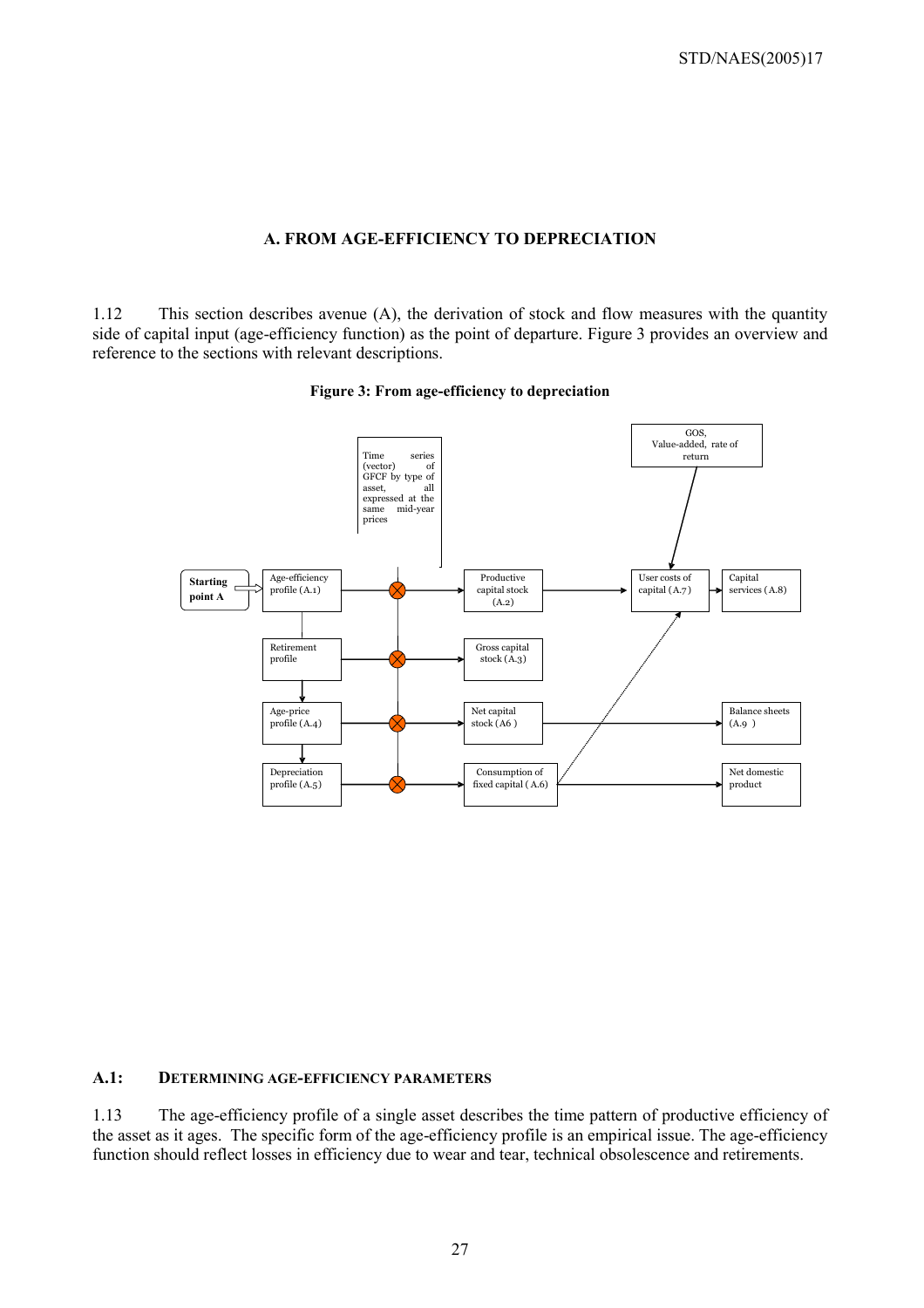1.14 The age-efficiency function for a particular asset that belongs to asset type i can be represented by  $g_s^i$  where  $s = 1,...T^i$  is an index for age that runs from zero (a new asset) to  $T^i$ , the maximum service life of the asset. Because it is unlikely that all assets of the same vintage retire at the same age,  $T^i$  is a random variable, whose distribution is described by a retirement function (see below). The age-efficiency parameter is always non-negative and not larger than unity:  $1 = g_0^i > g_1^i > ... g_{T^i}^i > g_{T^i+1}^i = 0$ i T i  $= g_0^i > g_1^i > ... g_{T^i}^i > g_{T^i+1}^i = 0$ . Because the efficiency of a new asset has been set to equal one, every  $g_s^i$  represents the relative efficiency of an asset of age s compared to a new asset. In principle, the age-efficiency function can take various shapes but in practice, two functional forms have been used: a hyperbolic profile and a geometric profile.

#### *General age-efficiency profile*

1.15 Hyperbolic functions have been used by the U.S. Bureau of Labor Statistics (BLS 1983). The Australian Bureau of Statistics (ABS 2000) and OECD (Schreyer et al. 2003) adopted a similar methodology.

1.16 Hyperbolic decline takes the form:

(1) 
$$
g_s^i = \frac{T^i - s}{T^i - b^i \cdot s}
$$

where  $g_s^i$  is the relative efficiency of an s-year old asset,  $T^i$  is the asset's service life, s<sup>i</sup> is the asset's age and b is an efficiency reduction parameter. For certain parameter values, the profile can reflect an assumption that assets lose little of their productive capacity during the early stages of their service lives but experience rapid loss of productive capacity towards the final stage of their service lives.

 "The efficiency reduction parameter b is set to 0.5 for machinery and equipment and 0.75 for structures – the same parameter values as used by the BLS. The higher value for other buildings and structures redistributes efficiency decline to occur later in the asset's life, relative to machinery and equipment, the efficiency decline of which is distributed more evenly throughout the asset's life. For computer software, b is set to 0.5. For livestock, b is also set to 0.5. Clearly, a more accurate age-efficiency function and age-price function could be assumed by recognising that livestock are immature for a number of years before they begin service as mature animals. However such improvements compromise model simplicity and the improvements from doing so would be quite small. For mineral exploration, b is set to 1, implying that there is no efficiency decline in exploration knowledge. The opposite is the case for artistic originals, where be is set to 0, implying straight-line efficiency decline." (ABS 2000).

1.17 Figure 4 shows three different age-efficiency profiles. Two of them are hyperbolic functions, each with a different efficiency decline parameter. The third profile follows a geometric pattern that is further discussed below. It should be noted that the hyperbolic pattern in (1) does not necessarily yield age-efficiency profiles that are concave to the origin. Harper (1982) gives examples of hyperbolic functions that are convex to the origin.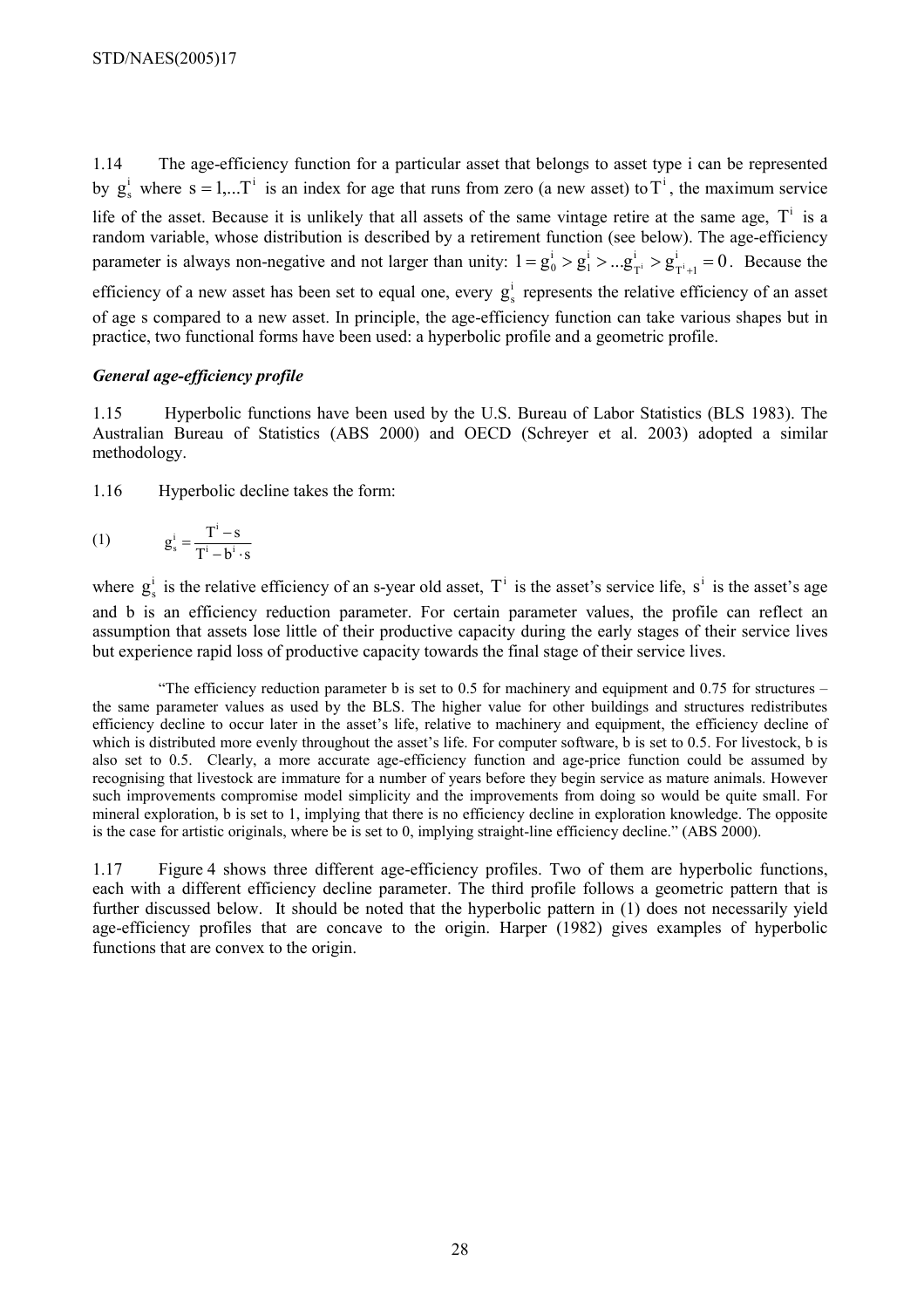

1.18 The presentation of the age-price profile so far has assumed that the efficiency pattern does not change over time. This may not be justified when service lives shift over time, for example as a consequence of technical or economic obsolescence. A more general approach can be adopted that introduces different age-efficiency profiles for different vintages.

1.19 The age-efficiency function above has been formulated for a single asset. When an entire cohort is concerned, account must be taken of the fact that not all assets of the same cohort will retire at the same time -there is a retirement distribution around an average service life. The retirement function describes the marginal probability of an asset of type i reaching a particular service life. Given a retirement function, an average age-efficiency function can be constructed that combines the effects of efficiency loss and retirement.

 $\rightarrow$  See Appendix 1 for combined age-efficiency and retirement functions

1.20 When the age-efficiency and the retirement function are brought together, this gives rise to a vector of combined age efficiency-retirement parameters  $\mathbf{h}^i = (1, h_1^i, h_2^i...)$  to weight investment flows of past periods.

# *Geometric age-efficiency profile*

1.21 The second, and empirically more frequent choice for age-efficiency profiles is a geometric pattern. It postulates that efficiency for a cohort declines at a constant rate. The concept goes at least back to Matheson (1910) although he applied it in the context of depreciation, i.e., to describe losses in value rather than efficiency (see below). Geometric efficiency profiles have been used widely by Dale Jorgenson (1995 for a collection of relevant work) and many other researchers.

1.22 Note that a geometric formulation of the age-efficiency function does not explicitly invoke a retirement function. Maximum service life is assumed to go towards infinity. The figure below shows ageefficiency functions for a cohort of assets of type i where the geometric rate has been based on a doubledeclining balance with an average service life of 15 years and the hyperbolic rate has been based on the same average service life, combined with a retirement distribution and a maximum service life of 20 years.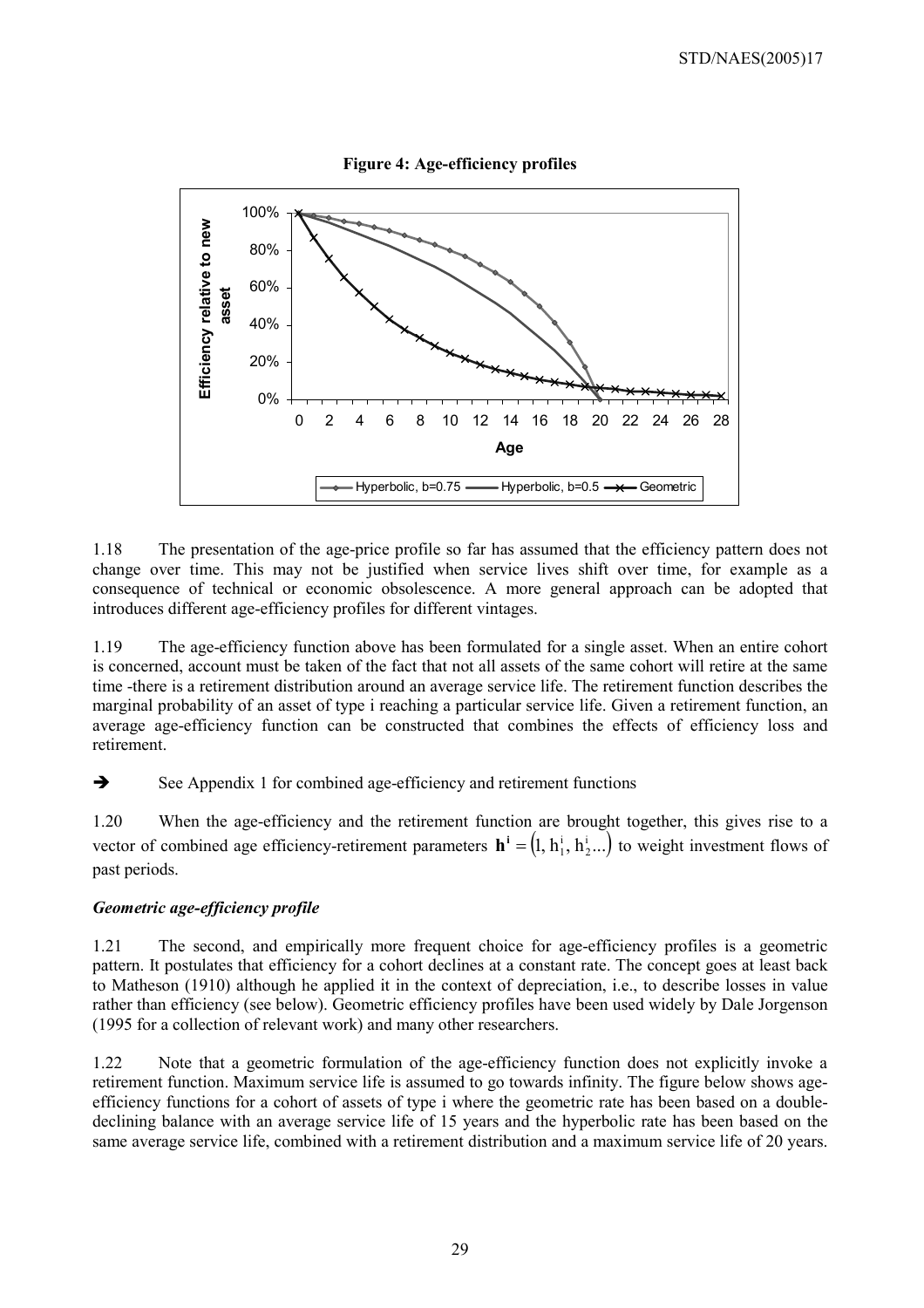In the case of a geometric age-efficiency function, the vector of age-efficiency parameters is simply:  $\delta^{i} = (1,(1-\delta^{i}), (1-\delta^{i})^{2}, (1-\delta^{i})^{3} \dots).$ 

#### **A.2: COMPUTING PRODUCTIVE STOCKS BY TYPE OF ASSET**

1.23 The productive stock of an asset type i is derived by writing down each asset in accordance with its decline in efficiency due to age. The productive stock is computed by multiplying the vector of ageefficiency and retirement parameters by the vector of constant price investment. Because investment of past periods has been valued at average prices of period t, the productive stock is valued at average prices of period t.

Productive stock of asset type i at the end of year  $t$  (=beginning of year  $t+1$ ) at average prices of year t  $\overline{\mathcal{L}}$  $\vert$ ₹  $\left\{ \right\}$  $\times I^{i,t'} = \sum_{n=0}^{\infty} (1-\delta^i)^T I^{i,t-\tau}$  for geometric age –  $=$   $\left\{\n\begin{array}{c}\n\mathbf{h}^i \times \mathbf{I}^{i,t'} = \sum_{\tau=0}^1 h_\tau^i \mathbf{I}^{i,t-\tau} \text{ for general age} - \n\end{array}\n\right.$ ∑ ∑∞ τ=  $\tau$   $\tau$ i, t $-\tau$ τ= −τ  $_{+1}$   $_{-1}$   $_{-1}$   $_{-1}$   $_{-1}$   $_{-1}$   $_{-1}$   $_{-1}$   $_{-1}$   $_{\tau_{-1}}$   $_{0}$   $_{11}$   $_{\tau_{-1}}$  $(1 - \delta^i)^T I^{i,t-\tau}$  for geometric age – efficiency profiles  $h_{\tau}^{\text{I},t-\tau}$  for general age – efficiency profiles S 0 ,t'  $\sum^{\infty}$  (1 si)tri,t T 0 ,t'  $\equiv \nabla^{\rm T}$  i, i  $\mathbf{I}^{\rm i,t}$  $i,t+1$ i  $\mathbf{i} \cup \mathbf{I}$ **i**,t<sup>'</sup>  $\mathbf{i} \cup \mathbf{T}$ **i**,t<sup>'</sup>  $\delta^i \times I$  $h^i \times I$ 

1.24 Productive stocks represent only an intermediate step towards the measurement of capital services. The assumption is made that the flow of capital services is proportional to the productive stock of an asset class. If the factor of proportionality is constant, the rate of change of capital services will equal the rate of change of the productive stock.

1.25 Rather than assuming that the productive stock at the beginning of a period gives rise to capital services, it would appear more realistic to assume that the average productive stock of a period gives rise to capital services. While immaterial for long-lived assets such as structures, this distinction may be of importance for short-lived assets like computers. To compute the average productive stock during period t, one starts by computing the productive stock at the beginning of period t, keeping the valuation at average prices of period t:

Productive stock of asset type i at the beginning of year t at average prices of year t

 $\overline{\mathcal{L}}$  $\mathbf{I}$ ┤  $\left($  $\times I^{i,t-l'} = \sum_{i=0}^{\infty} (1-\delta^{i})^{\tau} I^{i,t-l-\tau}$  for geometric age –  $=$   $\begin{cases} \mathbf{h}^{\mathbf{i}} \times \mathbf{I}^{i,t-1} = \sum_{\tau=0}^{1} h_{\tau}^{\mathbf{i}} \mathbf{I}^{i,t-1-\tau} \end{cases}$  for general age – ∑ ∑∞ τ= − τ − −τ  $\tau =$  $-1-\tau$ τ − +  $(1 - \delta^i)^T I^{i, t-1-\tau}$  for geometric age – efficiency profiles  $h^i_\tau I^{i,t-l-\tau}$  for general age – efficiency profiles S  $\boldsymbol{0}$  $t-1' = \nabla^{\infty}$  (1  $\sin \tau i$ , t-1 T 0 ,t-1'  $\sum$ <sup>T</sup> **h** i **r**i,t-1  $i$ , t + 1 i  $i \vee \mathbf{I}^{i,t-1}$  $\mathbf{i} \cup \mathbf{I}^{\mathbf{i}, \mathbf{t}-\mathbf{l}'}$  $\delta^i \times I$  $h^i \times I$ 

Average productive stock of asset type i during year t at average prices of year t

 $\overline{S}^{i,t} = \frac{1}{2} (S^{i,t+1} + S^{i,t})$  $i, t = \frac{1}{2}$ 

 $(\mathbf{h}^{i} \times \mathbf{I}^{i,t'} + \mathbf{h}^{i} \times \mathbf{I}^{i,t-1'}) = \sum_{i=0}^{1} \frac{1}{2} (\mathbf{h}^{i}_{\tau} + \mathbf{h}^{i}_{\tau+1})$  $\left( \frac{1}{2} \left( \delta^i \times I^{i,t'} + \delta^i \times I^{i,t-1'} \right) \right)$  $\vert$ ┤  $\left($  $\times I^{i,t'} + \delta^i \times I^{i,t-1'}$  =  $\sum_{i=0}^{\infty} (1-\delta^i)^{\tau} (1-\delta^i/2) I^{i,t-\tau}$  for geometric age –  $= \begin{cases} \frac{1}{2} \left( \mathbf{h}^i \times \mathbf{I}^{i,t'} + \mathbf{h}^i \times \mathbf{I}^{i,t-l'} \right) = \sum_{\tau=0}^{1} \frac{1}{2} \left( h^i_{\tau} + h^i_{\tau+1} \right) \mathbf{I}^{i,t-\tau} \text{ for general age } - \end{cases}$ ∑  $=\sum_{\infty}$  $\tau=$  $\mathbb{Z}^{-1}$   $\Big)$   $\Big\|$   $\mathbb{\nabla}^{\infty}$   $(1 \quad \mathbb{S}^{1})^{\tau}(1 \quad \mathbb{S}^{1}/2)$   $\mathbb{T}^{1,1-\tau}$ τ= −τ  $_{\tau}$  +  $\mathbf{u}_{\tau+}$ −  $(1 - \delta^i)^{\tau} (1 - \delta^i / 2) I^{i,t-\tau}$  for geometric age – efficiency profiles  $h_{\tau}^{i} + h_{\tau+1}^{i}$  I<sup>i,t- $\tau$ </sup> for general age – efficiency profiles  $\boldsymbol{0}$ ,t'  $\mathbf{x}$ i  $\mathbf{u}$  i,t-l' $\mathbf{L} = \nabla^{\infty}$  (1  $\mathbf{x}$ i  $\mathbf{u}$   $\mathbf{x}$ i  $\mathbf{v}$ ) i,t  $\frac{1}{2}$ T 0 i **\**ri,t 1 i  $\frac{1}{2} \Big(\!\mathbf{h}^{\mathbf{i}} \!\times\! \mathbf{I}^{\mathbf{i}, \mathbf{t}^{\mathbf{\prime}}} + \mathbf{h}^{\mathbf{i}} \!\times\! \mathbf{I}^{\mathbf{i}, \mathbf{t} - \mathbf{l}^{\mathbf{\prime}}} \Big) \!\!= \sum\nolimits_{\tau = 0}^{\mathbf{T}^{\mathbf{i}}} \! \frac{1}{2}$  $\mathbf{i} \cup \mathbf{I}$ **i**,t'  $\mathbf{j} \times \mathbf{k}$  ii,t-l'  $\mathbf{i} \cup \mathbf{I}^{\mathbf{i}, \mathbf{t}'}$  ,  $\mathbf{k}^{\mathbf{i}} \cup \mathbf{I}^{\mathbf{i}, \mathbf{t}-\mathbf{l}'}$  $\delta^i \times I^{i,t'} + \delta^i \times I$  $\mathbf{h}^i \times \mathbf{I}^{i,t'} + \mathbf{h}^i \times \mathbf{I}$ 

#### **A.3: COMPUTING GROSS CAPITAL STOCKS BY TYPE OF ASSET**

1.26 Gross capital stocks are a special case of productive stocks. Their age-efficiency profile corresponds to a 'one-hoss shay' pattern, i.e., full productive efficiency of a capital good is assumed until it retires:  $g_1^i = g_2^i = ... g_{T^i}^i = 1; g_{T^i+1}^i = 0$ i T i 2  $j_1^i = g_2^i = ... g_{T^i}^i = 1$ ;  $g_{T^i+1}^i = 0$ . As above, these age-efficiency profiles are combined with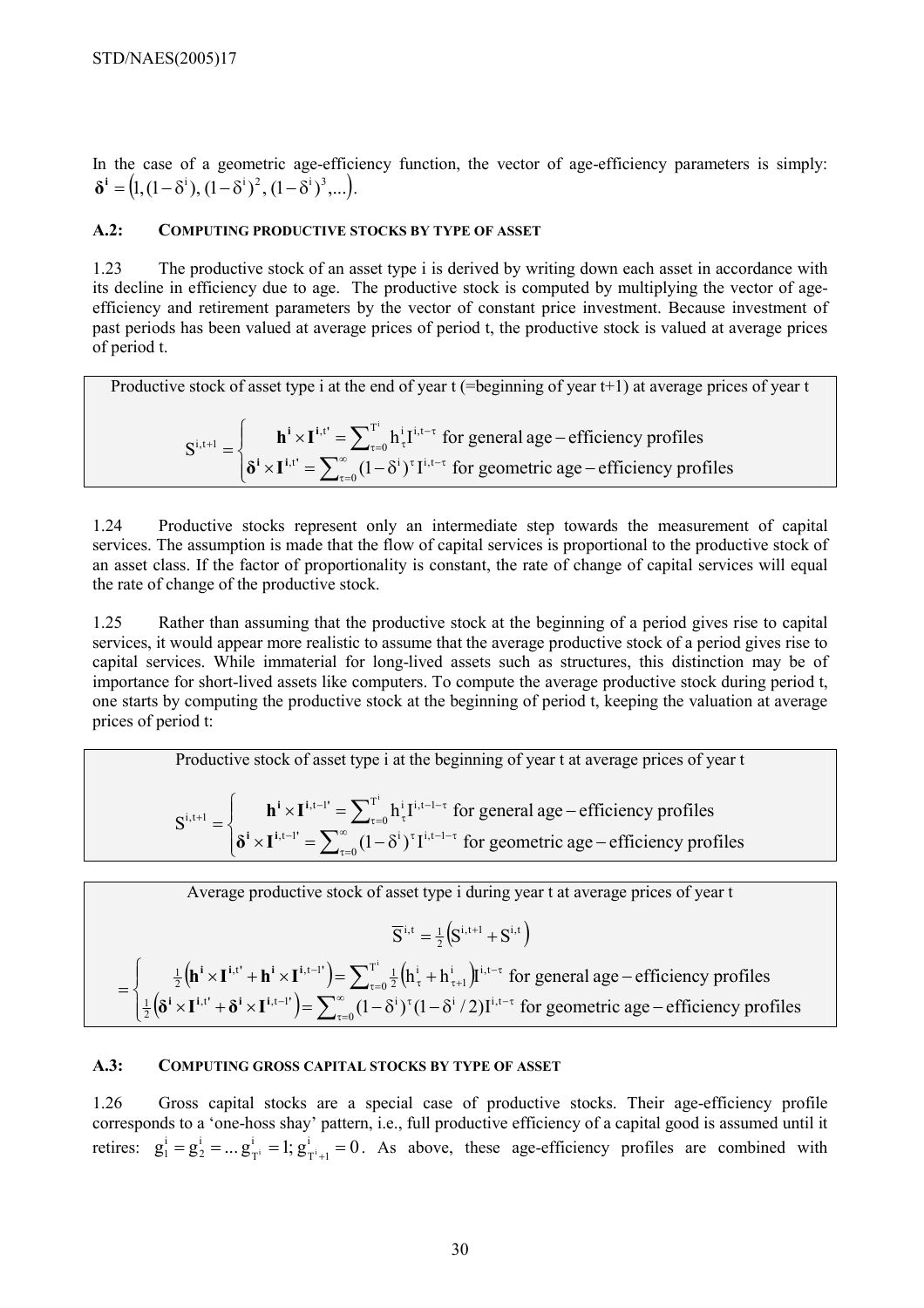retirement profiles to yield an age-efficiency profile  $h^i$  that only reflects the cumulative probability of retirement for every age. Gross capital stock measures are computed by multiplying the vector of retirement parameters by the vector of investment:

Gross capital stock of asset type i at the end of year t (=beginning of year t+1) at average prices of year t  
\n
$$
GKS^{i,t+1} = \mathbf{h}^i \times \mathbf{I}^{i,t'}
$$

1.27 Because there is no explicit retirement function associated with geometric rates of age-efficiency decline, there is no gross stock defined in this case. As the gross capital stock is not a necessary ingredient for the computation of other capital measures such as capital services, this is of no importance.

1.28 Note that gross capital stocks are not, in themselves, a necessary ingredient for the computation of capital services or net capital stock measures. However, gross capital stock does figure in the 1993 SNA and is a measure that has been routinely calculated by national statistical offices, either as an intermediate step in the derivation of net capital stocks or as a variable in its own right. Similar to the general case of the productive stock, it is possible to compute a measure of the gross capital stock at the end of year t+1 as well as an average stock during the period t+1.

#### **A.4: DERIVING AGE-PRICE PROFILES**

#### *General age-efficiency profiles*

1.29 Given age-efficiency profiles, age-price profiles can be derived. The age-price profile of a class of assets shows how the value of an asset (the net capital stock) declines as it ages. In terms of a single (unique) capital good, the age-price profile is the sequence of expected market prices for this asset as it is being used in production. A fundamental relationship that determines asset prices is the condition that the price of an asset equals the discounted value of its future rentals. For a new, a one year-old and an s yearold asset, purchase prices at the beginning of period t are determined as follows:

$$
(2)
$$

$$
\begin{aligned} P_0^{i,t} &= f_0^{i,t+1}/(1+r^t) + f_1^{i,t+2}/(1+r^t)^2 + f_2^{i,t+3}/(1+r^t)^3 + \dots \\ P_1^{i,t+1} &= f_1^{i,t+2}/(1+r^t) + f_2^{i,t+3}/(1+r^t)^2 + f_3^{i,t+4}/(1+r^t)^3 + \dots \\ & \vdots \\ P_s^{i,t+s} &= f_{s+1}^{i,t+s+1}/(1+r^t) + f_{s+2}^{i,t+s+2}/(1+r^t)^2 + f_{s+3}^{i,t+s+3}/(1+r^t)^2 + \dots \end{aligned}
$$

1.30 In the expression above,  $f_0^{i,t+1}$  is the rental price or user cost that a new asset is *expected* to fetch

at the end of period t (that is, at the beginning of period t+1),  $f_1^{i,t+2}$  is the rental price that the asset is expected to fetch at the end of period t<sup>+1</sup> when it is one year old etc. In the present set-up it has been assumed that rentals are paid at the end of the period during which the asset is used. There is no compelling reason for this formulation and a rental payment at the beginning of each period is just as plausible. This issue will be taken up when user costs are discussed below. For the present discussion of age-price profiles,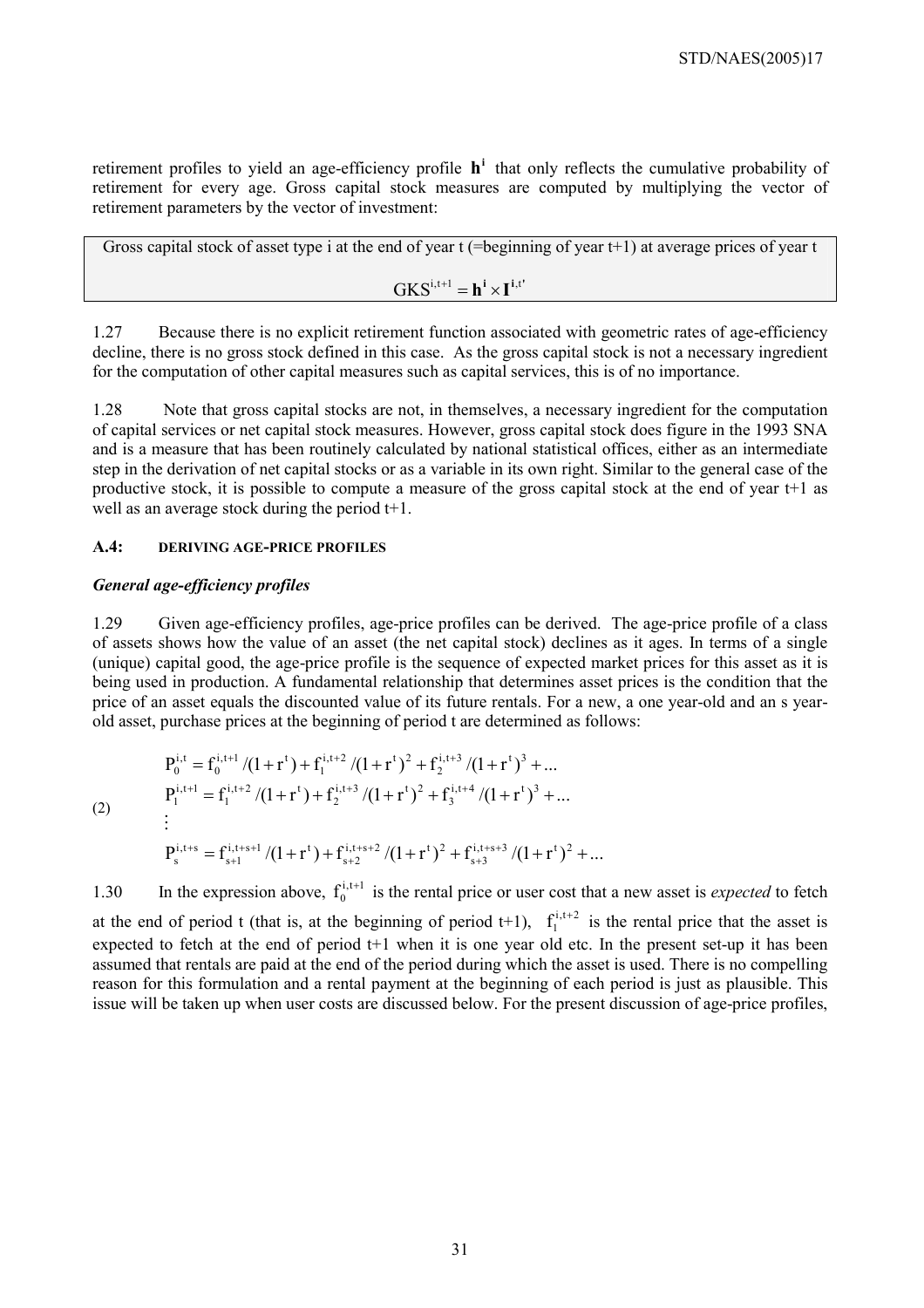the issue is of no consequence. The age-price profile for asset i, is the sequence of relative prices that compares assets of different age in the same period<sup>16</sup> t:  $1 \ge \left| \frac{1}{n+1}, \frac{1}{n+1}, \dots, \frac{1}{n+1} \right| \ge 0$  $1 \geq \left( \frac{P_0^{i,t}}{P_0^{i,t}}, \frac{P_1^{i,t}}{P_0^{i,t}}, \dots, \frac{P_T^{i,t}}{P_0^{i,t}} \right)$ 0 i,t T i,t 0 i,t 1 i,t 0  $\left\{\frac{\overline{p}_1^{\mathrm{i},\mathrm{t}}}{\overline{p}_1^{\mathrm{i},\mathrm{t}}},...,\frac{\overline{p}_1^{\mathrm{i},\mathrm{t}}}{\overline{p}_1^{\mathrm{i},\mathrm{t}}}\right\} \geq$ J  $\backslash$  $\mathsf{I}$  $\mathsf{I}$  $\setminus$ ſ  $\geq \frac{1}{2} \frac{1}{2} \frac{1}{2} \frac{1}{2} \frac{1}{2} \cdots \frac{1}{2} \frac{1}{2} \geq 0$ .

1.31 With a few simplifying assumptions, age-price functions can be calculated using age-efficiency functions, a discount rate and a rate at which rental prices are expected to evolve. The latter shall be called  $i^{i,t}$  and is defined as the rate of change in rental prices between the beginning and the end of a period, where the simplifying assumption has been made that the same price changes apply, independent of the age of the asset:  $f_s^{i,t}(1+i^{i,t})^{\tau} = f_s^{i,t+\tau}$  $f_s^{i,t} (1+i^{i,t})^{\tau} = f_s^{i,t+\tau}$  for all s=0,1,2,... Another economic relationship is needed to compute the sequence of prices: producers who minimise costs of production, will use assets of different age in the same proportions as the rental prices of these assets. Put differently, the ratio of user costs for assets of different age equal the age-efficiency ratios of assets of different age:  $f_s^{i,t}/f_0^{i,t} = h_s^{i,t}$ i,t 0  $f_s^{i,t} / f_0^{i,t} = h_s^i$ . With this relationship in mind, the price of an s-year old asset relative to a new asset at the beginning of period t is:

(3) 
$$
\frac{P_s^{i,t}}{P_0^{i,t}} = \frac{(h_s^i + h_{s+1}^i(1+i^{i,t})/(1+r^t) + h_{s+2}^i(1+i^{i,t})^2/(1+r^t)^2 + ...)}{(1+h_1^i(1+i^{i,t})/(1+r^t) + h_2^i(1+i^{i,t})^2/(1+r^t)^2 + ...)}
$$

1.32 A simple way to proceed with computations from this point onwards is to take account of the fact that  $(1+r^t)/(1+i^{i,t})$  is a real interest rate (albeit one that has been deflated with an asset-specific price index) and to apply a longer-term average of real interest rates for the purpose of computing the age-price profile. For example, label the real interest rate  $r^{i,t^*} = (1 + r^t)/(1 + i^{i,t}) - 1$ . This real interest rate constitutes also an element of user costs and how a real interest can be selected empirically is discussed under the section on user costs. Given a measure for the asset-specific real interest rate, the age priceprofile is

(4) 
$$
\frac{P_s^{i,t}}{P_0^{i,t}} = \frac{(h_s^i + h_{s+1}^i/(1+r^{*i,t}) + h_{s+2}^i/(1+r^{*i,t})^2 + ...)}{(1+h_1^i/(1+r^{*i,t}) + h_2^i/(1+r^{*i,t})^2 + ...)}
$$

1.33 If further simplification is sought, the real interest rate can be taken as constant, and independent of the type of asset:  $r^{*i,t} = r^*$  for all i and t. Then, the age-price profile is also time-independent:

<sup>16</sup> 16 The national accounts generally stipulate that flow variables such as investment or depreciation should be valued at average prices of the period to which the flow relates. Thus, if an age-price profile is used to measure flows of depreciation (see below), average prices are required. As long as the price index for new assets  $(P_0^{i,t+1}/P_0^{i,t} = 1+i^t)$  $P_0^{i,t+1}/P_0^{i,t} = 1+i^t$ ) equals the price index for older assets  $(P_s^{i,t+1}/P_s^{i,t} = 1+i^t)$  $P_s^{i,t+1}/P_s^{i,t} = 1+i^t$ , s=1,2,..), the distinction is without importance because the price ratios of an old over a new asset at the beginning of the period will equal the same price ratio at the end of the period.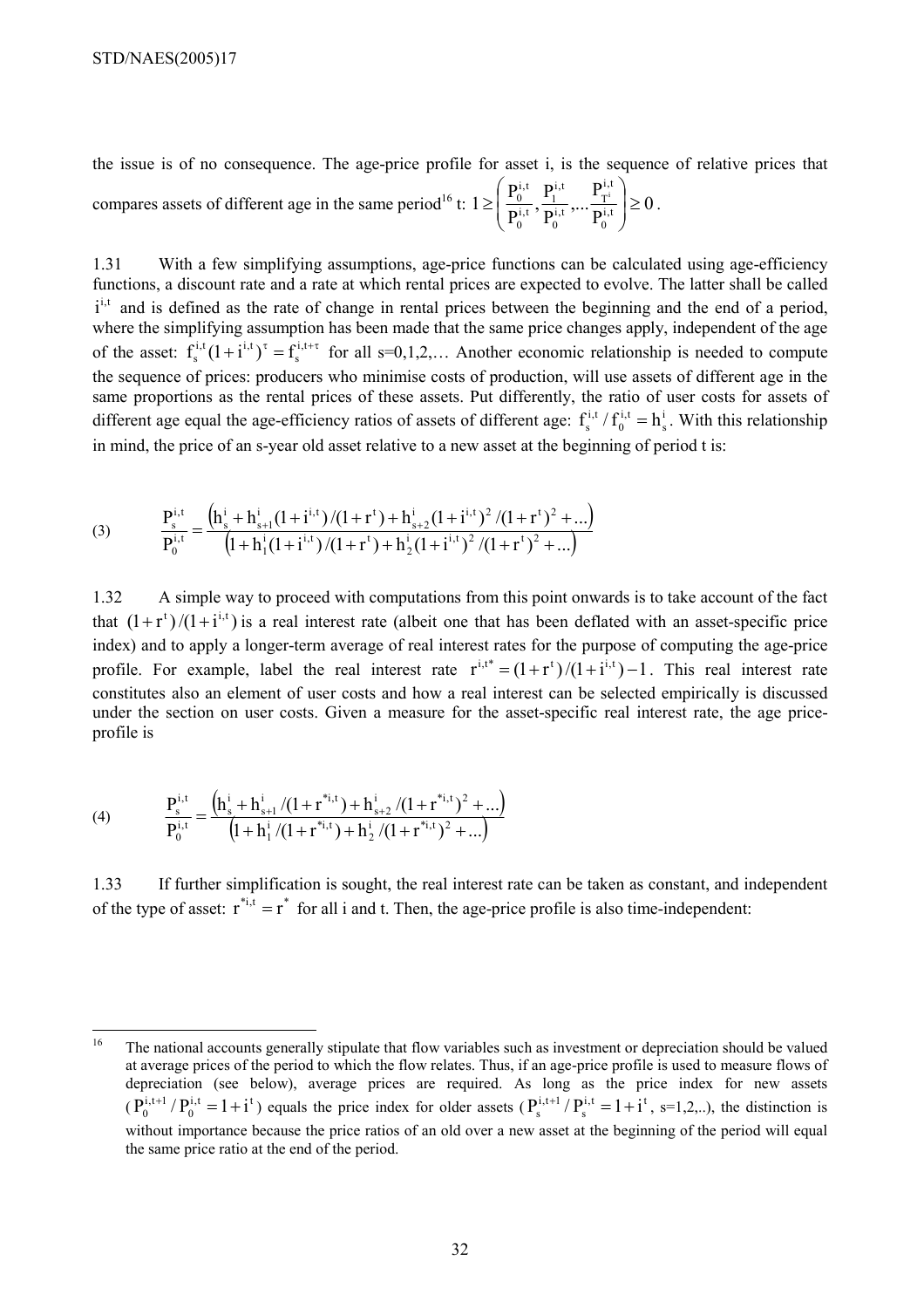(5) 
$$
\frac{P_s^i}{P_0^i} = \frac{(h_s^i + h_{s+1}^i/(1+r^*) + h_{s+2}^i/(1+r^*)^2 + ...)}{(1+h_1^i/(1+r^*) + h_2^i/(1+r^*)^2 + ...)}
$$

#### *Geometric age-efficiency profiles*

 $\overline{a}$ 

1.34 Another important simplification arises when age-efficiency profiles are geometric. Furthermore, geometric age-efficiency profiles are defined over the entire time horizon, i.e., the maximum service life converges towards infinity. Under these circumstances, the age-price profile coincides with the ageefficiency profile<sup>17</sup>:  $P_s^{i,t}/P_0^{i,t} = (1 - \delta^i)^s$ 0  $P_s^{i,t}/P_0^{i,t} = (1 - \delta^i)^s$ . Computationally, this is a significant simplification and many studies rely on this equality. For a description of a complete accounting system with geometric rates, see Jorgenson (1989).

#### **A.5: DERIVING DEPRECIATION PROFILES**

#### *Depreciation profiles for general age-efficiency profiles*

1.35 Depreciation is defined as the loss in value of an asset as it ages. It reflects the loss in value due to wear and tear, and foreseen obsolescence that affects the productive capacity of a capital good. Depreciation is closely associated with the notion of income, typically defined as the maximum amount that can be consumed while keeping capital intact. The measurement of depreciation depends on what exactly is meant with 'keeping capital intact'. The interpretation used here is one whereby the productive stock or the productive capacity of capital is kept intact. Then, depreciation is the outlay needed to cover the loss in value associated with wear and tear, declines in efficiency and retirement of assets. Ahmad et al. (2004) argue that this is the notion of income in the 1993 SNA. One consequence of this notion is that holding gains and losses of capital goods are not part of depreciation. A different interpretation is given by Hill and Hill (2003) who interpret 'keeping capital intact' in the sense that the ability of the capital stock to producer future income is preserved. Then, depreciation would also comprise expected stock revaluations, i.e., expected holding gains and losses.

1.36 With the age-price function for every type of asset set-up, a vector of depreciation rates per unit of past investment is readily derived. These depreciation rates are measured as  $d_s^{i,t} = (P_s^{i,t} - P_{s+1}^{i,t})/P_s^{i,t}$ i,t  $s + 1$ i,t  $d_s^{i,t} = (P_s^{i,t} - P_{s+1}^{i,t})/P_s^{i,t}$ , i.e., as the relative loss in asset value as asset age progresses. When applied to past flows of investment, it has to be remembered that rates of depreciation apply in a cumulative way: the loss in value of a one year old investment  $d_1^{i,t}I^{i,t-1}$ , the loss in value of a two-year old investment is  $d_2^{i,t}(1-d_1^{i,t})I^{i,t-2}$  $d_2^{i,t}(1-d_1^{i,t})I^{i,t-2}$ , and the depreciation of an n-year old investment is of  $d_n^{i,t} (1 - d_1^{i,t}) (1 - d_2^{i,t}) \times ... \times (1 - d_{n-1}^{i,t}) I^{i,t-n}$ i,t 2 i,t 1  $d_n^{i,t} (1 - d_1^{i,t}) (1 - d_2^{i,t}) \times ... \times (1 - d_{n-1}^{i,t}) I^{i,t-n}$ . Depreciation is expressed as a percentage of the value of past investments, and these rates can be brought together in a vector of depreciation parameters:  $\mathbf{D}^{i,t} = (d_0^{i,t}, d_1^{i,t} (1 - d_0^{i,t}), d_2^{i,t} (1 - d_1^{i,t}) (1 - d_0^{i,t}),...)$ i,t 1 i,t 2 i,t 0 i,t 1 i,t  $\mathbf{D}^{\mathbf{i},\mathbf{t}} = (\mathbf{d}_0^{\mathbf{i},\mathbf{t}}, \mathbf{d}_1^{\mathbf{i},\mathbf{t}} (1 - \mathbf{d}_0^{\mathbf{i},\mathbf{t}}), \mathbf{d}_2^{\mathbf{i},\mathbf{t}} (1 - \mathbf{d}_1^{\mathbf{i},\mathbf{t}}) (1 - \mathbf{d}_0^{\mathbf{i},\mathbf{t}}), \ldots).$ 

<sup>17</sup> This can be shown as follows:  $\frac{P_{\text{s}}^{1,t}}{P_{\text{s}}^{1,t}} = \frac{\sum_{\tau=0} h_{\tau+s}^1/(1+r_{\text{s}}^1)^t}{\sum_{\tau=0}^{T^1} (1+r_{\text{s}}^1)^{1-t}} = \frac{\sum_{\tau=0} (1-\delta^1)^{\text{ss}}/(1+r_{\text{s}}^1)^t}{\sum_{\tau=0}^{\infty} (1-\delta^1)^{1-t}} = (1-\delta^1)^s = h_s^1$  $\boldsymbol{0}$  $i \lambda^{\tau}$  /(1,  $\cdot$ \*i,t 0  $i \int t + s \int t^2$   $\frac{1}{t^2}$ , t T 0 i  $/1 + i$ ,t  $T^1 - s$  $\mathbf{0}$  $\frac{1}{\tau+s}/(1+r^{*i, t})$ i,t 0  $\frac{1}{s} = \frac{\sum_{\tau=0}^{1-s} h_{\tau+s}^i/(1+\tau^{*i,t})^{\tau}}{\tau^{*i}} = \frac{\sum_{\tau=0}^{s} (1-\delta^{t})^{\tau+s}/(1+\tau^{*i,t})^{\tau}}{(1+\tau^{*i,t})^{\tau}} = (1-\delta^{i})^s = h$  $(1-\delta^{\iota})^{\tau}/(1+r^{*_{\iota,t}})$  $(1 - \delta^{i})^{\tau+s} / (1 + r^{*i, t})$  $h_{\tau}^{i}/(1+r^{*_{i,t}})$  $h_{\tau+s}^i/(1+r^{*i,t})$ P  $\frac{P_{s}^{i,t}}{P_{s}^{i,t}} = \frac{\sum_{\tau=0}^{t}}{\sum_{\tau=0}^{t}}$ i  $=\frac{\sum_{\tau=0}^{8} (1-\delta^{i})^{\tau+s} / (1+r^{*i,t})^{\tau}}{\sum_{\alpha=0}^{8} (1-\delta^{i})^{\tau} / (1+r^{*i,t})^{\tau}} = (1-\delta^{i})^{8} =$ +  $= \frac{\sum_{\tau=0}^{1-8} h_{\tau+s}^i/(1+$ ∑ ∑ ∑  $\frac{\sum_{\tau=0}^{T-s} h_{\tau+s}^i/(1+r^{*i,t})^\tau}{\sum_{\tau=i}^{T^i} h_{\tau}^i/(1+r^{*i,t})^\tau} = \frac{\sum_{\tau=i}^{T^\infty} h_{\tau}^i}{\sum_{\tau=i}^{T^\infty} h_{\tau}^i}$ τ= τ /<sub>(1 - π</sub>\*i,t ντ ∞ τ= τ+s  $/1$ ,  $\frac{1}{2}$ ,  $\frac{1}{2}$ ,  $\frac{1}{2}$ τ=  $\frac{1}{\tau} \big/ (1 + r^{*i, t})^{\tau}$ − τ=  $t_{\tau+s} (1+r^{*i,t})^{\tau}$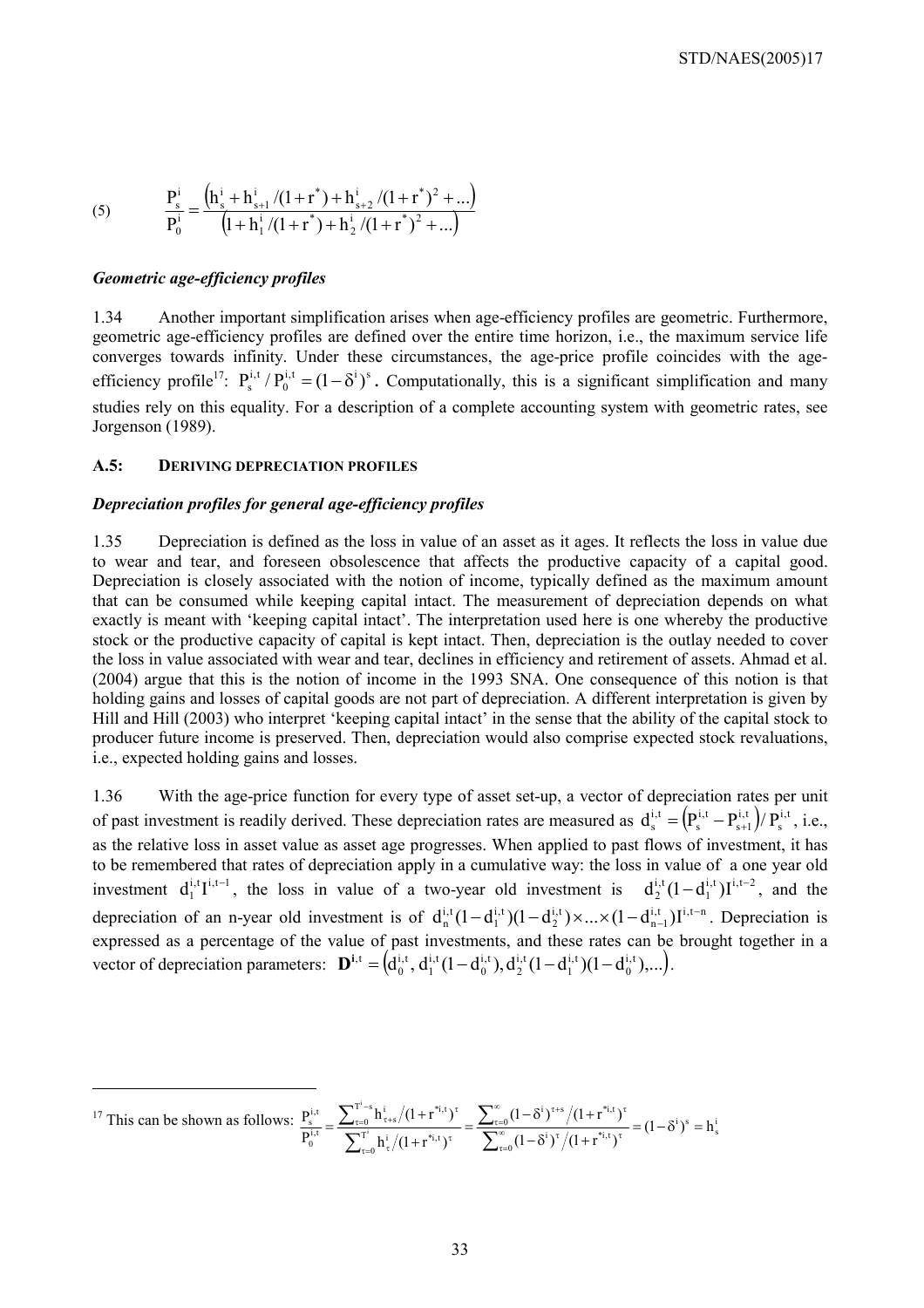# *Depreciation profiles for geometric age-efficiency profiles*

1.37 It was shown above that when age-efficiency profiles are geometric and time and vintage invariant, age-price profiles for the same asset are also geometric. This simplifies the age-price function and the vector of depreciation coefficient that applies to past investment becomes  $\mathbf{\Lambda}^i = (\delta^i, \delta^i (1 - \delta^i), \delta^i (1 - \delta^i)^2, \delta^i (1 - \delta^i)^3, \ldots)$ 

#### **A.6: DERIVING MEASURES OF NET CAPITAL STOCKS AND CONSUMPTION OF FIXED CAPITAL**

1.38 With the age-price profiles and the depreciation profiles in place, the net or wealth capital stock as well as the total value of depreciation (consumption of fixed capital) is calculated. The net or wealth stock  $W^{i,t}$  represents the market value of fixed capital. It is derived by valuing past investment with the prices of a particular period t. Computationally, this is achieved by multiplying the age-price profile of a class of assets by the constant-price GFCF vector.

Net (wealth) capital stock of asset type i at the end of year t (= beginning of year t+1), at average prices of  
period t  

$$
W^{i,t+1} = p^{i,t} \times I^{i,t'} = \begin{cases} \sum_{\tau=0}^{T^i} \frac{P^{i,t}_{\tau}}{P^{i,t}_{\tau}} I^{i,t-\tau} & \text{for general age} - \text{price profile} \\ \sum_{\tau=0}^{T^i} (1 - \delta^i)^{\tau} I^{i,t-\tau} & \text{for geometric age} - \text{price profile} \end{cases}
$$

1.39 To express the net capital stock at average prices of another year, say t\*, it suffices to apply the constant-quality price index for investment goods of class i:

| Net (wealth) capital stock of asset type i at the end of year $t$ (= beginning of year t+1), at average prices of |
|-------------------------------------------------------------------------------------------------------------------|
| period $t^*$                                                                                                      |
| $\rm{W}^{i,t+1}\rm{/}{P_0^{i,t}}^{*}$                                                                             |

1.40 For certain purposes, it may be useful to measure the average net capital stock during a period. The average stock is constructed by first measuring the net capital stock at the end of period  $t+1$ , keeping the valuation at prices of period t. Then, an average is taken of the beginning and end year stock of period t+1. In the case of geometric age-price profiles, this operation turns out to be particularly simple: the endof the year stock is 'discounted' with half the depreciation rate.

Net (wealth) capital stock of asset type i at the beginning of year t, at average prices of period t  $\overline{ }$  $\overline{\mathcal{L}}$  $\overline{ }$ ┤  $\int$  $-\delta^{i}$ <sup>i</sup> I<sup>i,t-1- $\tau$ </sup> for geometric age –  $= p^{i,t} \times I^{i,t-1'} = \begin{cases} \sum_{\tau=0}^{1} \frac{1}{P_0^{i,t}} I^{i,t-1-\tau} & \text{for general age} - \end{cases}$ ∑ ∑  $\tau=$  $-1-\tau$ τ=  $\tau$   $\mathbf{I}^{i,t-1-\tau}$ −  $(1 - \delta^i)^i I^{i, t-1-\tau}$  for geometric age – price profile  $\frac{P_{\tau}^{i,t}}{P_0^{i,t}} I^{i,t-1-\tau}$  for general age – price profile  $W^{i,t} = p^{i,t} \times I^{i,t-1'} = \begin{cases} 2 & 1 \\ 1 & \text{if } i \neq j \end{cases}$ i T 0  $i \rightarrow i$   $\mathbf{I}^{i}$ ,  $t-1$ T  $\boldsymbol{0}$  $i,t-1$ i,t  $\boldsymbol{0}$ i,t  $i,t = \mathbf{n}^{i,t} \cup \mathbf{I}^{i,t-1}$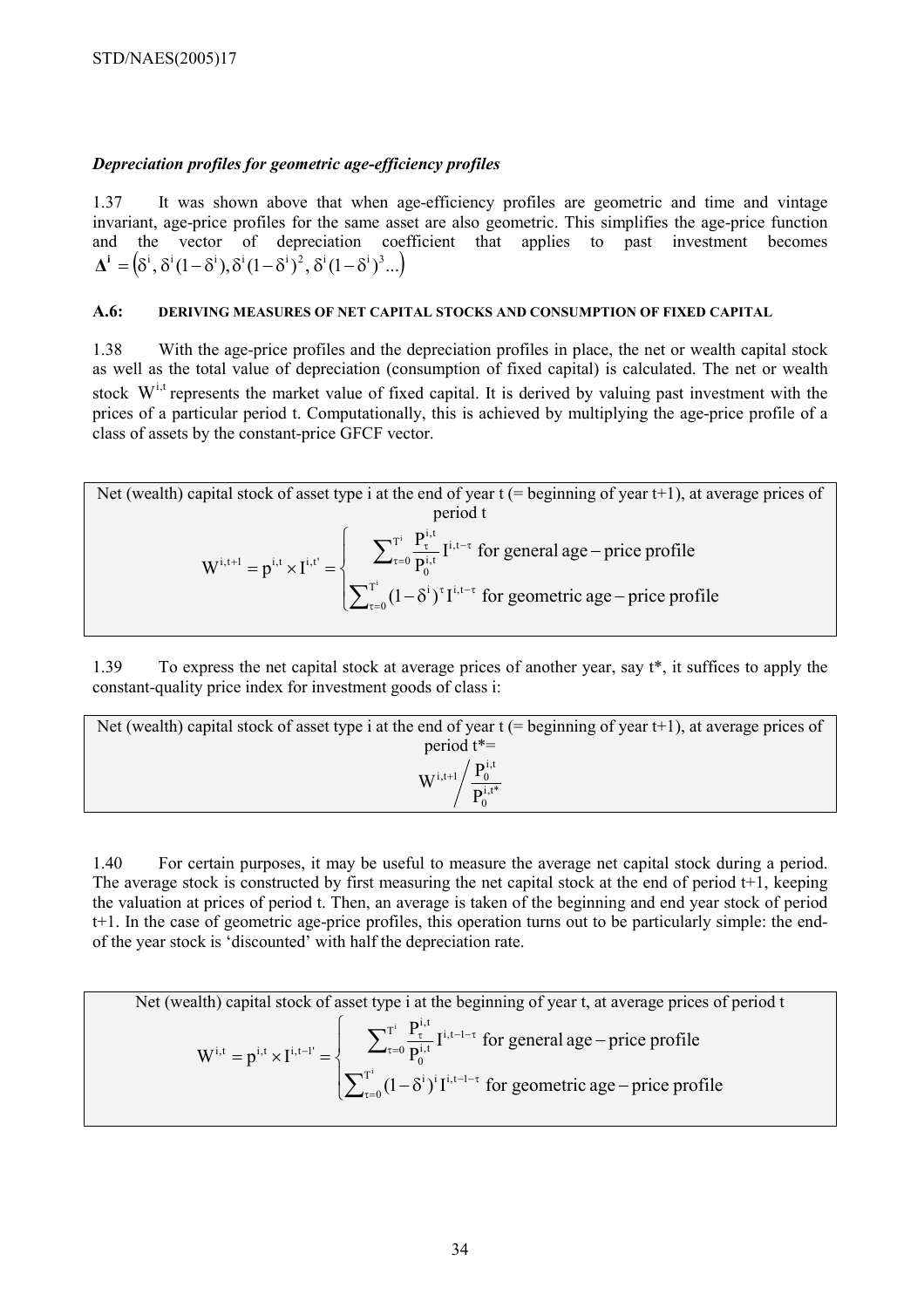Average net (wealth) capital stock of asset type i during period t, at average prices of period t, general ageprice profile

$$
\overline{W}^{i,t} = \frac{1}{2} \Big( W^{i,t+1} + W^{i,t} \Big) = \frac{1}{2} \Big( p^{i,t} \times I^{i,t-1} + p^{i,t} \times I^{i,t-1} \Big)
$$
\n
$$
= \begin{cases}\n\sum_{\tau=0}^{T^i} \frac{1}{2} \Big( \frac{P_{\tau+1}^{i,t}}{P_0^{i,t}} + \frac{P_{\tau+1}^{i,t}}{P_0^{i,t}} \Big) I^{i,t-\tau} & \text{for general age} - \text{price profile} \\
(1 - \delta^i / 2) \sum_{\tau=0}^{T^i} (1 - \delta^i)^{\tau} I^{i,t-\tau} = (1 - \delta^i / 2) W^{i,t+1} & \text{for geometric age} - \text{price profile}\n\end{cases}
$$

1.41 The value of depreciation or consumption of fixed capital, expressed at average prices of the period t, is obtained by multiplying the vector of depreciation parameters by the vector of GFCF. Depreciation is measured at average prices of year t because the rates of depreciation are applied to past investments that are valued at average prices of year t.

| Depreciation (consumption of fixed capital) of asset type i during period t, at average prices of period t,      |  |  |  |
|------------------------------------------------------------------------------------------------------------------|--|--|--|
| based on investment prior to period t                                                                            |  |  |  |
| $\mathbf{D}^{\mathbf{i}} \times \mathbf{I}^{\mathbf{i},\mathbf{t}-\mathbf{l}'}$ for general age – price profiles |  |  |  |
| $\Delta^i \times I^{i,t-l'}$ for geometric age – price profiles                                                  |  |  |  |

1.42 Note that the above computation implies that depreciation during year t is calculated on the basis of investment flows prior to period t. It can be argued that depreciation should also apply to investment goods that are purchased during period t. In this case, depreciation for period t is best measured as the average of depreciation when all investment prior to t is excluded and when all investment during t is included. In the case of geometric depreciation, it is not difficult to see that average depreciation as defined above can also be expressed as a proportion of the wealth capital stock.

| Depreciation (consumption of fixed capital) of asset type i during period t, at average prices of period t, |  |  |  |
|-------------------------------------------------------------------------------------------------------------|--|--|--|
| based on past investment prior to period $t+1$                                                              |  |  |  |
| $\int \mathbf{D}^i \times \mathbf{I}^{i,t'}$ for general age – price profiles                               |  |  |  |
| $\left[ \Delta^{i} \times I^{i,t} \right]$ for geometric age – price profiles                               |  |  |  |

Average depreciation (consumption of fixed capital) of asset type i during period t, at average prices of period t  $\left( \mathbf{D}^{\text{i}} \times \mathbf{I}^{\text{i}, \text{t}^{\text{r}}} + \mathbf{D}^{\text{i}} \times \mathbf{I}^{\text{i}, \text{t}-\text{l}^{\text{r}}} \right)$  $\left( \frac{1}{2} \left( \mathbf{\Delta}^{\mathbf{i}} \times \mathbf{I}^{\mathbf{i}, \mathbf{t}'} + \mathbf{\Delta}^{\mathbf{i}} \times \mathbf{I}^{\mathbf{i}, \mathbf{t}-\mathbf{l}'} \right) \right)$  $\vert$ ╎  $\left($  $= \begin{cases} \frac{1}{2} \left( \mathbf{D}^{i} \times \mathbf{I}^{i,t} + \mathbf{D}^{i} \times \mathbf{I}^{i,t-1} \right) \text{for general age} - \text{price} \\ \frac{1}{2} \left( \mathbf{\Delta}^{i} \times \mathbf{I}^{i,t} + \mathbf{\Delta}^{i} \times \mathbf{I}^{i,t-1} \right) = \delta^{i} \overline{\mathbf{W}}^{i,t} \text{ for geometric age} - \end{cases}$  $\overline{W}^{i,t}$  for geometric age – price profiles for general age  $-$  price profiles ,t',  $\mathbf{A}$  i  $\mathbf{U}$  i,t-l'  $\mathbf{I}$   $\mathbf{I}$  i,t  $\frac{1}{2}$ ,t' ,  $\mathbf{n}$ i ,  $\mathbf{I}^{i,t-1}$  $\frac{1}{2}$  $\mathbf{i} \cup \mathbf{T}$ **i**,t' **i i**  $\mathbf{i} \cup \mathbf{T}$ **i**,t-l' **i i ' i i '**  $\mathbf{\Delta}^{\mathbf{i}} \times \mathbf{I}^{\mathbf{i}, \mathbf{t}'} + \mathbf{\Delta}^{\mathbf{i}} \times \mathbf{I}$  $\mathbf{D}^{\mathbf{i}} \times \mathbf{I}^{\mathbf{i},\mathbf{t}'} + \mathbf{D}^{\mathbf{i}} \times \mathbf{I}$ 

# **A.7: USER COSTS OF CAPITAL**

#### *Derivation*

1.43 User costs of capital are the price that the owner-user of a capital good "pays to himself" for the service of using his own assets. Alternatively, user costs correspond to the marginal returns generated by the asset during one period of production. In a perfect market, and defining away costs of administration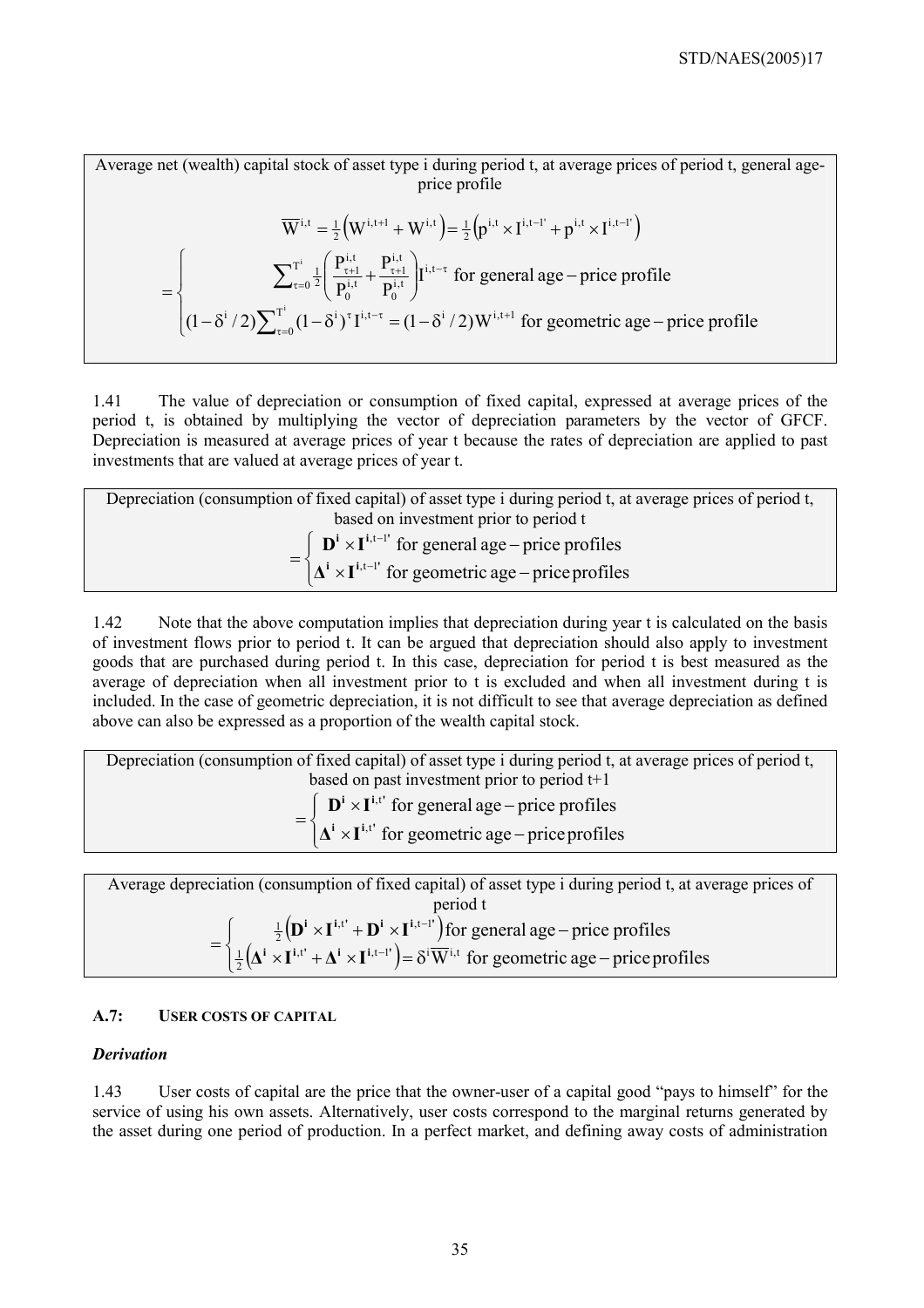etc., user costs are also equal to rental prices that the owner of a capital good could achieve if he rented out the asset during one period for use in production.

1.44 User costs can be motivated in different ways. One derivation goes back to Diewert (1974, 2003) who starts from the observation that user costs are the net costs of using a capital good. To determine this cost, assume that one new unit of the capital good i is purchased at the beginning of period t at the price  $P_0^{i,t}$ . The 'used' capital good can be sold at the beginning of period t+1 at the price  $P_1^{i,t+1}$ . It might seem that a reasonable net cost for the use of one unit of the asset is its initial purchase price minus its end of period 'scrap' value. However, money received at the beginning of the period is more valuable than money received at the end of the period. Thus, in order to convert the beginning of period value into its end of period equivalent value, it is necessary to multiply  $P_0^{i,t}$  by the term  $(1 + r^t)$ , the nominal discount rate. Hence, the user cost at the end of period t for a new asset that the owner-user of the capital good faces is

(6) 
$$
f_0^{i,t+1} = P_0^{i,t} (1+r^t) - P_1^{i,t+1}
$$

1.45 A minor transformation of this expression that uses the definition of the rate of asset price change  $i$ , t+1 1 i,t  $(1+i^{i,t})P_1^{i,t} = P_1^{i,t+1}$  leads to expression (7). This same expression follows also from successive re-writing of the asset price equilibrium condition (2), showing that the intuitive derivation of the user cost formula is also compatible with the asset price equilibrium condition.

(7) 
$$
f_0^{i,t+1} = P_0^{i,t+1} (1 + r^t) / (1 + i^{i,t}) - P_1^{i,t+1}
$$

1.46 User costs constitute the price for the flow of capital services. In the national accounts, flow measures should be valued at average prices and an average of the user costs at the beginning and at the end of period t is formed:

(8) 
$$
\overline{f}_0^{i,t} = \frac{1}{2} \left( f_0^{i,t+1} + f_0^{i,t} \right) = \overline{P}_0^{i,t} (1+r^t) / (1+i^{i,t}) - \overline{P}_1^{i,t}
$$

1.47 In (8), the average user costs in period t depend on average prices in period t, defined as  $\left( \mathrm{P_{s}^{i,t+1}+P_{s}^{i,t}}\right)$  $i$ , t+1  $\overline{P}_s^{i,t} = \frac{1}{2} (P_s^{i,t+1} + P_s^{i,t})$ . To this point, the assumption has been made that rentals are paid at the end of each period. This is not necessarily the case and an alternative measure of user costs could be used that assumes that rentals are paid upfront rather than after usage of the capital good. In fact, for accounting purposes, an average of the two measures would be preferable. To keep things tractable, this option has not been pursued in the body of the text. However, it is spelled out in the appendix.

 $\rightarrow$  See Appendix 2 for user costs based on mid-period payments

1.48 A final transformation consists of using the definition of depreciation rates  $\left( \mathrm{P}_{0}^{\mathrm{i,t}}-\mathrm{P}_{1}^{\mathrm{i,t}}\right)$ /  $\mathrm{P}_{0}^{\mathrm{i,t}}$ i,t 1 i,t  $d_0^{i,t} = (P_0^{i,t} - P_1^{i,t})/P_0^{i,t}$ :

(9) 
$$
\overline{f}_0^{i,t} = \overline{P}_0^{i,t} \left\{ (1+r^t)/(1+i^{i,t}) - (1-d_0^{i,t}) \right\} \n= \overline{P}_0^{i,t} \left\{ r^{*i,t} + d_0^{i,t} \right\}.
$$

1.49 Thus the average user cost of a new asset in period t is equal to  $r^{i,j}$ , (where  $(1 + r^{*,i,t}) = (1 + r^{t})/(1 + i^{i,t})$  is a nominal interest rate minus an asset-specific price change which can be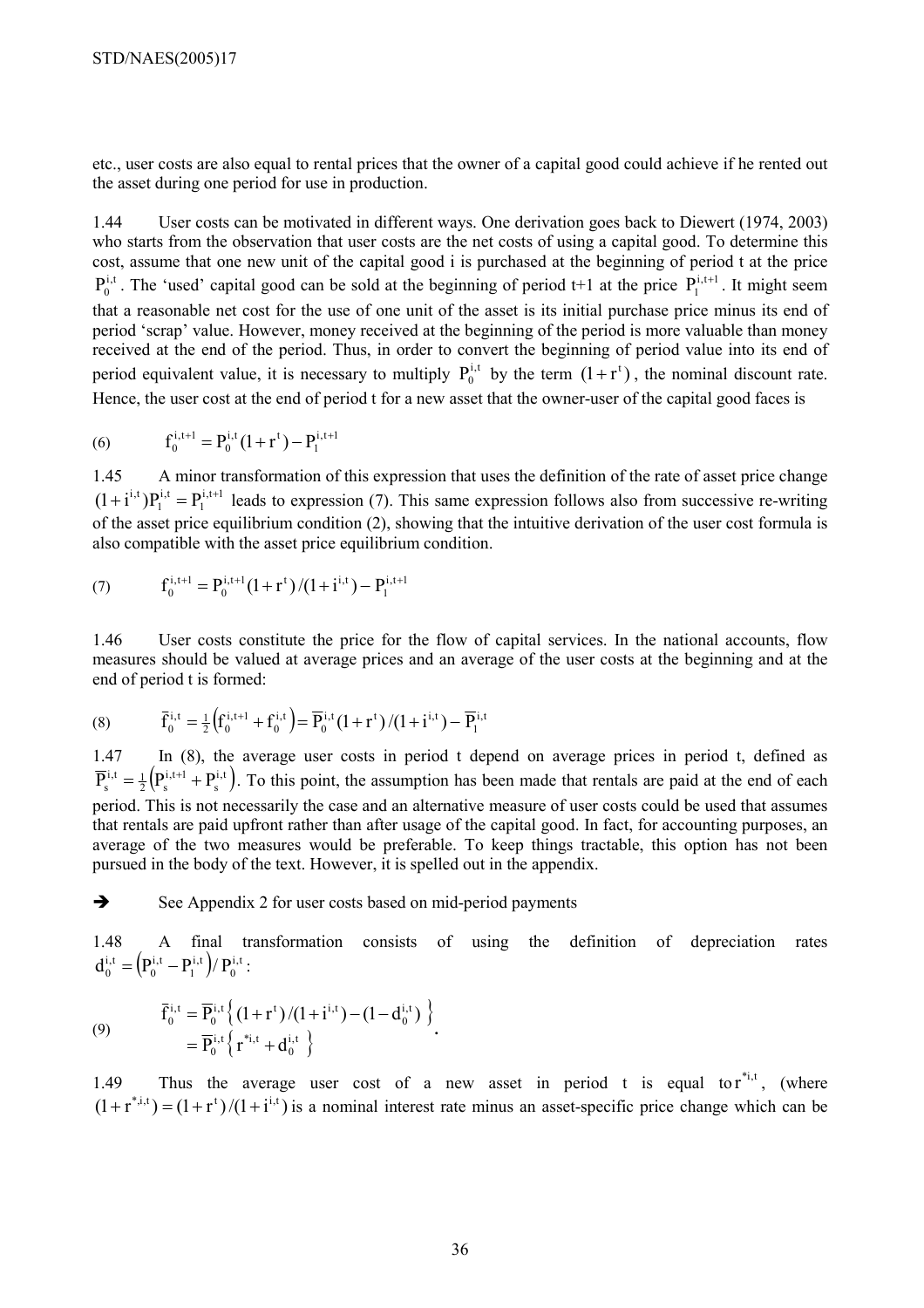interpreted as an asset-specific real interest rate) times the initial costs of purchasing the asset  $\overline{P}_0^{i,t-1}$  plus i,t  $d_0^{i,t} \overline{P}_0^{i,t}$ , which is the value of depreciation on the asset at average prices of period t.

1.50 Above, the average productive stock of asset type i in year t,  $\overline{S}^{i,t}$  has been expressed in efficiency-corrected average period t prices of a new period t capital good. The user cost price of a new period t capital good is thus the price that applies to the units that the productive stock represents. By multiplying the productive stock by the period t user costs for a new capital good, one obtains the value of capital services or the remuneration of capital services derived from asset type i:

Average value of the flow of capital services from asset type i during year  $t = \overline{f}_0^{i,t} \times \overline{S}^{i,t}$ Average value of the flow of capital services from all assets during year t =  $\sum_i \overline{f}_0^{i,t} \times \overline{S}^{i,t}$ 

# *Computing the rate of return*

1.51 The basic considerations involved in the choice between an exogenous and an endogenous rate of return have been discussed in the main body of the text. The present discussion is thus limited to the more practical aspects of computation.

1.52 Computation is straightforward in the case of an endogenous rate of return. Non-labour income (gross operating surplus plus the capital part of mixed income) are considered compensation for capital. The endogenous rate of return is computed by solving the following equation for r:

(10) Non–labour income = 
$$
\sum_i \bar{f}_0^{i,t} \bar{S}^{i,t} = \sum_i ((1+r^t)/(1+i^{i,t}) - (1-d_0^i)) \bar{F}_0^{i,t} \bar{S}^{i,t}
$$

1.53 Every endogenous rate is an ex-post rate of return, based on realised variables and not on expected variables. Consequently, the remaining parts of the user cost formula should also be computed on the basis of ex-post values. In particular, the rate of asset price change and the depreciation rate should be ex-post measures.

1.54 When an exogenous rate of return is chosen, the question arises which rate(s) to select. Several considerations are necessary. First, the rate of return in the user cost expression should be consistent with the rate of return that may have been used to derive age-price profiles from age-efficiency profiles. This is irrelevant for geometric age-price and age-efficiency functions but of relevance for other profiles.

1.55 Second, the rate of return, and in fact, the entire user cost expression can be based on expected, ex-ante, or on observed, ex-post variables. There are many ways of modelling expected series and only one simple but practicable approach is presented here.

1.56 In expression (9), the first term in brackets contained two parts: a real, asset-specific rate of return  $r^{*i,t} = (1+r^t)/(1+i^{i,t})-1 \approx r^t - i^{i,t}$ , plus the rate of depreciation  $d_0^{i,t}$ . Thus, if the statistician has estimates for depreciation rates, the real rate of return and the price change for the asset under consideration, then the user cost expression can be implemented.

1.57 For further simplification, it is sometimes assumed the real interest rate is asset independent  $(r^{*i,t} = r^{*t})$ , and one ends up with a user cost formula that is not demanding in implementation. However, when relative asset prices show markedly different trends, this simplification may entail a bias in the user cost measures and, subsequently, in the measures of capital services.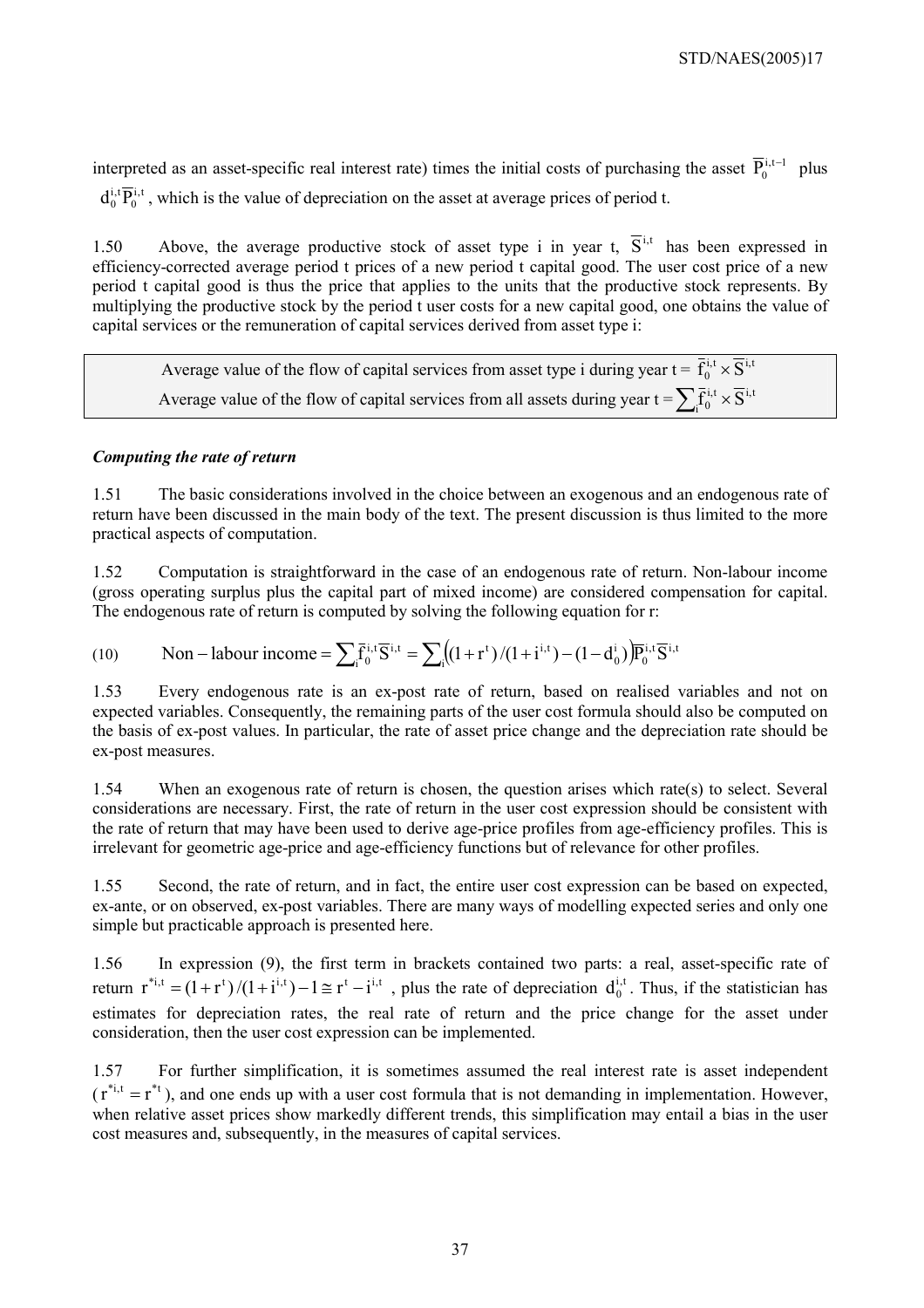1.58 This leaves the question of the specific choice of interest rates when exogenous rates are used. For market producers, it would seem that risk-adjusted rates of return should be chosen to reflect the fact that investment in fixed capital is riskier than investment in certain financial assets. Also, in principle, both debt and equity financing should be considered. However, in practice it is difficult to obtain reliable information on the financing structure of firms. Then, an un-weighted average of relevant interest rates can provide a reasonable approximation. When user costs are computed by industry, the rates of return should also be industry-specific. An average of returns on corporate bonds, an interest rate to reflect other debt financing and possibly a measure of return on equity should be considered.

1.59 When firms invest in fixed capital they form expectations about rates of return and asset price changes and, as long as capital remains a flexible input, these expected rates of return and price change should enter the user cost evaluation. A simple method to derive such ex-ante measures is the following. On the basis of historical observations, determine a general real rate of return, i.e., a nominal rate of return deflated by some overall price index for example the GDP deflator or the CPI. Unless there is a marked trend in the historical series, it is simplest to take a long-run average across all periods and consider this long-term value constant. Alternatively, construct a smoothed series of the real interest rate. Next, again on the basis of historical price comparisons, establish a measure for the relative price change of asset i compared to the overall measure of price change (GDP deflator or CPI). For example, it may turn out that on average, computer prices have risen by 15 percentage points per year less than the prices of other goods and services. This is a relative price observation and if there are no marked trends, this is again a variable that can be set as constant. Otherwise, a time-varying but smoothed series can be constructed. When the long-run rate of relative price change is subtracted from the long-run real interest rate, one obtains a measure for a long-run (expected) asset-specific real interest rate.

# *Government assets*

1.60 As in most countries, there is no independent estimate for gross operating surplus for non-market producers in the national accounts, there is no possibility to compute an endogenous rate of return for government assets. Thus, the statistician has to turn to the exogenous method. For government and nonmarket producers, the appropriate rate should be an interest rate that reflects the financing cost of government producers. An obvious choice is the rate of government bonds, based on different maturities. As before, a general price index should be selected to deflate the relevant nominal interest rates and a smoothed series of real rates should be constructed. If there are few marked trends, a simple average can serve as a reasonable approximation to expectations about real rates of return.

#### **A.8: CAPITAL SERVICES – AGGREGATION ACROSS ASSETS**

1.61 The value of capital services of a particular asset is measured as  $\bar{f}_0^{i,t} \bar{S}^{i,t}$  where  $\bar{f}_0^{i,t}$  - the average user cost for a new asset of type i in period  $t -$  is the price for a unit of capital services whose quantities are represented by the productive stock  $\overline{S}^{i,t}$ , measured at average prices of period t. An obvious way of obtaining a measure of the quantity change of all capital services is to construct a Laspeyres aggregate across different types of assets:

(11) 
$$
L\left(\frac{S^{t+1}}{S^t}\right) = \frac{\sum_{i=1}^{N} \bar{f}_0^{i,t} \overline{S}^{i,t+1}}{\sum_{i=1}^{N} \bar{f}_0^{i,t} \overline{S}^{i,t}}
$$

1.62 Another possibility is to construct a Paasche index: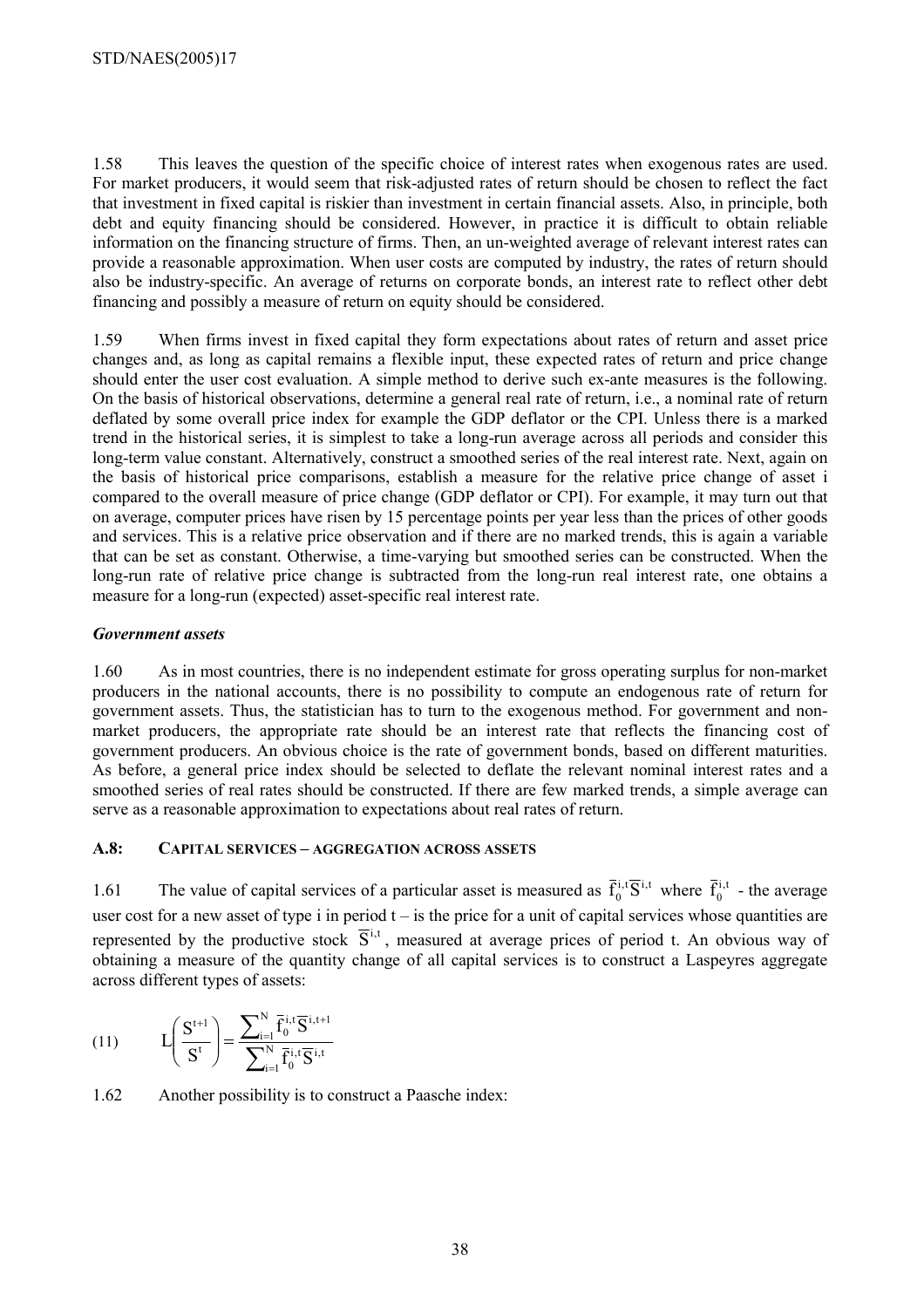(12) 
$$
P\left(\frac{S^{t+1}}{S^t}\right) = \frac{\sum_{i=1}^{N} \bar{f}_0^{i,t+1} \overline{S}^{i,t+1}}{\sum_{i=1}^{N} \bar{f}_0^{i,t+1} \overline{S}^{i,t}}
$$

1.63 A Laspeyres aggregate should be chosen if the system of national accounts uses a Laspeyres index to produce volume measures. However, it is well-known that on axiomatic and economic grounds, 'superlative indices' are preferable to the Laspeyres formula (Diewert 1976). The Fisher Ideal index belongs to the class of superlative indices and is the geometric average of the Laspeyres and Paasche index. The Fisher index number formula should certainly be chosen if the national accounts are also based on a Fisher formula for price and volume aggregates.

#### **A.9: BALANCE SHEETS**

1.64 For purposes of balance sheet entries, net stocks are required. However, balance sheets represent the market value of assets at one particular point in time – typically at the beginning and at the end of a year. This means that the relevant stocks have to be measured and valued not as average stocks at mid-year prices but as stocks at the end or at the beginning of the year and at prices at the end or at the beginning of the year.

1.65 Consider the (real) wealth stock at the beginning of the year t+1 (equivalent to the end-year stock t)  $W^{i,t+1}$  that has been calculated and valued at average prices of year t. To value the same stock at prices of the end of year t,  $W^{i,t+1}$  has to be multiplied through by  $P_0^{i,t+1}/\overline{P}_0^{i,t}$ , i.e., by the ratio between end-year prices of period t and mid-year prices of period t. This ratio can also be expressed in terms of the price index of asset i between t+1 and t,  $1 + i^{i,t+1} = P_0^{i,t+1} / P_0^{i,t}$  $i$ , t+1  $1 + i^{i,t+1} = P_0^{i,t+1} / P_0^{i,t}$ :

(13) 
$$
P_0^{i,t+1} / \overline{P}_0^{i,t} = \frac{P_0^{i,t+1}}{\frac{1}{2} (P_0^{i,t+1} + P_0^{i,t})} = \frac{1 + i^{i,t+1}}{1 + i^{i,t+1}/2}
$$

1.66 The end-of-year t net capital stock valued at end-of-year t prices,  $W_B^{i,t+1}$ , is then calculated as

(14) 
$$
W_B^{i,t+1} = \left(\frac{1+i^{i,t+1}}{1+i^{i,t+1}/2}\right) W^{i,t+1}.
$$

1.67 Similarly, the capital stock at the beginning of year t, valued at prices at the beginning of year t is

(15) 
$$
W_{B}^{i,t} = \left(\frac{1}{1+i^{i,t+1}/2}\right)W^{i,t}.
$$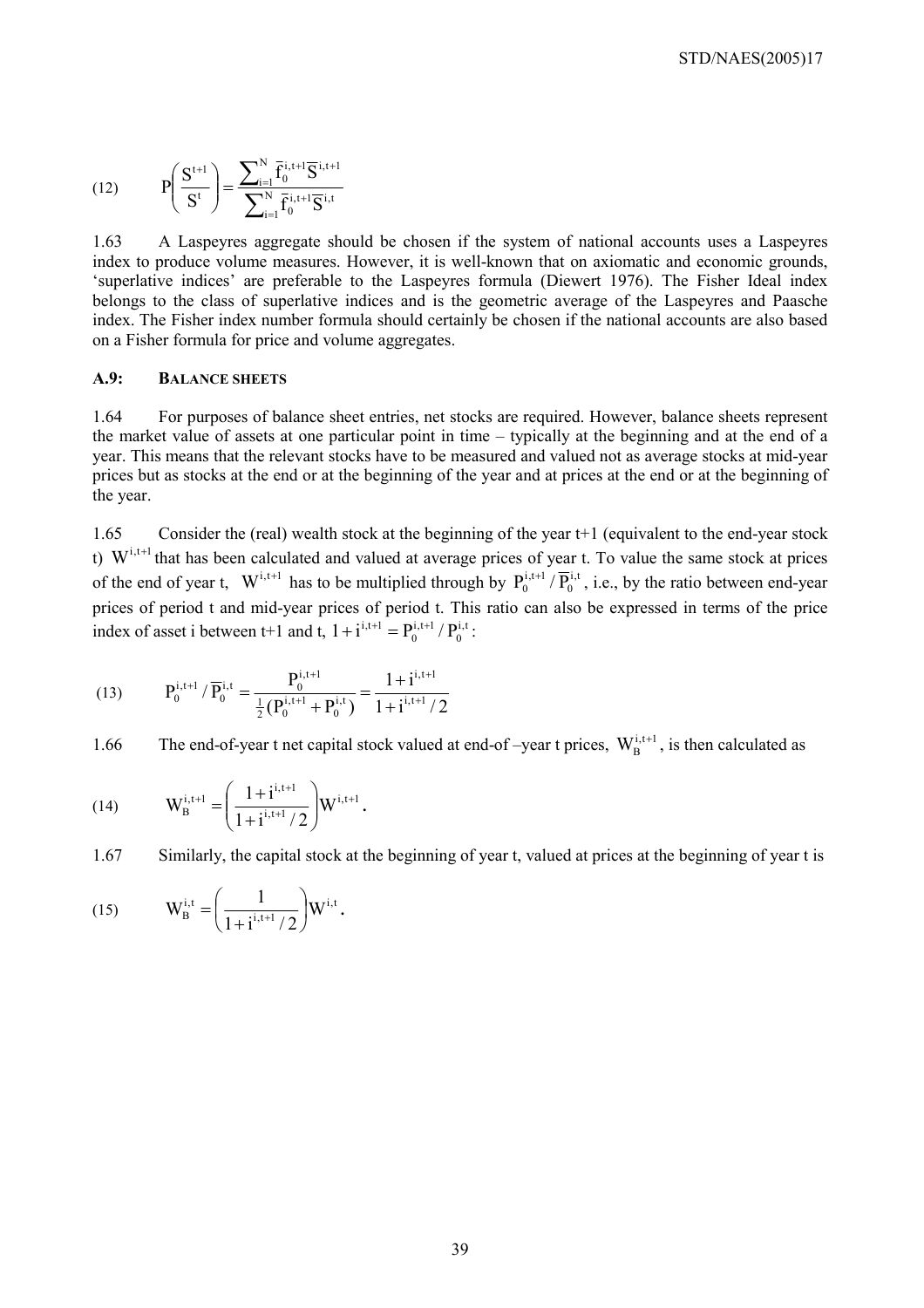#### **OPTION B: FROM DEPRECIATION TO AGE-EFFICIENCY**

1.68 This section describes the second avenue for deriving a consistent set of measures of capital services and capital stocks. It starts out with measures of depreciation and so covers ground that is familiar to statistical agencies and national income accountants. The section provides a link to well-established measures of depreciation that are based on linear age-price functions and it discusses empirical estimates of rates of depreciation. Next, it is shown how age-efficiency parameters are derived from age-price profiles – a particularly simple procedure when geometric rates of depreciation are used because for individual classes of assets, the two profiles coincide. provides an overview of this approach as well as references to the relevant sections.



**Figure 5: From depreciation to age-efficiency**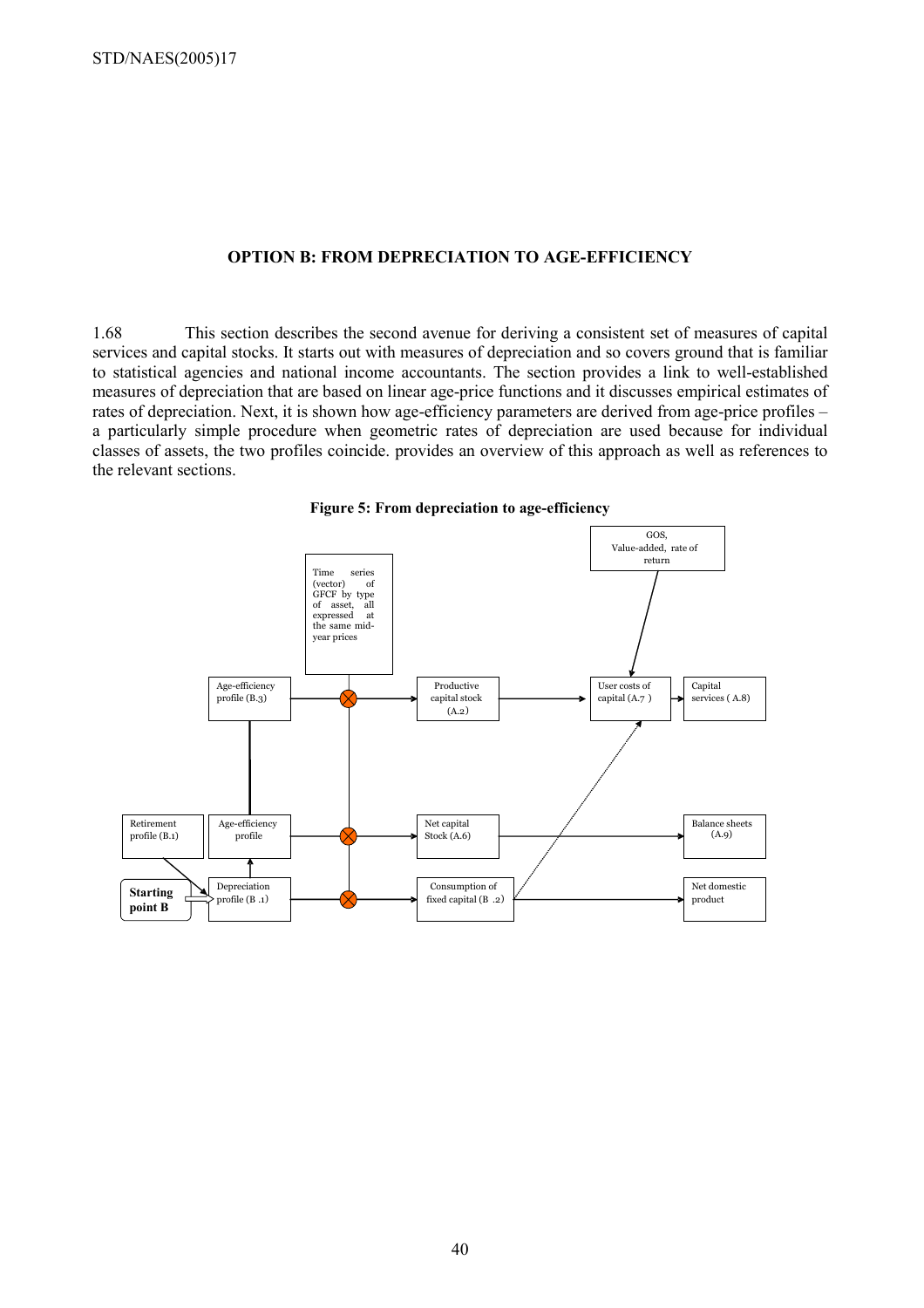#### **B.1: Determining depreciation parameters**

1.69 In this document, depreciation has been defined as the loss in value of an asset due to physical deterioration (wear and tear), and due to normal obsolescence. Depreciation is a value concept, to be distinguished from quantity concepts such as the age-efficiency function that capture losses in an asset's productive efficiency. A traditional way to derive depreciation coefficients is to start from information or assumptions about assets' service lives, and make an additional assumption about the functional form of the depreciation function. In many instances, the assumption has been that depreciation follows a linear pattern. An alternative, and generally more informed way to derive depreciation parameters is by using information on used asset prices and exploit it econometrically. Consider both avenues in turn.

#### *Straight line model of depreciation*

1.70 A common model of depreciation is the straight line model. In this model, maximum service life for the durable is somehow determined, say  $T^i$ . It is then assumed that the age-price profile of the asset i follows a pattern of linear decline:

(16) 
$$
\frac{P_s^i}{P_0^i} = \frac{T^i - s}{T^i} \text{ for } s = 0, 1, ... T^i
$$

1.71 Successive rates of depreciation  $d_s^i = (P_s^i - P_{s+1}^i)/P_s^i$ i  $s + 1$ i  $d_s^i = (P_s^i - P_{s+1}^i)/P_s^i$  are then  $d_s^i = 1/(T^i - s)$ . As outlined in A.5, the total value of depreciation is obtained by multiplying a vector of past investments by a vector of depreciation parameters  $\mathbf{D}^{i} = (d_0^i, d_1^i(1-d_0^i), d_2^i(1-d_1^i)(1-d_0^i),...)$ i 1 i 2 i 0 i  $\mathbf{D}^i = (d_0^i, d_1^i(1 - d_0^i), d_2^i(1 - d_1^i)(1 - d_0^i), \ldots).$ 

1.72 When a linear pattern for the age-price or depreciation profile is assumed, no allowance is made for a retirement distribution in the computation of the profile. The retirement profile has to be built into the computation by multiplying past investment vectors through by their survival probability. This amounts to making use of the elements of the gross capital stock (see above). The total amount of depreciation for a particular period, valued at average prices of this period, is then obtained by applying the vector of depreciation parameters to the vector of past investments where each investment has been adjusted for its probability of survival. The same result is obtained by correcting the depreciation parameters by the survival probability and then multiply the resulting vector  $\left( \mathsf{d}_0^{\mathrm{i}}, \, \mathsf{d}_1^{\mathrm{i}} (1-\mathsf{d}_0^{\mathrm{i}}) \mathrm{F}_1^{\mathrm{i}}, \mathsf{d}_2^{\mathrm{i}} (1-\mathsf{d}_1^{\mathrm{i}}) (1-\mathsf{d}_0^{\mathrm{i}}) \mathrm{F}_2^{\mathrm{i}}, \ldots \right)$ i  $\boldsymbol{0}$ i 1 i 2 i 1 i  $\boldsymbol{0}$ i  $\mathbf{D}\mathbf{F}^i = (d_0^i, d_1^i(1-d_0^i)\mathbf{F}_1^i, d_2^i(1-d_1^i)(1-d_0^i)\mathbf{F}_2^i,...)$  by the unadjusted vector of past investments.

#### *Geometric or declining balance model of depreciation*

1.73 Another common model is geometric or declining balance depreciation. As mentioned above, this method is very simple computationally. The rate of geometric depreciation is given by  $\delta^{i} = R^{i}/\overline{T}^{i}$ where  $\overline{T}$ <sup>i</sup> is the average service life and  $R$ <sup>i</sup> is the estimated declining-balance rate. Sometimes R is chosen to equal 2 ("double declining balance") but it is preferable to turn to empirical results for the shape of the geometric depreciation pattern.

1.74 A simple method to obtain geometric efficiency coefficients is the double-declining balance method where the rate of geometric efficiency decline is given by the following expression:  $\delta^i = R^i / \overline{T}^i$ .  $\overline{T}^i$  is the average service life and  $R^i$  is the estimated declining-balance rate. Sometimes R is chosen to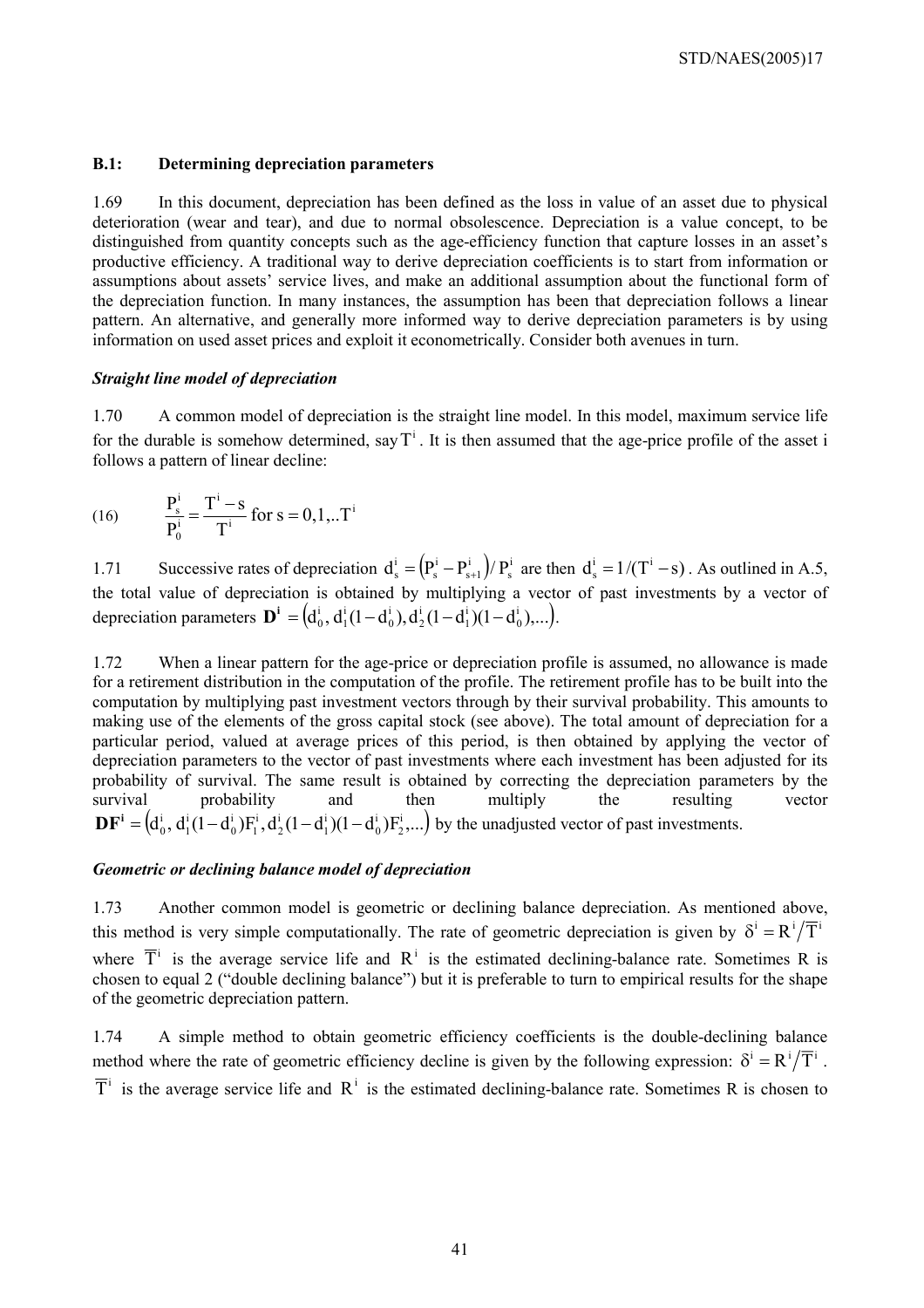equal 2 ("double declining balance") but empirical results do not generally support that value. For example, Fraumeni (1997) reports that for the United States, R is significantly less than  $2^{18}$ .

1.75 Typically, the parameters for geometric models of depreciation are derived from econometric studies of used asset prices. Although the empirical basis is not very broad, these results provide much better foundations for depreciation estimates than simple assumptions. The principles of such studies are described below.

# *Empirical estimates of depreciation from used asset prices*

1.76 Econometric studies of depreciation use price observations on new and used assets for several periods (for a more extensive survey of depreciation studies see Jorgenson 1996). Most approaches can be traced back to the work of Hall (1971) who put forward an econometric model of vintage price functions. Major empirical work in the field was conducted by Hulten and Wykoff (1981). Examples of more recent work are Oliner (1993), Geske and Ramey (2004), and Doms et al. (2004). In simplified form, these models can be characterised as follows.

(17)  $\ln P^{s,v,t} = a + \beta D_s + \gamma D_v + \mu D_t + \varepsilon$ 

1.77 Observations on prices of a particular class of assets are distinguished by the age s of the capital good, by its vintage (i.e., a particular model, described by a set of characteristics v) and by the time of purchase t. The coefficient  $\mu$  in this regression will yield an estimate of the average price change of the class of assets under consideration, while controlling for the age and for the characteristics of the models in the sample. In other words,  $\mu$  is an estimate for a constant-quality price index for new assets, very much the kind of price index discussed in the context of deflating investment expenditure as a first step towards constructing measures of capital stocks.

1.78 The coefficient β , attached to the age variable, represents the percentage change in prices when age moves by one unit, holding characteristics and time constant. The economic effect measured by  $\beta$ captures what has been labelled 'decay' by some authors (see Triplett 1998 for a discussion), i.e., the loss in value due to wear and tear as a capital good is used and as it ages. It is a pure age effect in the sense that it is measured while quality characteristics are held constant.  $\beta$  is also the parameter liable to picking up the 'lemons' effect, first identified by Akerlof (1970). Used assets trade at a discount when buyers cannot assess the quality of the goods offered for sale when they assume that vendors attempt to sell deficient goods. Furthermore, β reflects any age-related influence on prices that is not picked up by differences in quality characteristics and by the passage of time<sup>19</sup>. Finally, if old assets have different service lives from new assets, such a premium or discount will be picked up by the depreciation coefficient, even though the assumption is usually made that service lives are constant.

1.79 The coefficient γ captures the effects of product characteristics, i.e., product quality on prices. Obsolescence is directly associated with product characteristics: a new model of a class of assets may have

<sup>18</sup> 18 The Bureau of Economic Analysis uses a declining balance rate of 1.65 for most machinery and equipment and a rate of 0.91 for non-residential structures, based on Hulten and Wykoff (1981).

<sup>&</sup>lt;sup>19</sup> For example, there may be increasing incompatibility of older computers with the current state of IT. This is a source of obsolescence, which may be difficult to capture by the list of characteristics v and so would be reflected in the age-related depreciation coefficient. For capital goods other than computers old assets may be marked down over new ones if the old assets have been customised when new: this discount for specificity of a used asset is also expression of obsolescence.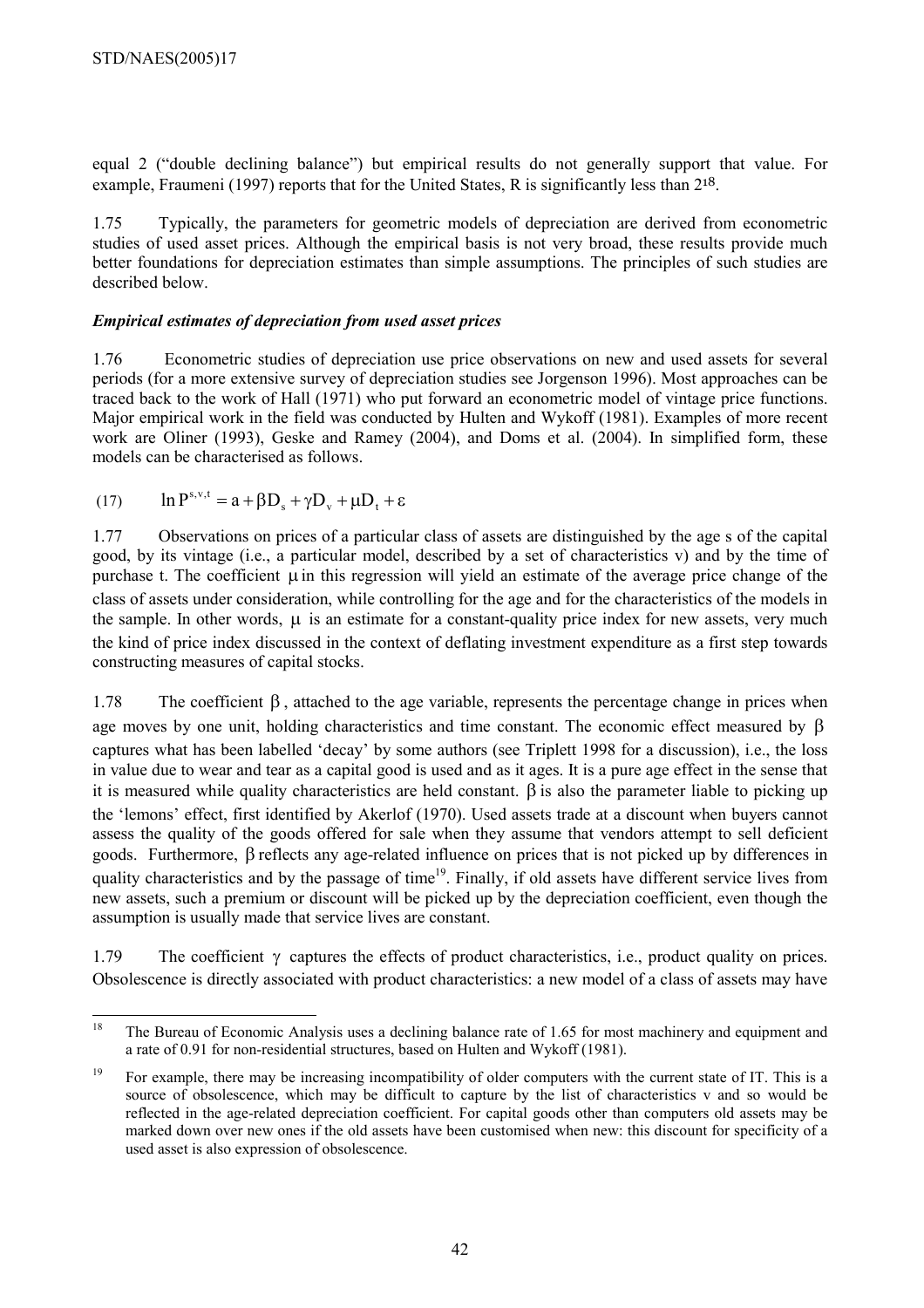new features or more of certain characteristics than an old model and this will typically depress the price of old models even if they are physically unchanged *as such*. Because expected obsolescence is considered part of depreciation in the national accounts, the obsolescence-related effects should be reflected in measures of depreciation. However, as Oliner (1993) has shown, when investment data has been deflated with constant quality price indices – as is typically the case – only  $\beta$  should form the basis for empirical estimates of rates of depreciation because quality change has already been captured by the constant-quality deflator.

1.80 Retirement is the third component of depreciation that has to be considered in econometric estimates of depreciation parameters. When observations on used asset prices are used to obtain estimates of depreciation, one has to bear in mind that by concentrating on assets that were re-sold, only surviving assets enter the estimation and the effects of retirement on depreciation are insufficiently considered. Hulten and Wykoff (1981) adjust used asset observations before they apply their econometric procedure. This permits integrating the effects of survival and consequently, the resulting depreciation rates combine the effects of retirement, decay, and obsolescence.

# **B.2: Deriving measures of consumption of fixed capital and net capital stocks**

1.81 With depreciation coefficients available – either on the basis of assumptions about the age-price profile or on the basis of econometric estimates – the computation of consumption of fixed capital and net capital stocks follows exactly the method described under A.6.

Consumption of fixed capital at average prices of period t, general age-price profile  
= 
$$
\mathbf{DF}^i \times \mathbf{I}^{i,t-1'} = d_0^i I^{i,t} + d_1^i (1-d_0^i) F_1^{i} I^{i,t-1} + d_2^i (1-d_1^i) (1-d_0^i) F_2^{i} I^{i,t-2} + ...
$$

1.82 Computing the value of depreciation is particularly straight forward under geometric age-price patterns. It suffices to multiply the average wealth stock of a particular period by the depreciation rate of the asset under consideration. This operation has already been shown above.

Consumption of fixed capital at average prices of period t, geometric age-price profile  $= \frac{1}{2} \Big( \Delta^{\mathbf{i}} \times \mathbf{I}^{\mathbf{i}, \mathbf{t}^{\mathbf{\prime}}} + \Delta^{\mathbf{i}} \times \mathbf{I}^{\mathbf{i}, \mathbf{t} - \mathbf{l}^{\mathbf{\prime}}} \Big) = \delta^{\mathbf{i}} \, \overline{\mathbf{W}}^{\mathbf{i}, \mathbf{t}}$ 

# **B.3: Deriving age-efficiency profiles**

1.83 Given depreciation rates, a discount rate and a rate of price change for each type of asset, the user asset price equilibrium conditions (2) provide again the link between age-price and age-efficiency functions. It suffices to restate the condition that the relative efficiency of an s-year and a new asset at time t (the age efficiency profile) equal the relative user costs of these assets, and to insert the formula for user  $costs(9)$ :

(18) 
$$
h_s^{i,t} = \frac{\overline{f}_s^{i,t}}{\overline{f}_0^{i,t}} = \frac{\overline{P}_s^{i,t} \left\{ r^{*i,t} + d_s^{i,t} \right\}}{\overline{P}_0^{i,t} \left\{ r^{*i,t} + d_0^{i,t} \right\}}.
$$

1.84 When depreciation is linear, the age-efficiency profile is also declining linearly with age but at a different rate than the depreciation pattern: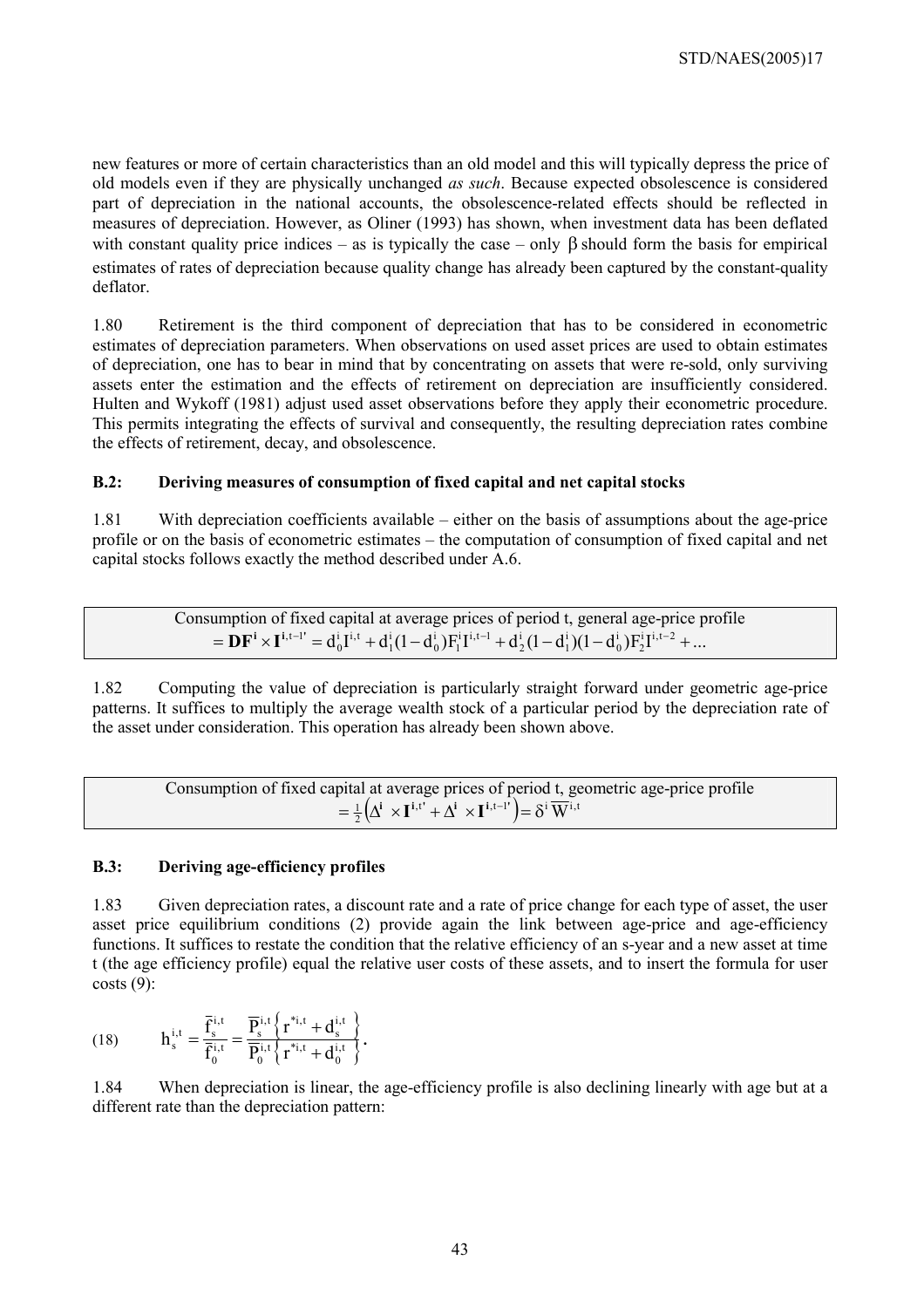$$
(19) \hspace{1cm} h^{i,t}_s = \frac{T^i - s}{T^i} \times \frac{\left\{ r^{*i,t} + 1/(T^i - s) \right\}}{\left\{ r^{*i,t} + 1/T^i \right\}} = \frac{\left\{ (T^i - s)r^{*i,t} + 1 \right\}}{\left\{ T^i r^{*i,t} + 1 \right\}} = 1 - \frac{r^{*i,t}}{T^i r^{*i,t} + 1} \times s \, .
$$

1.85 The figure below shows an example for an age-efficiency profile derived from a linear age-price profile, using the formula (19). The real interest rate for the asset was set at 4 percent and the maximum service life was taken as 20 years. It is apparent that the two profiles are different – thus, if there are good reasons to believe that depreciation follows a linear pattern, the age-efficiency profile will only be piecewise linear and in fact combine a linear and a one-hoss shay pattern.





1.86 As before, computations are significantly simplified when depreciation patterns are geometric, i.e., when the value of an asset (corrected for the overall change in new asset prices) declines at a constant rate as it ages. Then, the age-efficiency profile is simply identical to the age-price or depreciation profile and no further computations are possible $^{20}$ .

1.87 With age-efficiency patterns at hand, the same procedure applies for the computation of productive stocks and capital services measures as under option A (see sections A.7. and A.8.)

 $20$ When depreciation is geometric, the rates of depreciation are independent of the asset's age. Thus, in expression (18), the terms in brackets in the numerator and in the denominator are equal and cancel out. And the ratio of the price of an s-year old asset to a new asset is  $(1-\delta^i)^s$ . Consequently, the age-efficiency profile has the same form.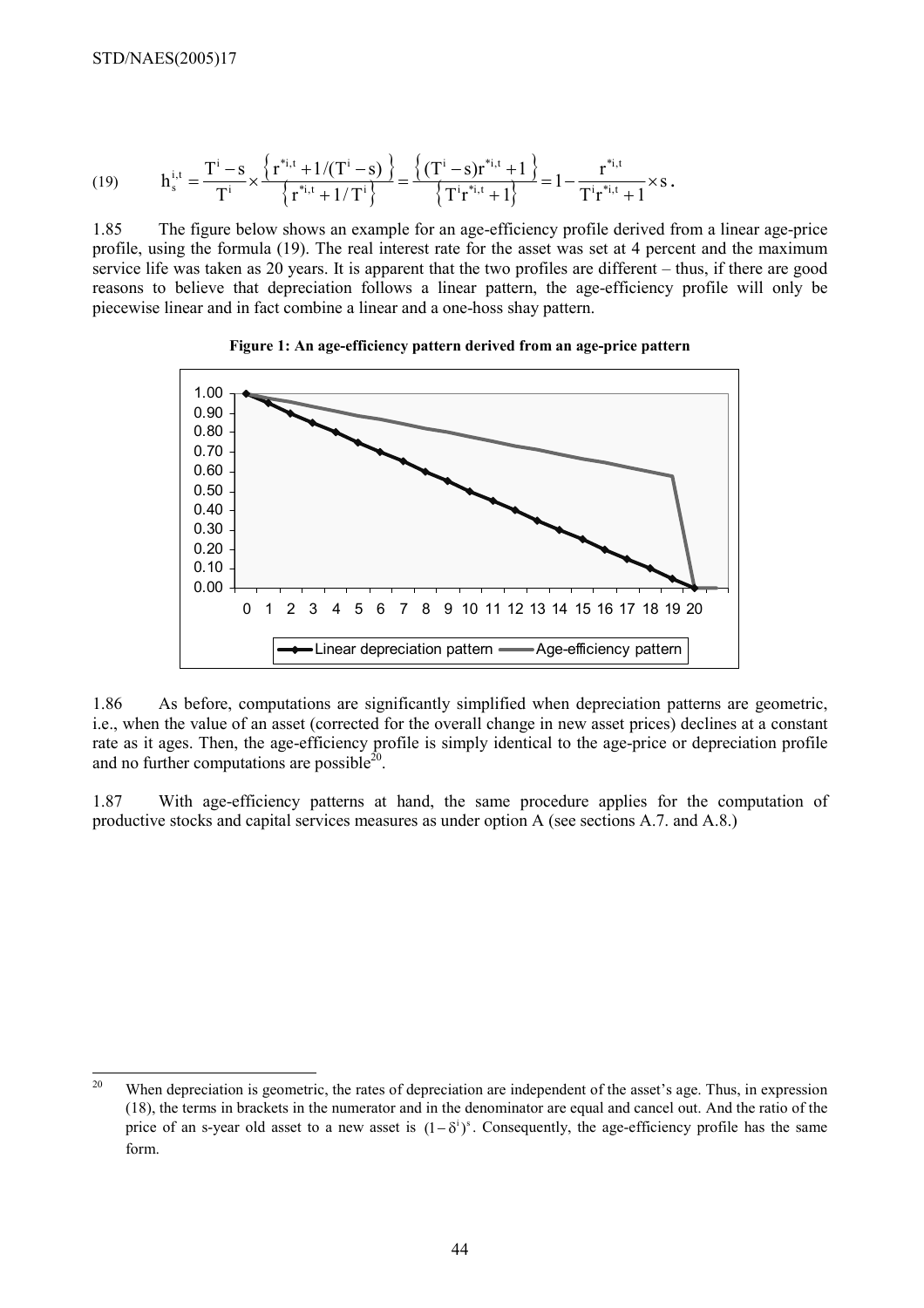#### **APPENDIX 1: COMBINED RETIREMENT AND AGE-EFFICIENCY FUNCTIONS**

1.88 The retirement function is labelled  $0 < F_s^i \le 1$  where  $F_s^i$  is the marginal probability of retirement for an asset of type i with age s. Empirically, Weibull distributions, Winfrey distributions or normal distributions have been used to capture the retirement function. For a more extensive discussion of retirement functions, see OECD (2001b). To illustrate, a simple normal distribution is employed here, with an average service life of 15 years and a standard deviation of 3.75.



1.89 The age-efficiency function has been labelled  $0 < g_s^i \le 1$ . It reflects the relative efficiency of an s-year old asset compared to a new asset. Hyperbolic decline takes the form  $T^1 - b^1 \cdot s$  $g_s^i = \frac{T^i - s}{T^i - b^i \cdot s}$ . Hence, the ageefficiency parameter depends on age but also on the service life which is a random variable. The parameter b will not be further considered in this context. To generate a combined age-efficiency retirement function  $0 < h_s^i \le 1$ , a value for  $g_s^i(T^i)$  is computed for every s and every T. Then, every value is weighted by the marginal probability of retirement. The table below shows an extraction of the values for age 1-7 years and for T 1-15 years. Thus, each cell indicates the value of the age-efficiency function, weighted by the probability that a certain service life applies. The combined age-efficiency retirement function  $h_s^i$  is then obtained by adding the values in each column. The result is shown in the first line of the table.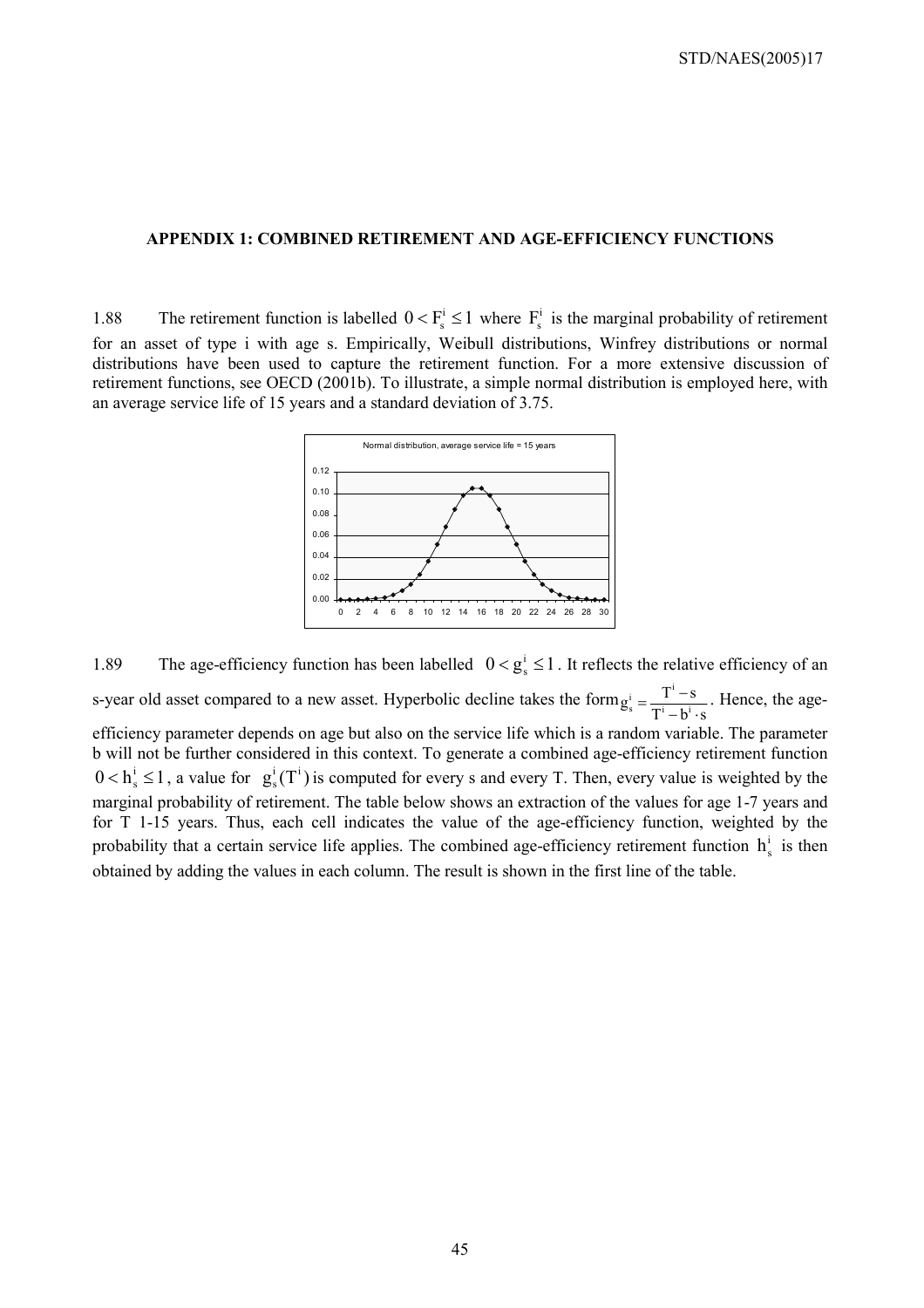| Marginal<br>probability                                  | h <sub>s</sub>                                     | 0.964                                              | 0.925                                     | 0.882                            | 0.836                   | 0.785                      | 0.730                             | 0.670          |
|----------------------------------------------------------|----------------------------------------------------|----------------------------------------------------|-------------------------------------------|----------------------------------|-------------------------|----------------------------|-----------------------------------|----------------|
| т                                                        |                                                    | 1                                                  | $\overline{2}$                            | 3                                | 4                       | 5                          | 6                                 | 7              |
| 0.0000<br>0.0001<br>0.0002<br>0.0004<br>0.0010<br>0.0022 | $\overline{\mathbf{c}}$<br>3<br>4<br>5<br>$6 \mid$ | 0.000<br>0.000<br>0.000<br>0.001<br>0.002<br>0.004 | 0.000<br>0.000<br>0.001<br>0.002<br>0.003 | 0.000<br>0.000<br>0.001<br>0.003 | 0.000<br>0.001<br>0.002 | $g_s(T)$<br>0.000<br>0.001 | $T - s$<br>$T-b \cdot s$<br>0.000 | $\times F_{s}$ |
| 0.0044                                                   | 7                                                  | 0.008                                              | 0.007                                     | 0.006                            | 0.005                   | 0.004                      | 0.002                             | 0.000          |
| 0.0083<br>0.0145                                         | 8<br>9                                             | 0.014<br>0.022                                     | 0.012<br>0.021                            | 0.011<br>0.019                   | 0.010<br>0.017          | 0.008<br>0.015             | 0.006<br>0.012                    | 0.003<br>0.009 |
| 0.0238                                                   | 10                                                 | 0.034                                              | 0.032                                     | 0.030                            | 0.027                   | 0.024                      | 0.021                             | 0.017          |
| 0.0364                                                   | 11                                                 | 0.049                                              | 0.047                                     | 0.044                            | 0.040                   | 0.037                      | 0.032                             | 0.028          |
| 0.0518                                                   | 12                                                 | 0.066                                              | 0.063                                     | 0.059                            | 0.055                   | 0.051                      | 0.046                             | 0.040          |
| 0.0688                                                   | 13                                                 | 0.082                                              | 0.078                                     | 0.074                            | 0.070                   | 0.065                      | 0.060                             | 0.054          |
| 0.0850                                                   | 14                                                 | 0.094                                              | 0.090                                     | 0.086                            | 0.082                   | 0.077                      | 0.071                             | 0.065          |
| 0.0980                                                   | 15 <sub>l</sub>                                    | 0.102                                              | 0.098                                     | 0.093                            | 0.089                   | 0.084                      | 0.079                             | 0.073          |
|                                                          | etc.                                               |                                                    |                                           |                                  |                         | etc.                       |                                   |                |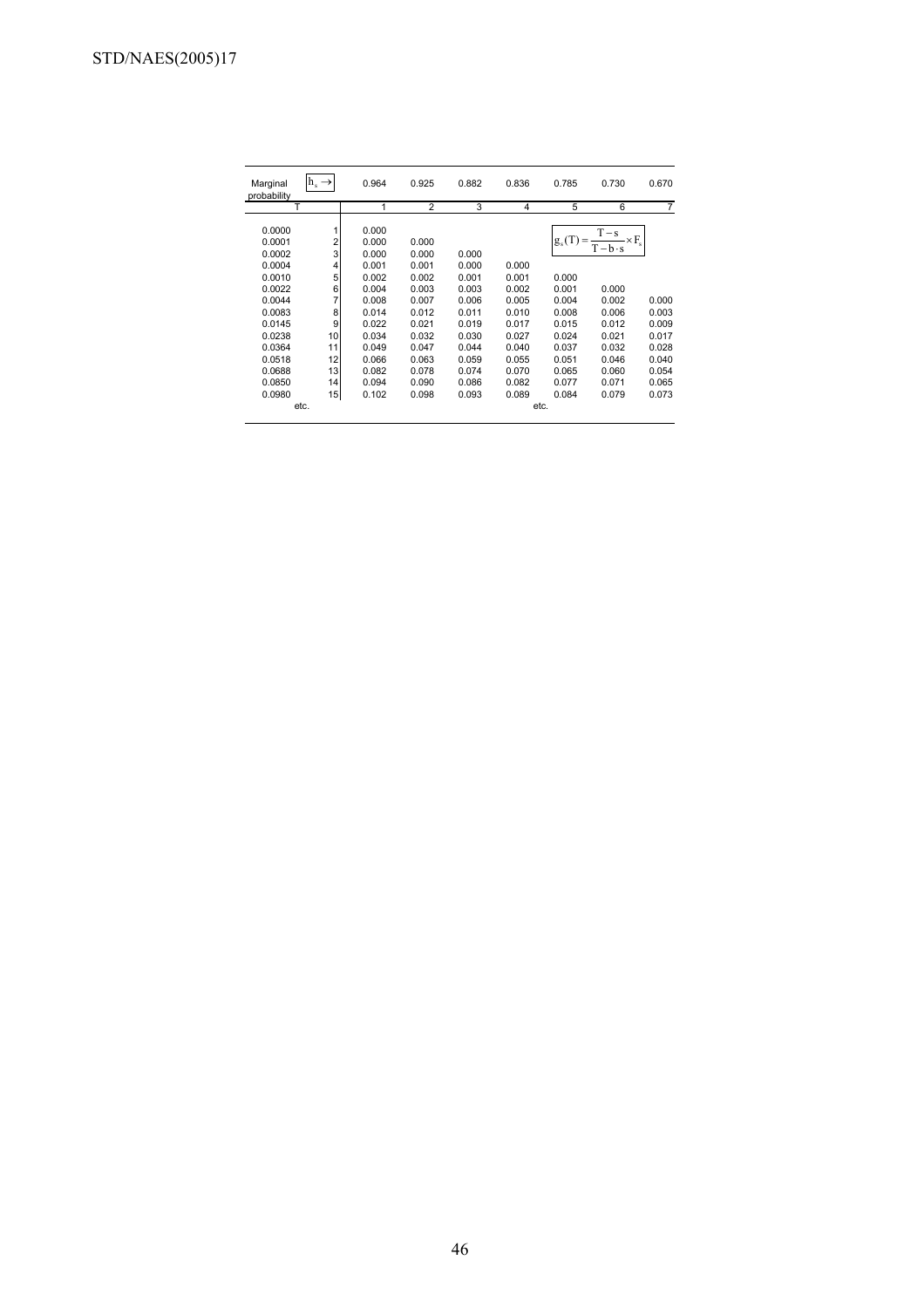#### **APPENDIX 2: USER COSTS BASED ON MID-PERIOD PAYMENTS**

When rentals are paid at the beginning of each period, the asset price equilibrium condition (1) becomes

(20)  
\n
$$
P_0^{i,t} = u_0^{i,t} + u_1^{i,t+1}/(1+r^t) + u_2^{i,t+2}/(1+r^t)^2 + ...
$$
\n
$$
P_1^{i,t+1} = u_1^{i,t+1} + u_2^{i,t+2}/(1+r^t) + u_3^{i,t+3}/(1+r^t)^2 + ...
$$
\n
$$
\vdots
$$
\n
$$
P_s^{i,t+s} = u_s^{i,t+s} + u_{s+1}^{i,t+s+1}/(1+r^t) + u_{s+2}^{i,t+s+2}/(1+r^t)^2 + ...
$$

where the rental payable at the beginning of each period has been labelled  $u_s^{i,t+\tau}$ . Successive insertion in (20) produces  $P_0^{i,t} = u_0^{i,t} + P_1^{i,t+1}/(1+r^t)$ i,t  $\boldsymbol{0}$  $\mathbf{u}_0^{i,t} = \mathbf{u}_0^{i,t} + \mathbf{P}_1^{i,t+1}/(1+\mathbf{r}^t)$ . Then, the user cost of capital for a new asset, based on rental payments at the beginning of each accounting period are

(21)  $u_0^{i,t} = P_0^{i,t} - P_1^{i,t+1}/(1+r^t)$ i,t 0  $I_0^{i,t} = P_0^{i,t} - P_1^{i,t+1}/(1+r^t)$  at the beginning of period t and

(22) 
$$
u_0^{i,t+1} = P_0^{i,t+1} - P_1^{i,t+2}/(1+r^t)
$$
 at the end of period t and

(23) 
$$
\overline{u}_0^{i,t} = \frac{1}{2} \left( u_0^{i,t+1} + u_0^{i,t} \right) = \overline{P}_0^{i,t} - \left( \left( 1 + i^{i,t} \right) / \left( 1 + r^t \right) \right) \overline{P}_1^{i,t}
$$
 at mid-year of period t.

1.90 As there is no theoretical reason to prefer one formulation of the timing of rental payments over the other, it is suggested to form an arithmetic average between the user cost expression based on payments at the beginning of each accounting period and the user cost expression based on payments at the end of each accounting period which amounts to saying that rentals are paid mid-period:

(24) 
$$
\overline{\overline{f}}_{0}^{i,t} = \frac{1}{2} \left( \overline{f}_{0}^{i,t} + \overline{u}_{0}^{i,t} \right) = \left\{ \overline{P}_{0}^{i,t} - \left( \left( 1 + i^{i,t} \right) / \left( 1 + r^{t} \right) \right) \overline{P}_{1}^{i,t} \right\} \left( 1 + r^{t} / 2 \right) = \overline{f}_{0}^{i,t} \left( 1 + r^{t} / 2 \right) / \left( 1 + r^{t} \right).
$$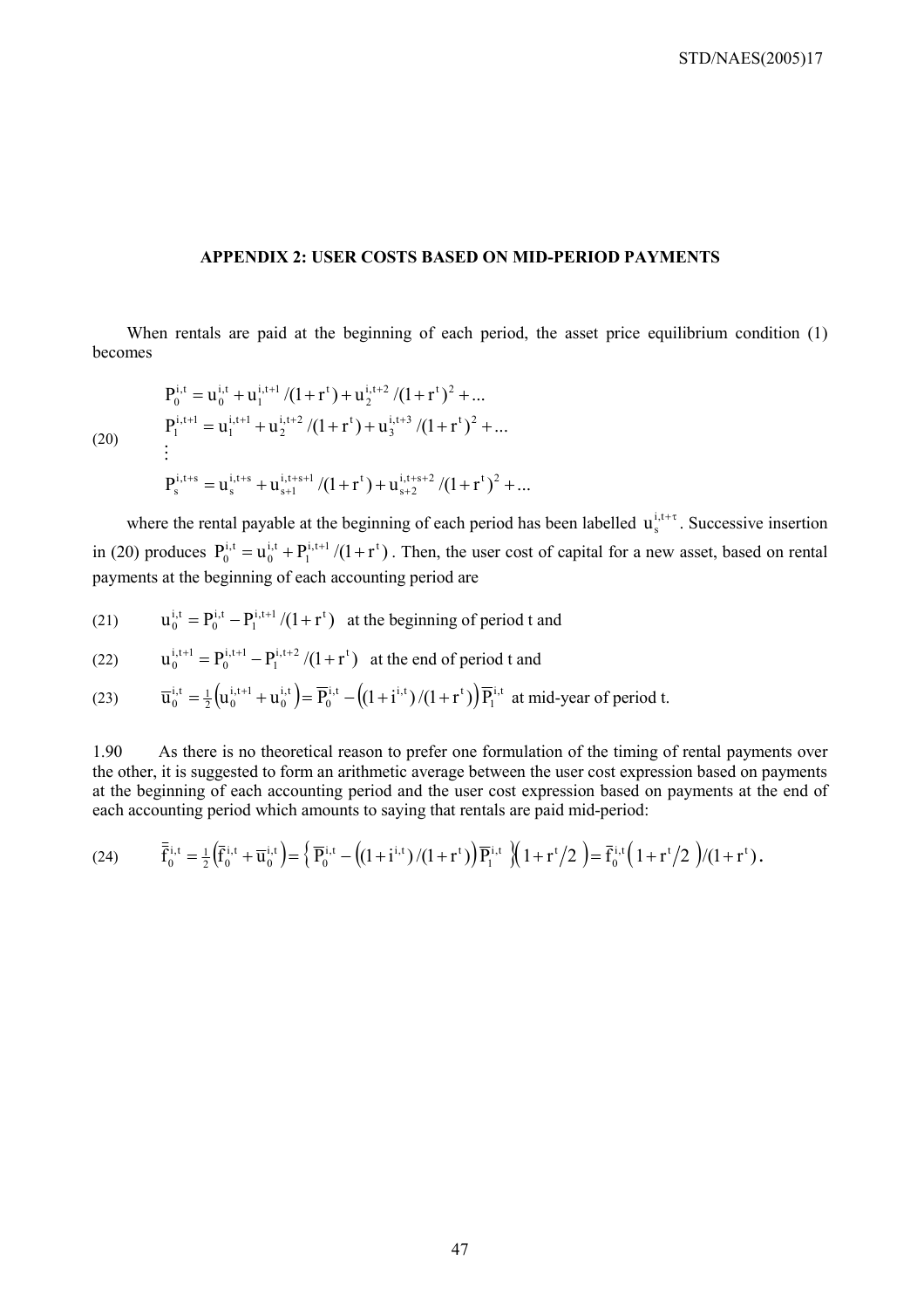STD/NAES(2005)17

#### **REFERENCES**

- AHMAD, Nadim (2004); "Introducing Capital Services into the Production Account"; Paper presented to the meeting of the Canberra Group in Washington D.C.
- AHMAD, Nadim, Charles ASPDEN and Paul SCHREYER (2004); "Depreciation and Obsolescence"; Paper presented to the meeting of the Canberra Group in London.
- AKERLOF, George, A. (1970); "The Market for Lemons: Quality Uncertainty and the Market Mechanism"; *Quarterly Journal of Economics* 84; pp. 488-500.
- AUSTRALIAN BUREAU OF STATISTICS (2000); Australian National Accounts: Concepts, Sources and Methods Chapter 16, Capital Stock and consumption of fixed capital; http://www.abs.gov.au
- CHRISTENSEN, L.R. and D.W. JORGENSON (1973), "Measuring the Performance of the Private Sector of the U.S. Economy, 1929-1969", pp. 233-351 in Measuring Economic and Social Performance, M. Moss (ed.), New York: Columbia University Press.
- CHRISTENSEN, Laurits, R. and Dale W. JORGENSON (1969); "The Measurement of U.S. Real Capital Input, 1919-67"; *Review of Income and Wealth*, Series 15 No 4, pp. 293-320.
- COHEN, Avi J. and G.C. HARCOURT (2003); "Whatever Happened to the Cambridge Capital Theory Controversies?"; *Journal of Economic Perspectives* Volume 17 Number 1.
- DIEWERT, W. Erwin (2004); "Issues in the Measurement of Capital Services, Depreciation, Asset Price Changes and Interest Rates"; *Department of Economics Working Paper* No 04-, University of British Columbia. [Forthcoming in a CRIW volume].
- DIEWERT, W. Erwin (2004), "A Note on the Cost Allocation Problem for R&D Investments", unpublished paper available at http://www.econ.ubc.ca/diewert/note.pdf
- DIEWERT, W. Erwin (2001); "Measuring the Price and Quantity of Capital Services under Alternative Assumptions"; *Department of Economics Working Paper* No 01-24, University of British Columbia.
- DIEWERT, W. Erwin (1980), "Aggregation Problems in the Measurement of Capital", pp. 433-528 in *The Measurement of Capital*, D. Usher (ed.), Chicago: The University of Chicago Press.
- DIEWERT, W. Erwin (1976), "Exact and Superlative Index Numbers"; *Journal of Econometrics* 4, 115- 145.
- DIEWERT, W. Erwin (1974), "Intertemporal Consumer Theory and the Demand for Durables", *Econometrica* 42, 497-516.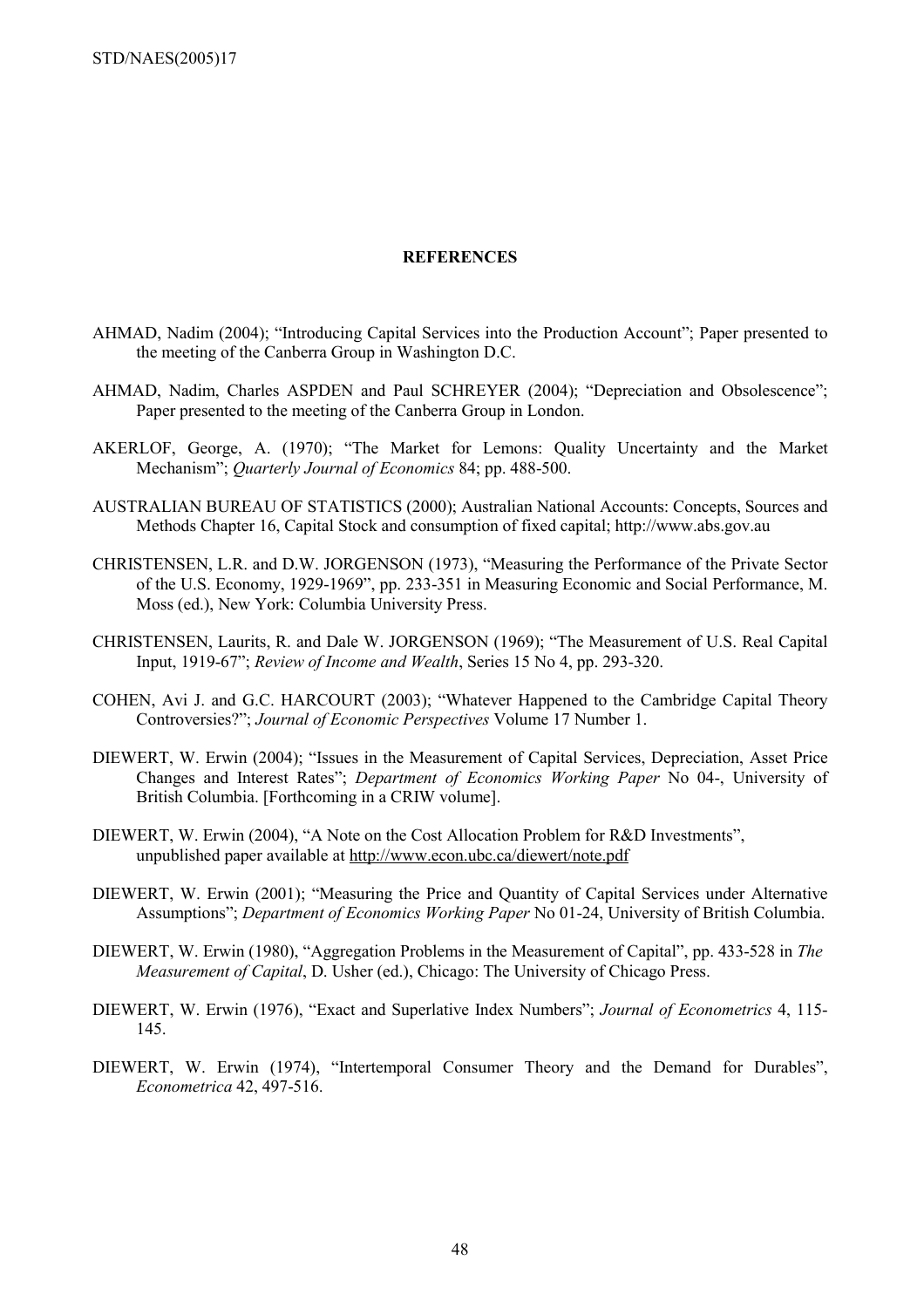- DIEWERT, W. Erwin and Denis A. LAWRENCE (2000); "Progress in Measuring the Price and Quantity of Capital"; pp 273-326 in *Econometrics and the Cost of Capital*: Esssays in Honour of Dale W. Jorgenson, L. Lau (ed.) Cambridge MA.
- DOMS, Mark E., Wendy E. DUNN, Stephen D. OLINER and Daniel E. SICHEL (forthcoming); "How fast do computers depreciate? Concepts and new estimates"; Forthcoming in Poterba, James (ed.), *Tax Policy and the Economy*.
- FISHER, Irving. (1896), *Appreciation and Interest*, New York: Macmillan.
- FRAUMENI, Barbara (1997); "The Measurement of Depreciation in the U.S. National Income and Product Accounts"; *Survey of Current Business* July.
- FRAUMENI, Barbara, Michael HARPER, Susan J. POWERS and Robert YUSKAVAGE (2003); "An Integrated US Production Account: a First Step and Theoretical Considerations".
- GESKE, Michael J., Valerie A. RAMEY and Matthew D. SHAPIRO (2004); "Why do computers depreciate?"; paper presented at the NBER Summer Institute.
- HARPER, Michael (1982); "The Measurement of Productive Capital Stock, Capital Wealth, and Capital Services"; BLS Working Paper 128, June.
- HARPER, Michael, Ernst R. BERNDT and David O. WOOD (1989); "Rates of Return and Capital Aggregation Using Alternative Rental Prices"; in JORGENSON, Dale W. and Ralph LANDAU (eds.); *Technology and Capital Formation,* MIT Press.
- HILL, Peter (2000); "Economic Depreciation and the SNA"; paper presented at the  $26<sup>th</sup>$  conference of the International Association for Research in Income and Wealth; Cracow, Poland.
- HILL, Robert J. and Peter HILL (2003); "Expectations, Capital Gains and Income"; *Economic Inquiry*, Vol. 41, No4, October; pp. 607-619.
- HULTEN, Charles R. (1996), "Capital and Wealth in the Revised SNA", pp. 149-181 in The New System of National Accounts, J.W. Kendrick (ed.), New York: Kluwer Academic Publishers.
- HULTEN, Charles R. (1990), "The Measurement of Capital", pp. 119-152 in Fifty Years of Economic Measurement, E.R. Berndt and J.E. Triplett (eds.), Studies in Income and Wealth, Volume 54, The National Bureau of Economic Research, Chicago: The University of Chicago Press.
- HULTEN, Charles and Frank WYKOFF (1981); "The Measurement of Economic Depreciation Using Vintage Asset Prices"; *Journal of Econometrics* 15.
- JORGENSON, Dale W. (1995), *Productivity*; Volumes I and II, MIT Press.
- JORGENSON, Dale W. (1989); "Capital as a factor of production"; in JORGENSON, Dale W. and Ralph LANDAU (eds.), *Technology and Capital Formation*, MIT Press.
- JORGENSON, D.W. and Z. GRILICHES (1972), "Issues in Growth Accounting: A Reply to Edward F. Denison", Survey of Current Business 52:4, Part II (May), 65-94.